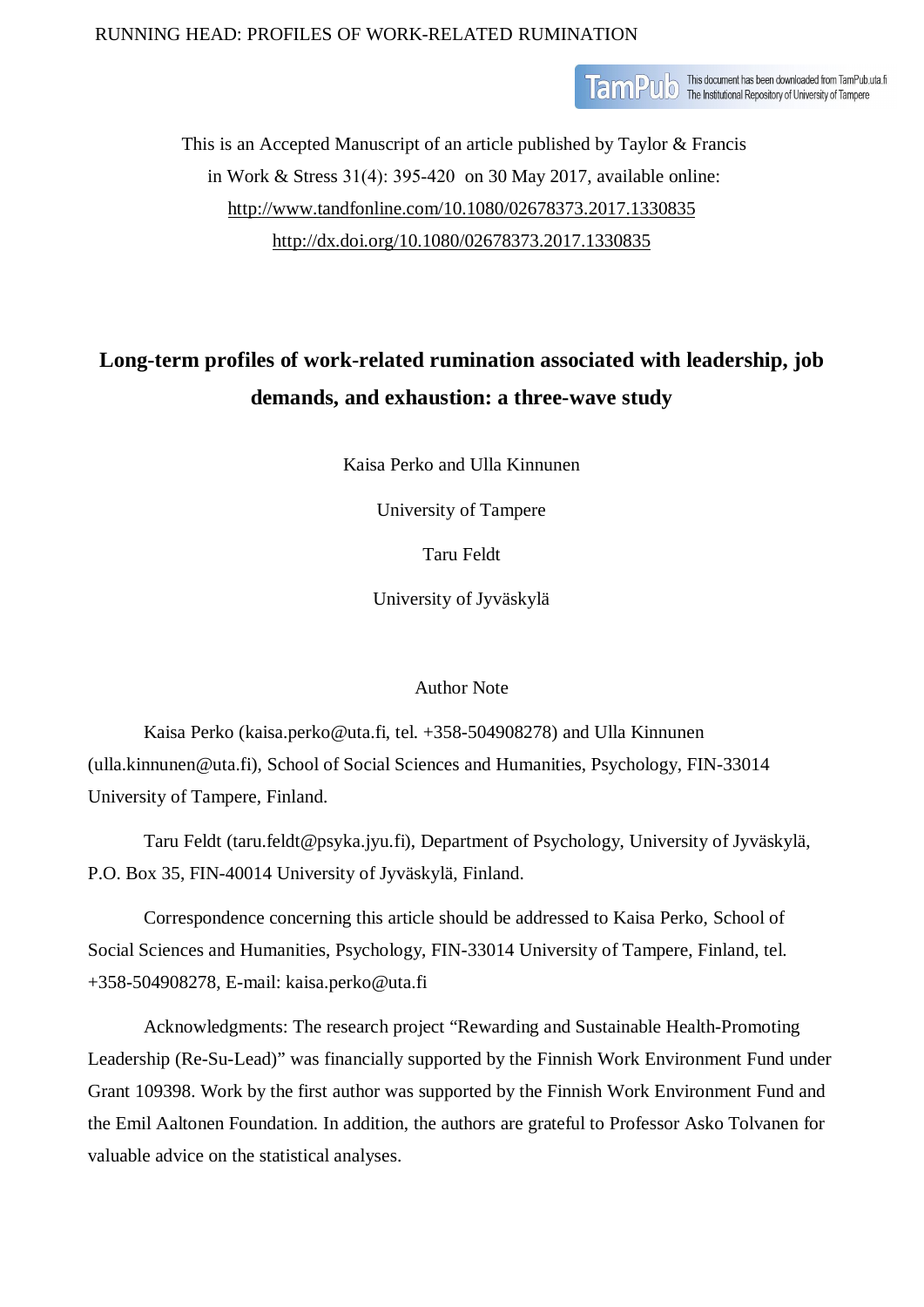#### **Abstract**

This study extends on previous research regarding recovery from work stress by investigating the role of qualitative job demands and leadership in employees' work-related rumination (WRR). The long-term development of WRR was examined from a person-centred approach across 22 months. Drawing on the stressor-detachment framework and the conservation of resources theory, we investigated whether different WRR profiles could be understood in terms of levels of and changes in job demands (quantitative, cognitive, emotional), several aspects of supervisory leadership, and exhaustion that was expected to result from the impeded energy restoration process. A three-wave questionnaire study was conducted among Finnish municipal employees in heterogeneous occupations. Factor mixture modelling was used to identify latent classes (i.e. subgroups of participants with similar mean levels and mean level changes) of WRR. The results indicated five distinct classes of work-related rumination. Participants in the higher WRR classes reported higher levels of job demands, less supervisor fairness, and more abusive supervision. In the decreasing class, WRR decreased concurrently with decreasing job demands. Exhaustion showed considerable congruence with WRR both between and within persons. The findings are discussed from the point of view of a loss cycle concerning energetic psychological resources and difficulties in goal attainment.

**Keywords:** work-related rumination, perseverative cognition, leadership, job demands, exhaustion, recovery from work stress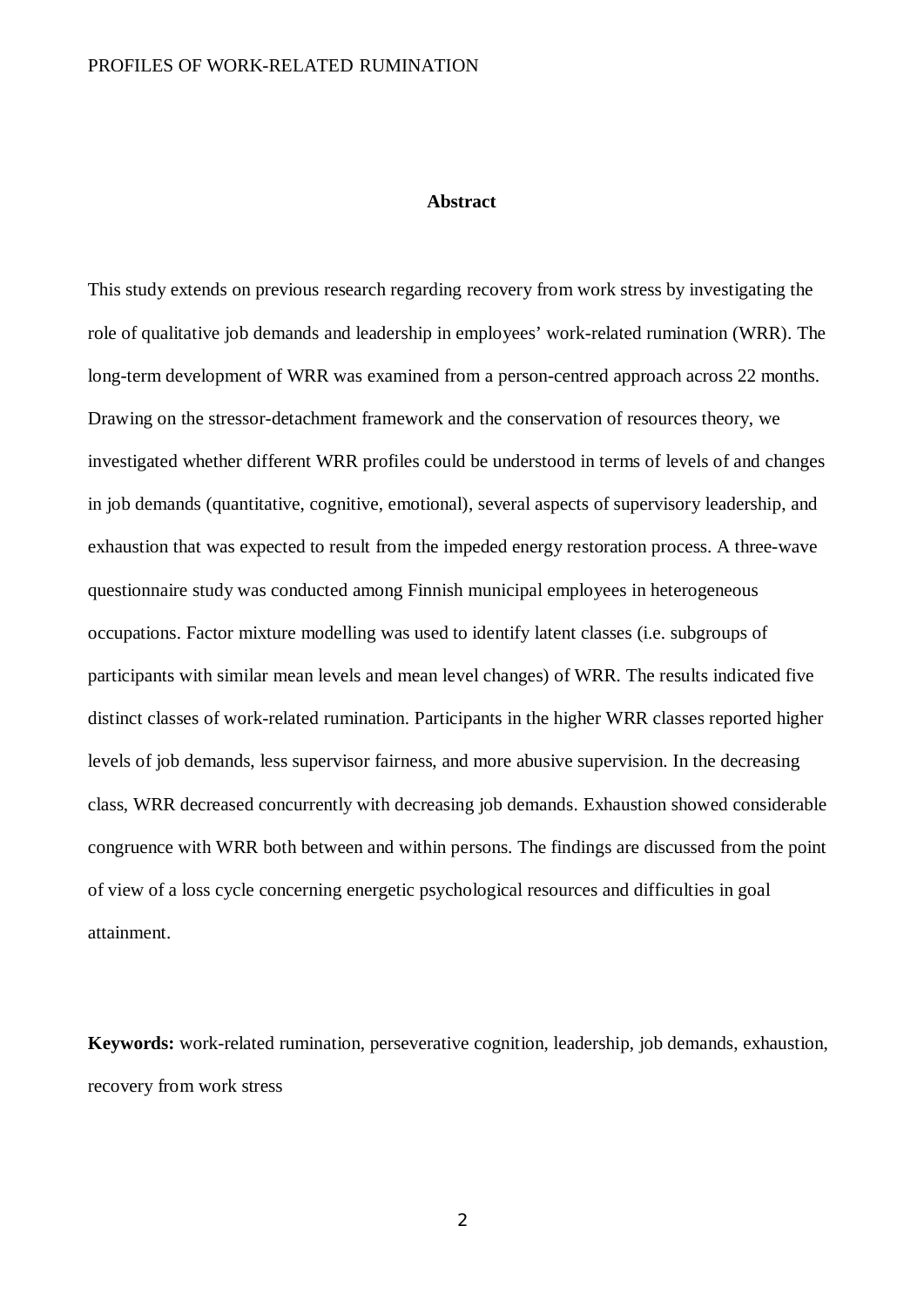# **Introduction**

Recovery from work is not always successful. One reason for this is that stressors of today's working life may not be easily left behind. After job-related activities have ended, mental processing related to work stressors can continue, prolonging psycho-physiological stress reactions and hindering recovery from work (Cropley & Zijlstra, 2011; Geurts & Sonnentag, 2006; Sonnentag & Fritz, 2015). This study provides a long-term, person-centred perspective on perseverative, recurrent thoughts about job-related problems during off-job time, that is, workrelated rumination. By applying a person-centred approach, we aimed to yield results that are more easily interpretable at the single-individual level, compared to results from a variable-centred approach with focus on relationships between variables (Bergman & Lundh, 2015; Bergman, Magnusson, & El-Khouri, 2003; Laursen & Hoff, 2006). In addition to identifying participants with similar developmental profiles of work-related rumination across a time span of two years, we investigated the extent to which the profiles can be understood in terms of job demands, leadership, and exhaustion.

The contribution of this study is three-fold. First, we extend the time frame of previous studies on work-related rumination from a few weeks to nearly two years. Second, we focus attention on leadership's role in employees' recovery and, in particular, work-related rumination. Although leaders are supposed to be in a crucial position to affect employees' psychological detachment from work (Sonnentag & Fritz, 2015), little empirical knowledge on the topic exists. Third, utilizing a person-centred approach, we show how work-related rumination varies between and within individuals across time, and what is characteristic of individuals, for example, whose work-related rumination is chronically high, in terms of quantitative, cognitive, and emotional job demands, leadership, and development of exhaustion.

Instead of prediction, a strength of the person-centred approach is the identification and description of different types of individuals and their developmental profiles across time (Bergman & Trost, 2006; Laursen & Hoff, 2006). The person-centred approach can be described as holistic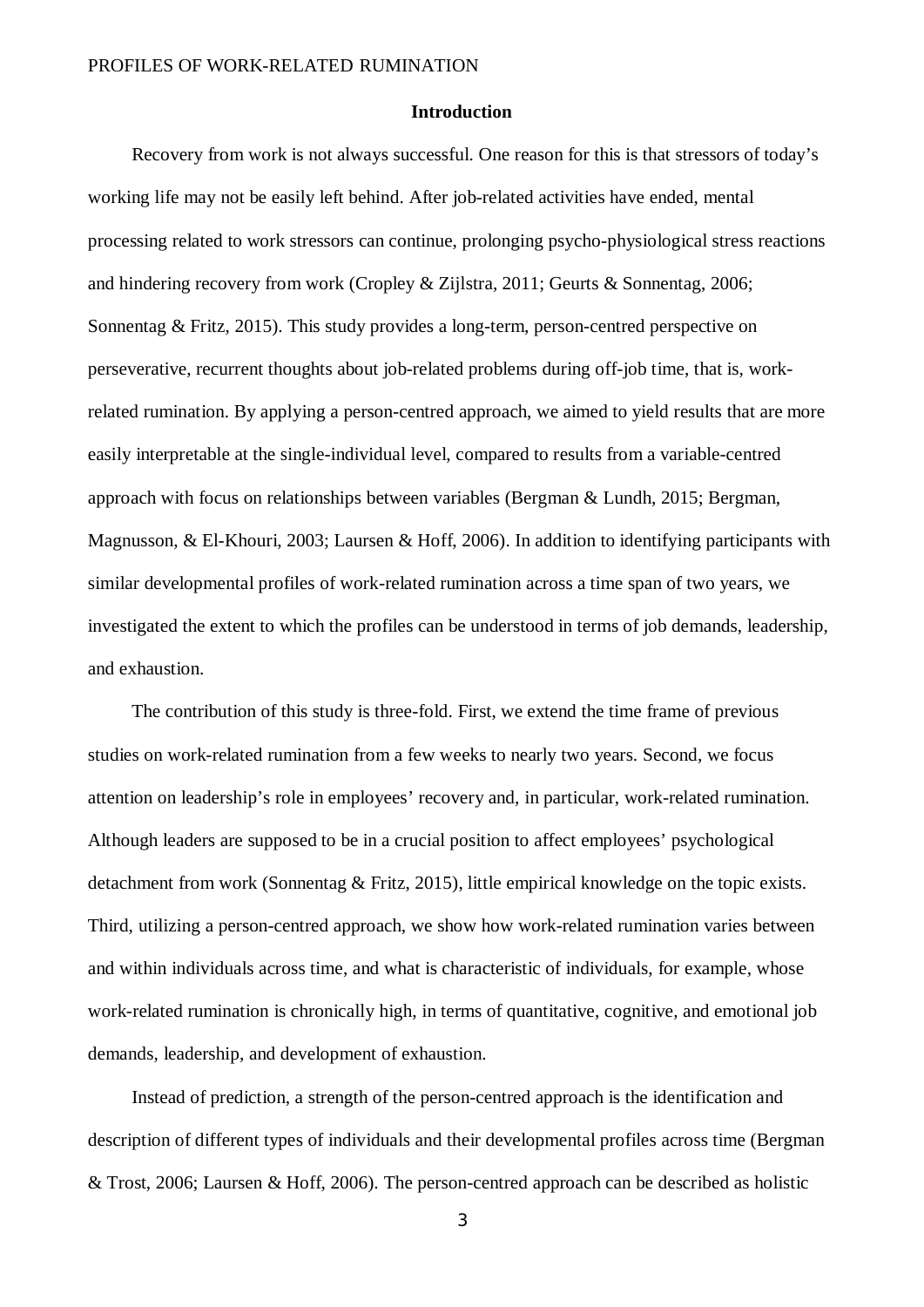because of its emphasis that an array of related factors contribute to the same direction on the level of the individual (Bergman & Trost, 2006). By examining absolute changes (mean values as opposed to the relative order of individuals) within naturally occurring subgroups of participants, we also respond to the call for more descriptive studies on change in the variables of interest (Kelloway & Francis, 2013), and in particular, to the need to examine across-time development in mean levels related to resource gain and loss processes (Taris & Kompier, 2014).

#### *Work-related rumination as a reaction to problems in goal attainment*

According to a classical definition, rumination refers to "a class of conscious and recurrent thoughts that revolve around a common instrumental theme and that recur in the absence of immediate environmental demands requiring the thoughts" (Martin & Tesser, 1996, p. 7). Importantly, these thoughts are described as unintended and difficult to eliminate (Martin & Tesser, 1996). In the current study, ruminative thoughts centre on work-related problems, and we examine these thoughts during off-job time when the individual is, in principle, free from work demands.

Ruminative thoughts emerge when there is a subjectively experienced discrepancy in goal progress, that is, when there are problems in progress towards the goal, but the goal is still maintained and not abandoned (Martin & Tesser, 1996; see also Cropley & Zijlstra, 2011). Goals can be broadly defined as internal representations of desired states of affairs (Austin & Vancouver, 1996). At work, people have multiple important goals, most pertaining to accomplishment of work tasks or retaining social resources like social support from the supervisor (Halbesleben, 2006). However, not every little unattained goal will be ruminated upon. People ruminate primarily about goals that are perceived to be central to one's well-being, that is, higher order-goals, and only when there are hindrances in the way towards the desired state (Martin & Tesser, 1996). Rumination understood in this way "is an attempt at problem solving – even when it isn't solving the problem" (Carver, 1996, p. 50).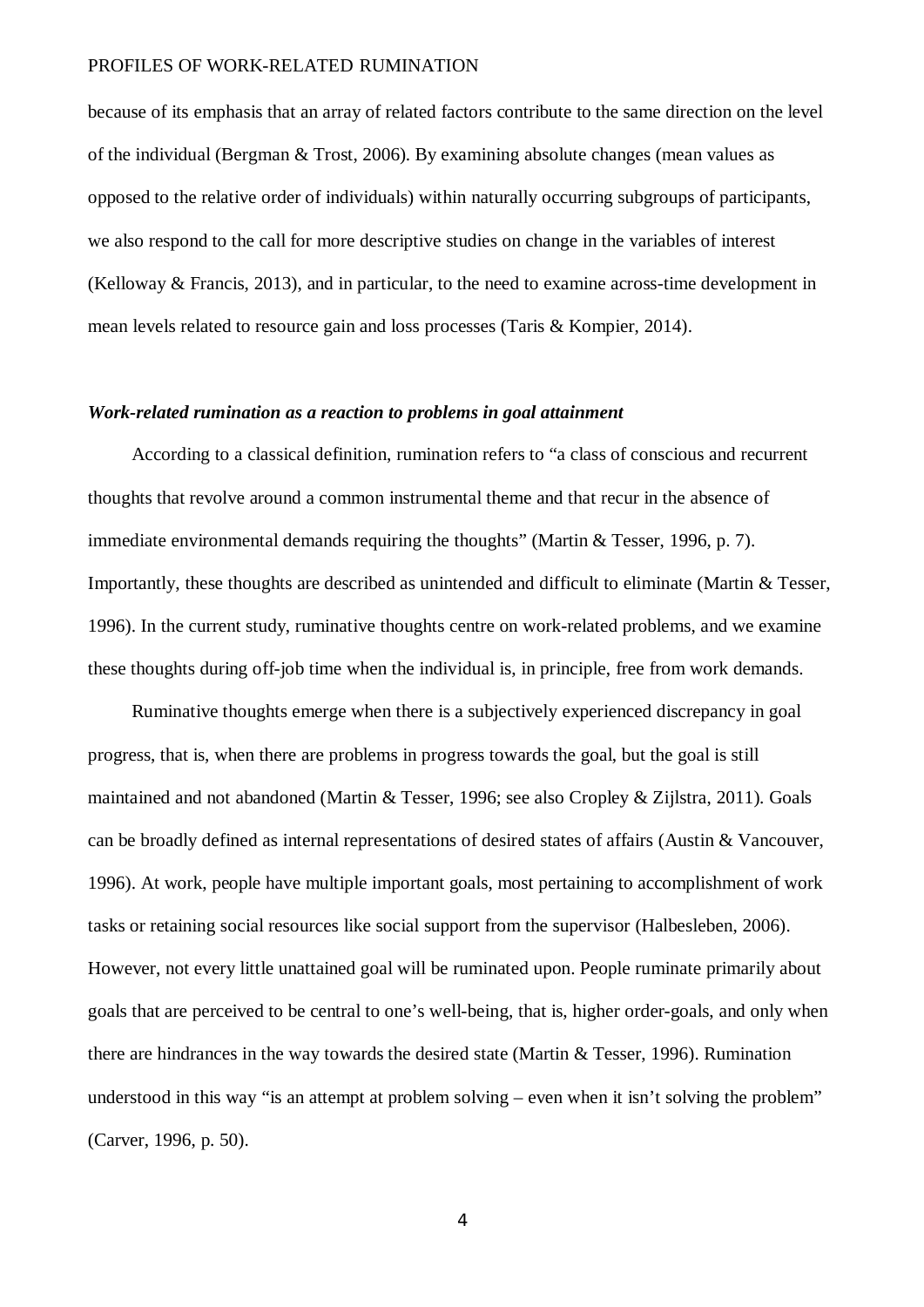# *Work-related rumination prolongs stress-related activation*

The perseverative cognition hypothesis states that psychosocial stressors contribute to ill health through perseverative cognitions (worry, ruminative thoughts, anticipatory stress) that prolong stress-related physiological activation (see Brosschot, Gerin, & Thayer, 2006; Ottaviani et al., 2016, for reviews). Thus, at the core of work-related rumination, cognitive representations of work-related stressors prolong affective and physiological activation related to these stressors (Brosschot et al., 2006; Cropley, Rydstedt, Devereux, & Middleton, 2015; Geurts & Sonnentag, 2006). This prolonged psycho-physiological activation is also why the stressor-detachment model states that psychological detachment from work is a core recovery experience (Sonnentag & Fritz, 2015).

In the literature on recovery from work stress, the concept of psychological detachment holds a central place (Sonnentag & Fritz, 2015). Psychological detachment is described in terms of the absence of both job-related activities and any kind of job-related thoughts (Sonnentag & Fritz, 2015). While the presence of job-related thoughts, and thereby lack of psychological detachment, may take many forms, work-related rumination refers to predominantly stressful or negative thoughts. This is because by definition, these thoughts are repetitive, unintentional, and difficult to control, that is, intrusive (Cropley et al., 2015).

In fact, increasing evidence reveals that positive work-related thoughts during off-job time, which also indicate a lack of psychological detachment, show beneficial effects (Flaxman, Ménard, Bond, & Kinman, 2012; Fritz & Sonnentag, 2005; Meier, Cho, & Dumani, 2016). For example, a series of three diary studies demonstrated that positive work reflections predicted better affective well-being (Meier et al., 2016). Hence, it seems that the detrimental effects of low detachment are explained by job-related thoughts with particularly negative affective valence. Therefore, the stressor-detachment model seems to gain its relevance when the focus is on constructs like workrelated rumination, the crux of poor detachment (Sonnentag & Fritz, 2015, p. S85). Accordingly,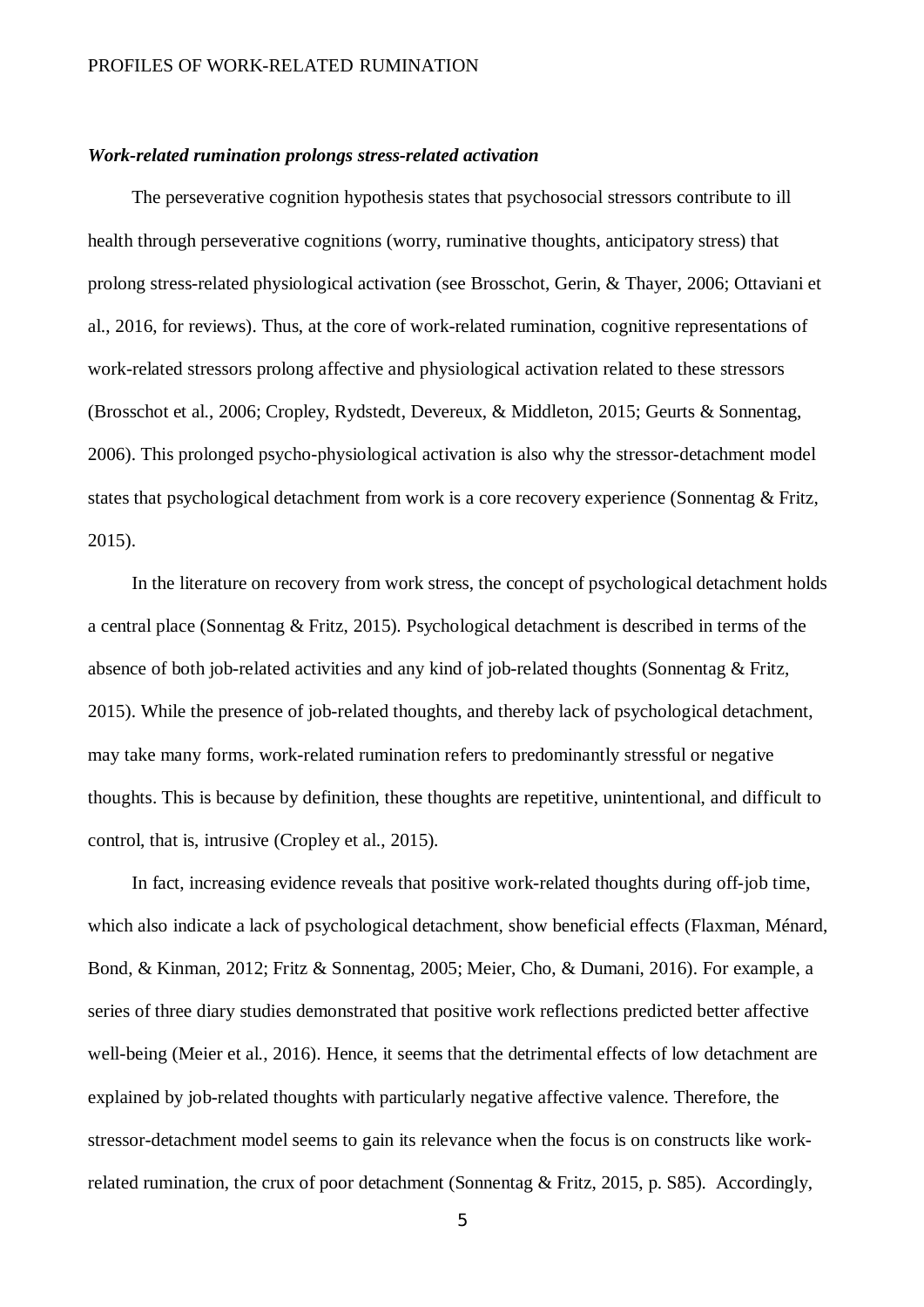we contend that rumination is a particularly detrimental manifestation of poor psychological detachment because of the tone and perseverative nature of the thoughts and the prolonged activation related to them (Brosschot et al., 2006; Flaxman et al., 2012; Geurts & Sonnentag, 2006).

The costs and consequences of inadequate recovery following effort investment in job demands has been elaborated in the effort-recovery model that combines aspects of physical and mental load (Meijman & Mulder, 1998). According to this model, effort expenditure at work causes short-term psychophysiological load reactions, which are reversible in principle. When the load exposure ceases, recovery occurs, that is, the psycho-biological system stabilizes to pre-stressor levels. However, this process is hindered if work stressors are relived through work-related rumination. Due to the impeded recovery process, individuals need to raise their effort levels to meet the demands of the work (Meijman & Mulder, 1998). This compensatory effort contributes to the accumulation of load reactions. Because of continued exposure to job demands and quantitatively and qualitatively insufficient recovery, short-term irreversible load reactions become more persistent and harmful (Meijman & Mulder, 1998), and constitute risk factors for impaired health and organic diseases (Brosschot et al., 2006; Ottaviani et al., 2016). Regarding work-related rumination, there is some empirical support for prolonged psycho-physiological activation, as indicated by deviant patterns of cortisol secretion among high ruminators (Cropley et al., 2015).

# *High job demands aggravate work-related rumination*

It has long been known that recovery from work is hindered by prolonged and intensive exposure to job demands (Geurts & Sonnentag, 2006; Meijman & Mulder, 1998). Considering literature on psychological detachment, a wide range of studies with various designs (e.g. withinperson, other-reports) have shown that difficulties in switching off from work are associated with demands at work (for reviews, see Sonnentag & Fritz, 2015; Wendsche & Lohmann-Haislah, 2017).

Of relevance to the current study, ruminative thoughts are posited to arise especially in situations when there is a mismatch between an individual's resources and environmental demands,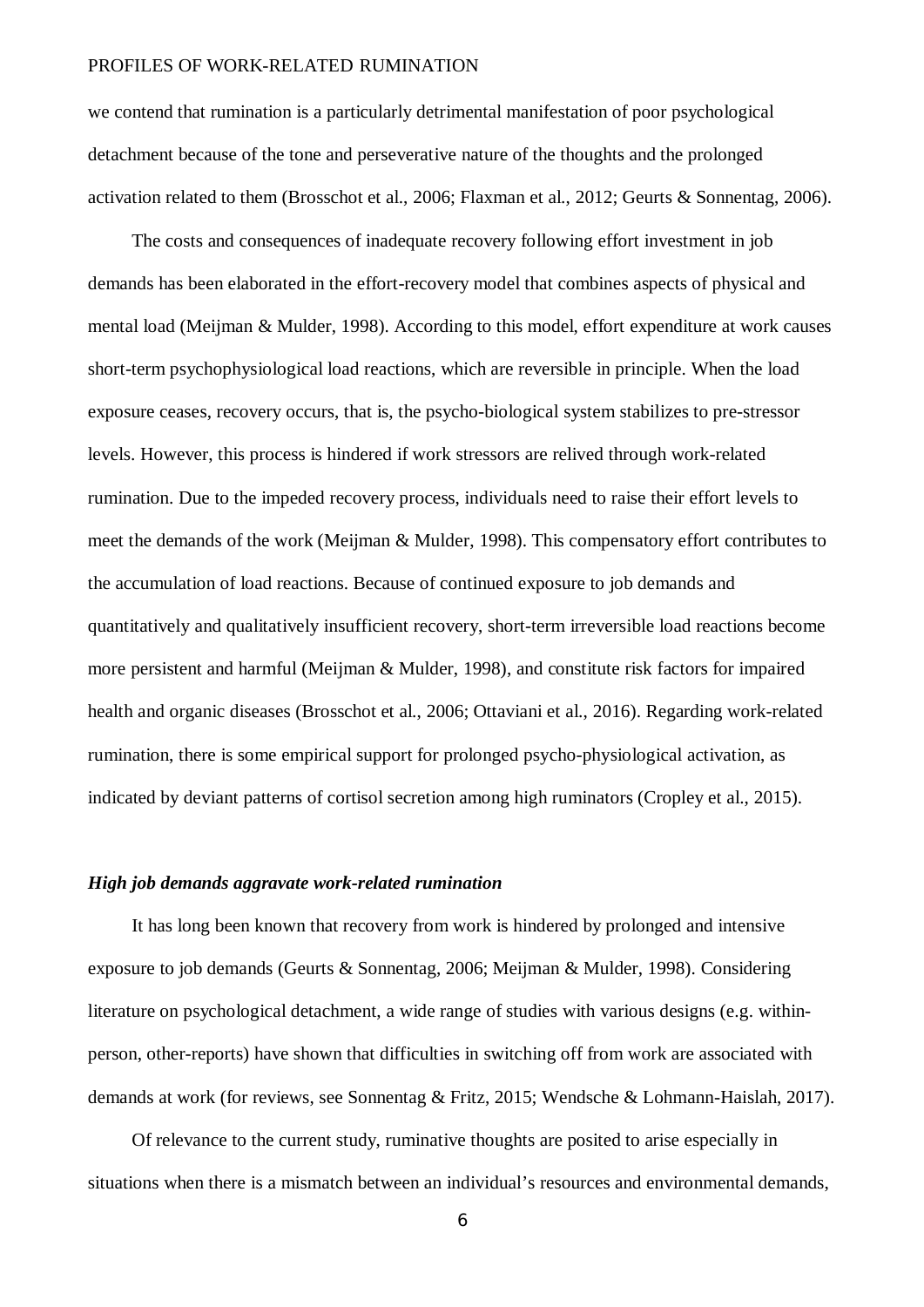that is, when a person experiences stress (Martin & Tesser, 1996). In the occupational domain, this view is supported by a longitudinal between-person study on work stress (Van Laethem et al., 2015) and a within-person study on distressing works shifts (Radstaak et al., 2014) as predictors of workrelated perseverative cognitions (similar concept to broadly defined work-related rumination). In addition, time pressure has been shown to relate to increased work-related rumination both between and within persons (Berset, Elfering, Lüthy, Lüthi, & Semmer, 2011; Syrek & Antoni, 2014; Syrek, Weigelt, Peifer, & Antoni, 2017). Similarly, high job strain (high demands accompanied by low control and low skill utilization) was related to rumination about work (Cropley & Purvis, 2003). Thus, there is reason to assume that unfavourable work conditions and, particularly, quantitative job demands have an increasing impact on work-related rumination.

Considering the exact mechanisms through which job demands contribute to work-related rumination, recent studies (Smit & Barber, 2016; Syrek et al., 2017) support the view that ruminative thoughts are triggered by unattained goals (Martin & Tesser, 1996). When a work situation places more demands on employees, they have more to process, more goals to achieve, more unfinished tasks, and thereby more discrepancies in goal attainment (Smit & Barber, 2016; Syrek et al., 2017; Syrek & Antoni, 2014). One study utilized a work planning intervention and demonstrated how attentional shift from workload and uncompleted goals enhanced psychological detachment (Smit et al., 2016), thereby providing direct support for the rationale behind increased demands at work, unattained goals, and work-related rumination.

While previous studies have highlighted the role of quantitative job demands in work-related rumination (Berset et al., 2011; Querstret & Cropley, 2012; Sonnentag & Fritz, 2015; Syrek & Antoni, 2014), much less is known about how other types of job demands relate to difficulties in switching off from work. Particularly emotional and cognitive demands may be difficult to leave aside as they are easily relived and processed after work hours (Sonnentag & Fritz, 2015; Cropley & Zijlstra, 2011). Although responding to these job demands is not necessarily stressful, the demands can turn into stressors if the employee has not recovered properly from previous effort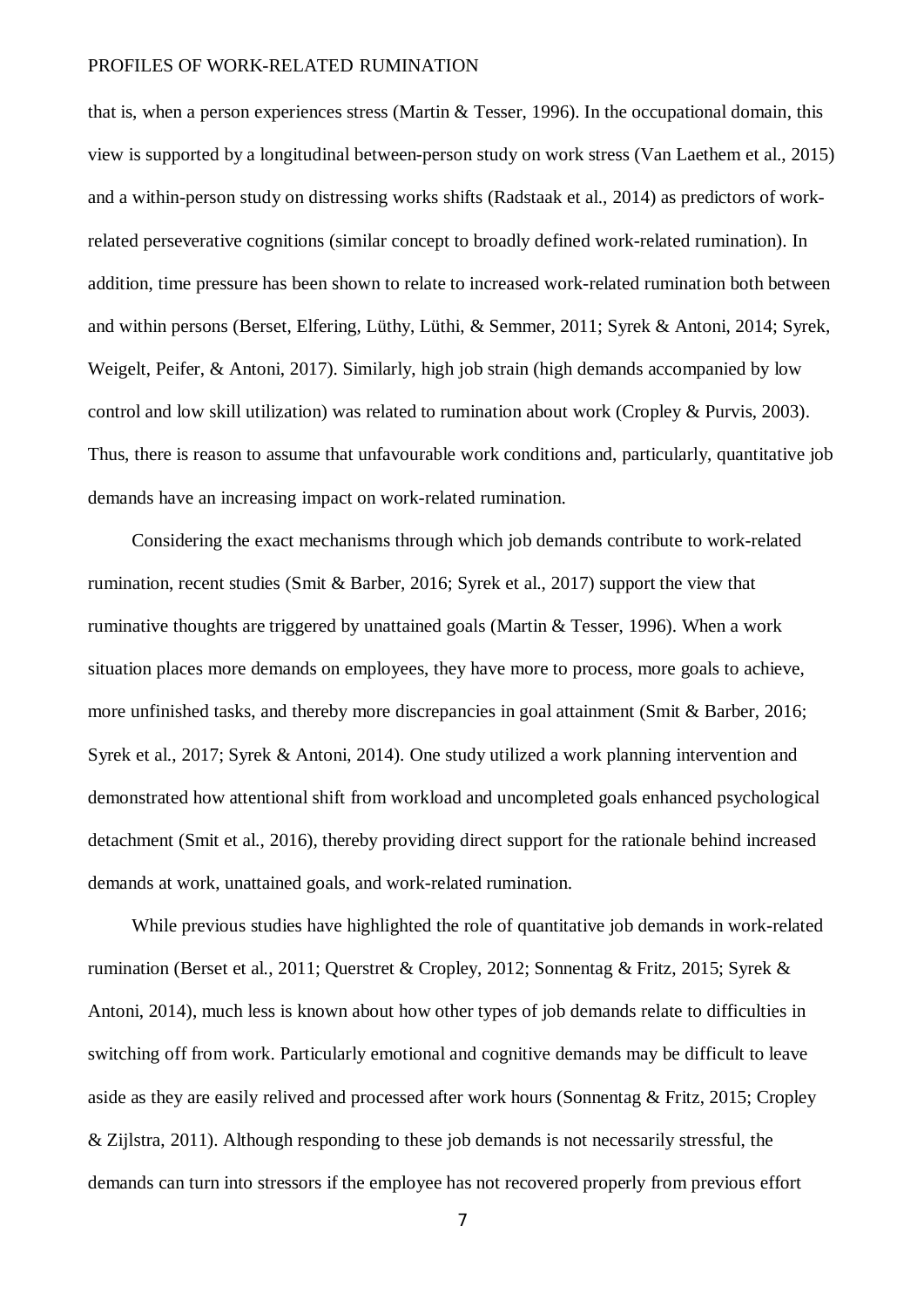(Bakker & Demerouti, 2007; Meijman & Mulder, 1998). Although empirical research to date is scarce on this topic, correlations reported in previous studies suggest that cognitive demands (e.g. decision making and concentration) and emotional demands (e.g. relating to other people's personal problems) also hinder psychological detachment (Kinnunen, Feldt, Siltaloppi, & Sonnentag, 2011; Oosthuizen, Mostert, & Koekemoer, 2011; Wendsche & Lohmann-Haislah, 2017).

# *Leadership as an antecedent to work-related rumination*

Despite the increasing body of research on leadership and employee well-being (for reviews, see Harms, Credé, Tynan, Leon, & Jeung, 2017; Skakon, Nielsen, Borg, & Guzman, 2010), there is a gap in the literature regarding the role of leadership in facilitating or hindering employees' recovery process. Consequently, in this study we investigated four leadership behaviours: transformational leadership, supervisor fairness, conflict management, and abusive supervision. Based on the accumulated research, transformational leadership, supervisor fairness, and conflict management can be conceived as resourceful social aspects of the job that support goal attainment and wellbeing among employees (Bakker & Demerouti, 2007), whereas abusive supervision constitutes a stressor (Harms et al., 2017; Schyns & Schilling, 2013).

Of the leadership behaviours mentioned above, transformational leadership has received research attention in relation to work-related rumination. Transformational leadership refers to inspirational, visionary leaders who convey a higher purpose of the work to followers, which serves the intrinsic needs of followers and motivates them (Bass, 1985; Judge & Piccolo, 2004). High levels of transformational leadership were found to relate to low levels of work-related rumination (Perko, Kinnunen, & Feldt, 2014) and to alleviate the detrimental effects of time pressure on worklife balance and exhaustion (Syrek, Apostel, & Antoni, 2013). Thus, transformational leadership may facilitate switching off from work and turning to the non-work sphere of life. However, leaders' high performance expectations, an attribute inherent in transformational leadership theory (Bass, 1985), may aggravate rumination. In a diary study, unfinished work tasks at the end of a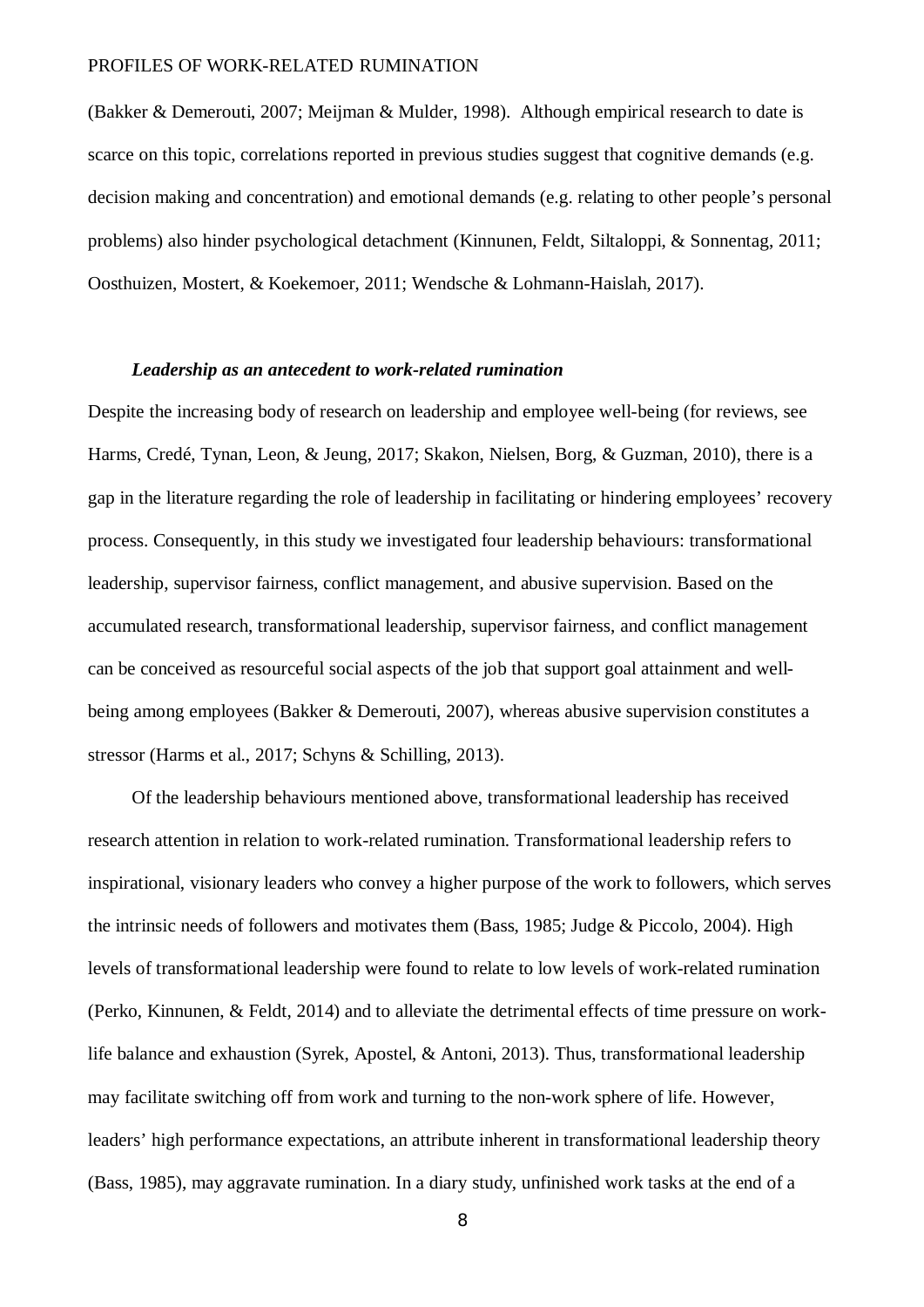working week were found to increase work-related rumination and impair sleep quality; both relationships were strengthened by supervisors' high performance expectations, as appraised by employees (Syrek & Antoni, 2014).

Furthermore, supervisory leaders low in the organizational hierarchy—the targets of employee ratings in our study—are likely to have limited possibilities of influence through all aspects of transformational leadership (Alimo-Metcalfe, 2013). Considering this, in the present study, we consider leadership behaviours that are essential in daily supervisory work, but that have received inadequate attention in research, namely taking an active role to resolve social conflicts among employees and fair (just) supervisor behaviours (fair distribution of work and equal treatment of employees). Regarding conflict management, findings from previous studies indicate that employee strain (e.g. sleep disturbances, exhaustion) is lower when supervisors employ an active, collaborative, and discussing style in settling conflicts in work units instead of, for example, being avoidant or authoritatively forceful (Hyde, Jäppinen, Theorell, & Oxenstierna, 2006; Montano, 2016; Way, Jimmieson, & Bordia, 2014).

In addition, we examine abusive supervision as an indicator of unfavourable behaviours. In contrast to resourceful forms of leadership, abusive supervision, referring to subordinates' perception of a "sustained display of hostile verbal and nonverbal behaviours, excluding physical contact" (Tepper, 2000, p. 178), can be considered a job-related demand (Bakker & Demerouti, 2007). Disrespectful treatment by a supervisor requires sustained psychological effort on the part of an employee and has, consequently, psychological costs (Tepper, 2000), for which there is metaanalytic support (Harms et al., 2017; Schyns & Schilling, 2013).

Experience of injustice may explain employee reactions to both low-level supervisor fairness and abusive supervision (Tepper, 2000). Abusive and unfair supervisor behaviours are particularly likely to instigate ruminative thoughts because of the stress-producing experience of threat that is involved in perceptions of injustice (Ford & Huang, 2014). In general, the importance of justice (fairness) of organizational authorities is underpinned by the vast organizational justice literature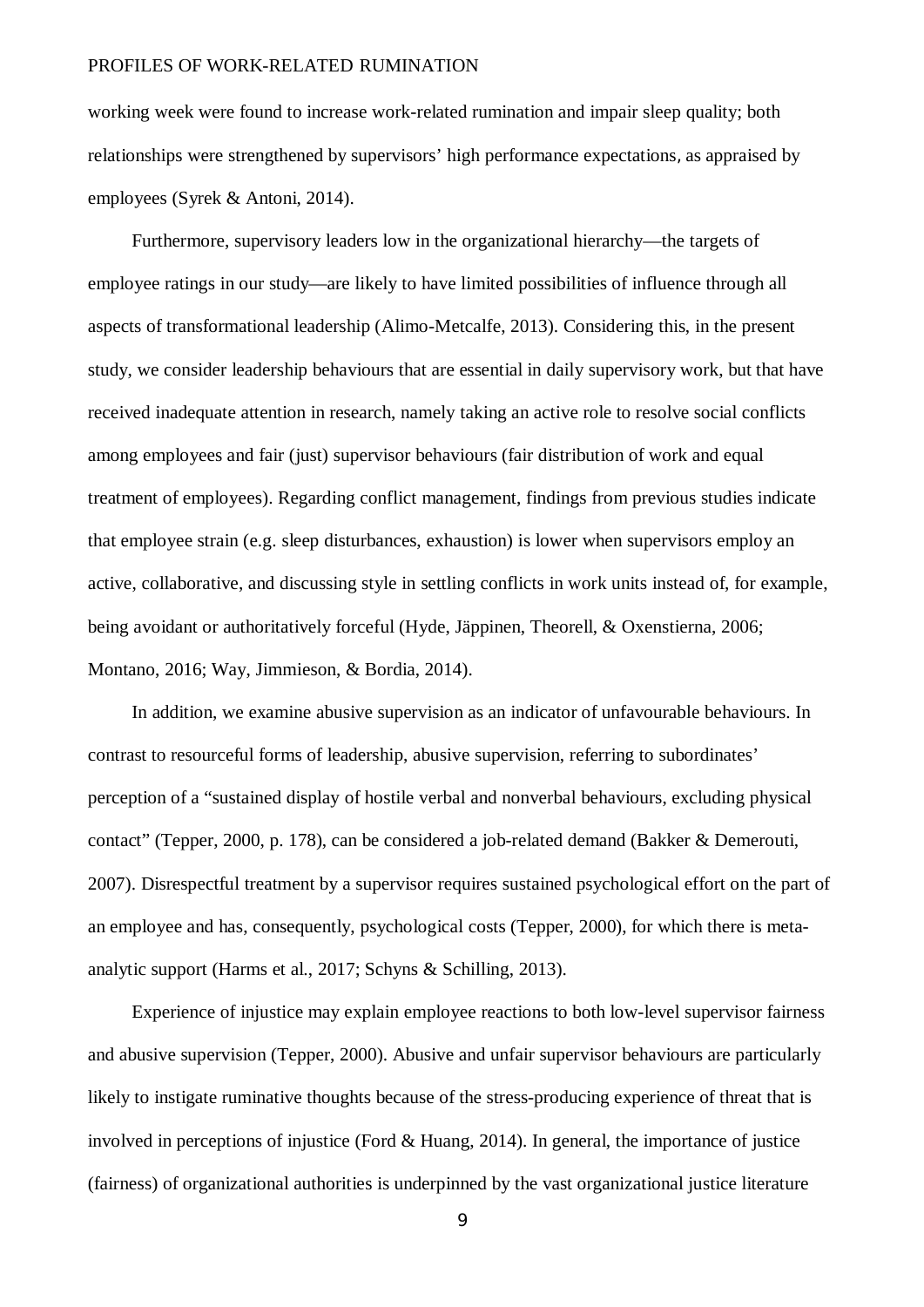(Colquitt et al., 2013). With specific regard to employee well-being, findings of a meta-analysis showed that unfairness (injustice, albeit typically measured as low justice) of immediate supervisors explains employee strain such as burnout particularly well (Robbins, Ford, & Tetrick, 2012). The impact of unfair leadership on employee health and well-being is arguably mediated by stressful thoughts as exemplified by work-related rumination (Brosschot et al., 2006). Therefore, less than optimal levels of supervisor fairness, as well as abusive supervision, may increase work-related rumination.

In support of these, to our knowledge, unexplored associations, two daily diary studies examined within-person effects of mistreatment (social conflicts) in the workplace on employee reactions after the workday. Mistreatment by a supervisor predicted negative affective states at bedtime among subordinates (Volmer, 2015) and, similarly, mistreatment by customers predicted rumination during the night and negative mood the next morning (Wang et al., 2013). Thus, there is empirical evidence that social mistreatment increases work-related rumination. We propose, accordingly, that sustained exposure to unfairness and hostility from a supervisor shows similar effects.

# *Exhaustion as an outcome of work-related rumination*

A significant number of recovery studies have demonstrated a lack of psychological detachment to relate to increased strain reactions, consistent with the stressor-detachment model (for a review, see Sonnentag and Fritz, 2015). In this study, we examined exhaustion as an indicator of strain to which work-related rumination may lead in the long term. Emotional exhaustion, the core component of occupational burnout, refers to "feelings of being overextended and depleted of one's emotional and physical resources" (Maslach et al., 2001, p. 399), that is, feelings of tiredness and lack of energy. Given that psychophysiological energy enables proper functioning at work, it is a major resource in a work setting (e.g. Zijlstra, Cropley, & Rydstedt, 2014; Zohar, Tzischinski, & Epstein, 2003). Essentially, recovery can be conceived as the restoration of energy resources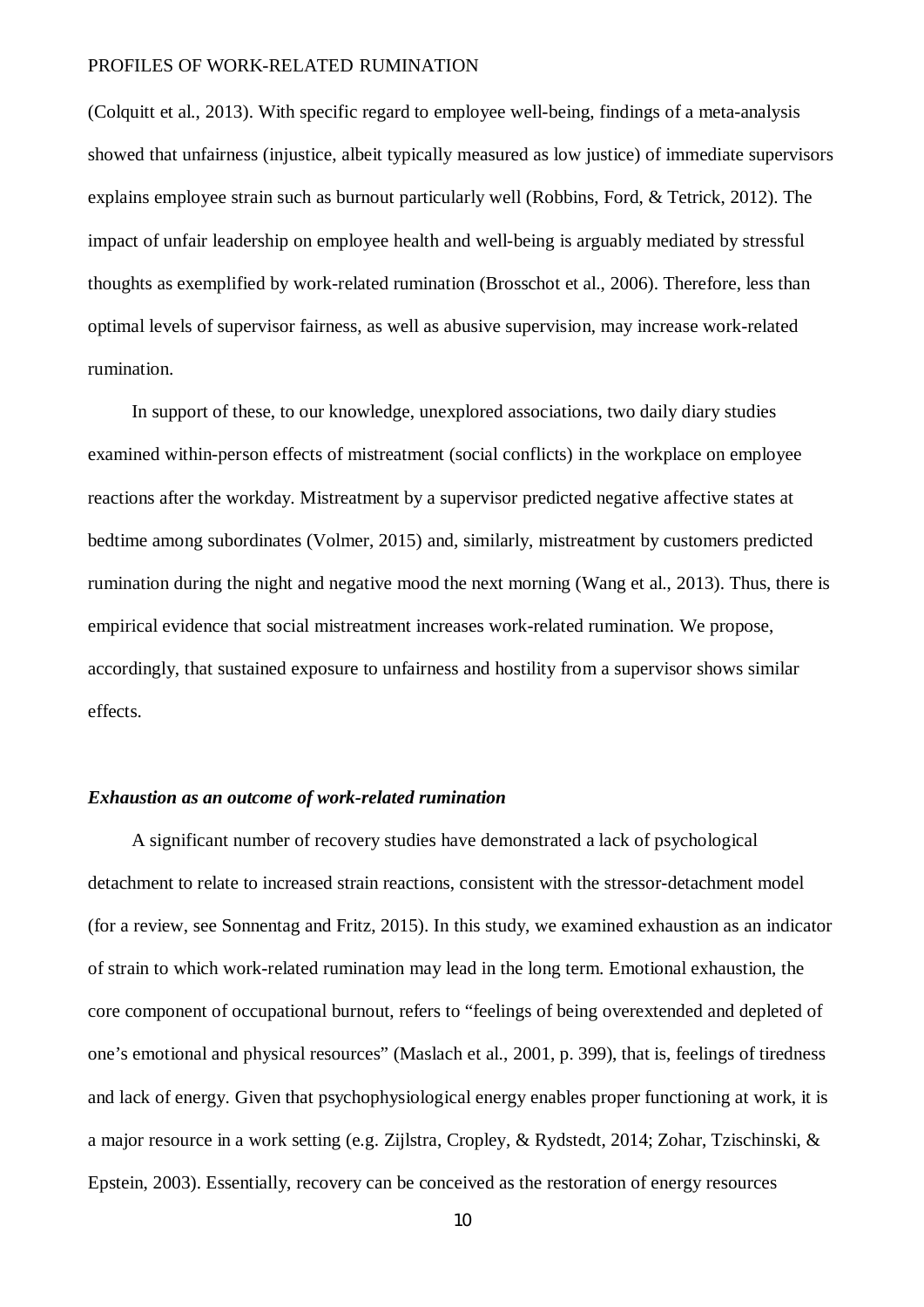(Zijlstra et al., 2014) that are needed for exerting mental and physical effort (Meijman & Mulder, 1998). In support of the exhausting influence of work-related ruminative thoughts, work-related worry and rumination during a respite from work predicted an increase in exhaustion afterwards in a study among academics (Flaxman et al., 2012).

According to the conservation of resources theory (COR; Hobfoll, 1989, 2001), resource loss is the primary component in the stress process. The basic tenet of the COR theory is that people strive to obtain, retain, protect, and build entities that are valued (i.e. resources) and potential or actual loss of these valued resources causes psychological stress (Hobfoll, 1989). Resource loss makes people vulnerable to further losses, particularly if they lack resources that would be needed to offset additional losses (Hobfoll, 1989). Thus, the role of resources becomes salient in times of loss when there is a risk for a loss cycle (Hobfoll, 2001). Of relevance to the recovery perspective, stress occurs if individuals fail to gain resources after significant resource investment (Hobfoll, 1989). This is compatible with the notion of exhaustion resulting from impeded recovery after investment of effort in job demands. As for longitudinal evidence, poor psychological detachment predicted an increase in emotional exhaustion within one year (Sonnentag, Binnewies, & Mojza, 2010). Similarly, sustained cognitive activation in the form of preoccupation with thoughts of work during leisure time predicted clinical burnout across two years while controlling for job demands (Söderström, Jeding, Ekstedt, Perski, & Åkerstedt, 2012).

# *The present study*

Overall, the purpose of the present study was to gain understanding of the long-term development of work-related rumination from a person-centred view. Thus, we aimed to show how job demands, leadership, and exhaustion are experienced by individuals with different long-term profiles of work-related rumination. For this purpose, we utilized models of mental presence of stressors (Brosschot et al., 2006; Sonnentag & Fritz, 2015; Geurts & Sonnentag, 2006) and their impeding effect on recovery as understood in the E-R model (Meijman & Mulder, 1998). In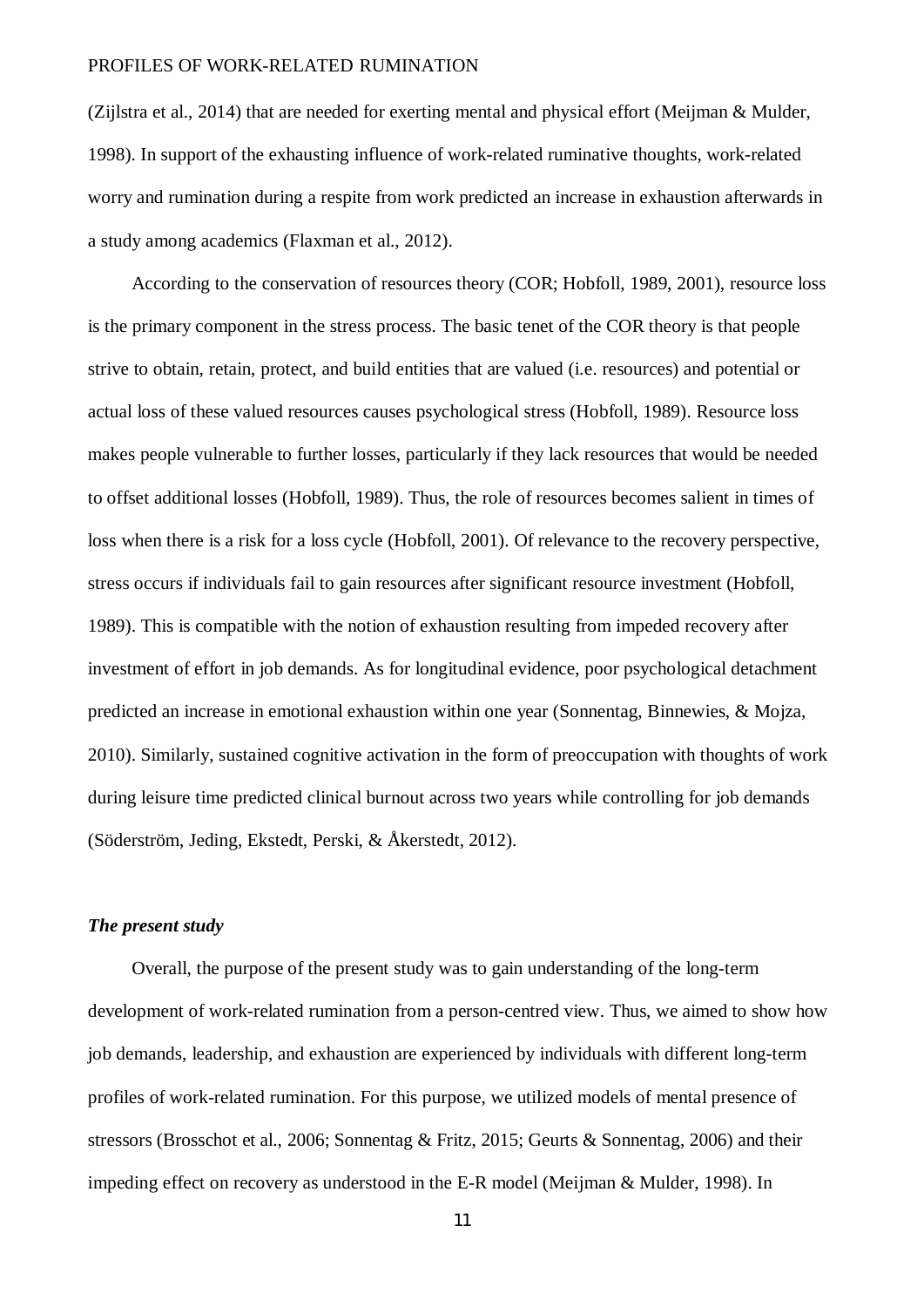addition, the COR theory principles (Hobfoll, 1989) were utilized to conceive effort expenditure at work as energy investment and recovery as restoration of energy resources (Zijlstra et al., 2014).

Specifically, this study had three goals. First, we aimed to identify latent classes (a priori unknown subgroups) of participants who were similar within classes and different between classes with respect to the development of work-related rumination (WRR). Second, we investigated what was typical for participants in the different WRR classes regarding job demands and leadership across time. Third, we examined how the varying WRR profiles differed across time in exhaustion. Particularly the first goal, concerning the identification of latent classes, was explorative and thereby incompatible with the formation of exact hypotheses, and the two latter goals depended on the first goal. Therefore, we posed only general hypotheses.

Regarding the second goal on job demands and leadership as antecedents of work-related rumination, we hypothesized that employees high in work-related rumination would show generally higher levels of quantitative, cognitive, and emotional job demands compared to employees whose work-related rumination was low (*Hypothesis 1*). Expanding on the second goal, we expected that employees low in work-related rumination would display a favourable pattern of leadership behaviours (*Hypothesis 2*). In other words, leadership behaviours categorized as job resources (transformational leadership, supervisor fairness, conflict management) would be higher and abusive supervision would be lower in comparison to employees with higher levels of work-related rumination. Concerning exhaustion resulting from work-related rumination (goal 3), we built on the idea that energy levels would decline in the long term if the process of energy restoration (recovery) was impeded by work-related rumination (Hobfoll, 1989; Meijman & Mulder, 1998; Zijlstra et al., 2014). We therefore expected that employees demonstrating constantly high levels of work-related rumination would show particularly high levels of exhaustion (*Hypothesis 3*).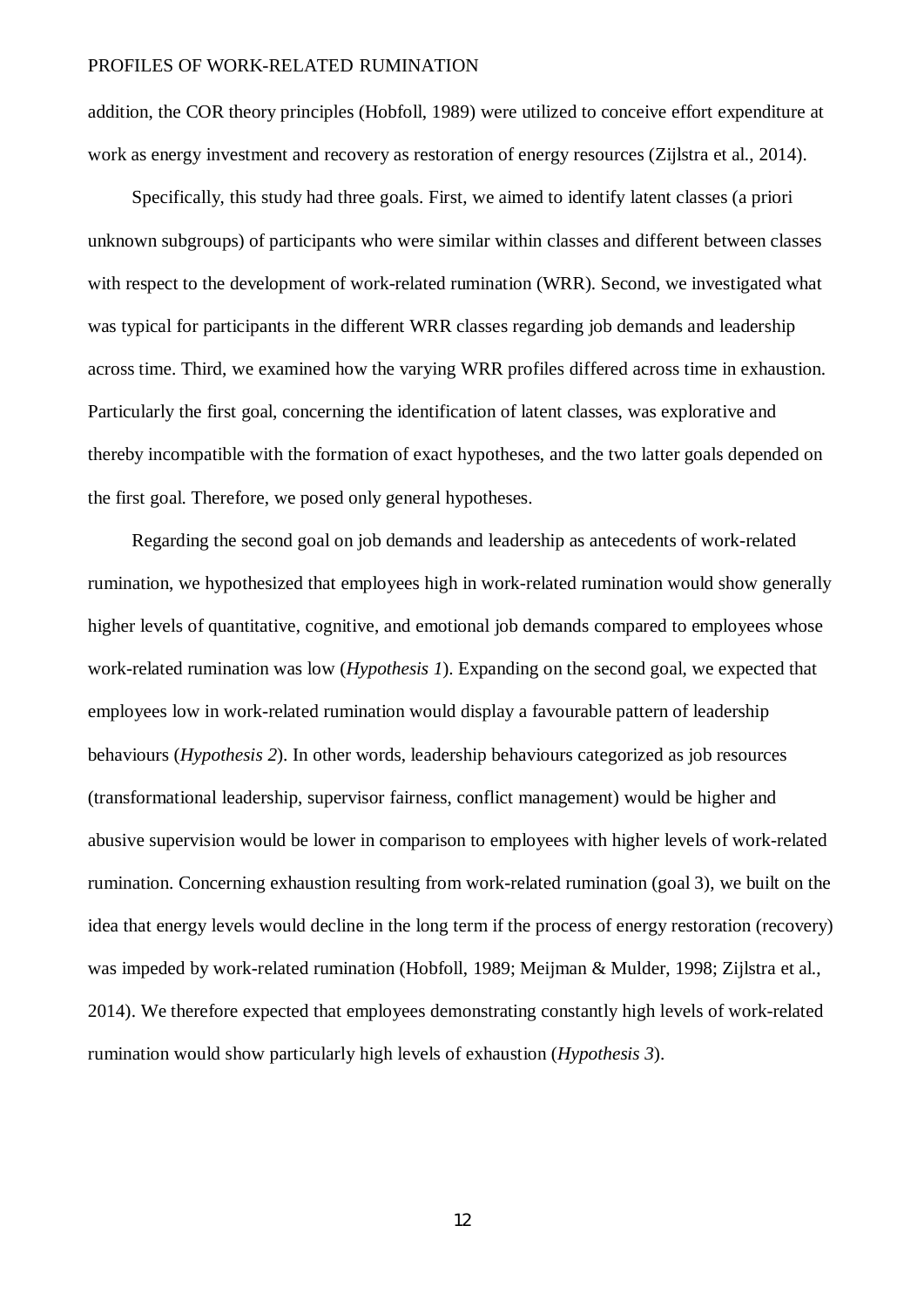#### **Methods**

# *Participants and procedure*

This study was part of a larger research project [name removed for anonymous review] focusing on leadership and employee well-being. A questionnaire study consisting of three measurement waves was conducted across an average total time span of 22 months. Participants in the present study were 625 municipal employees from various occupations in four Finnish cities. The cities' human resources staff recruited work units to participate in the study. We used both online and postal questionnaires to gather data, as not all employees had work e-mail addresses and access to computers at work. The questionnaires were accompanied by a letter stating that participation was voluntary and confidential. The first wave (T1) data were collected in the early spring of 2011, the second wave (T2) about 14 months later in the late spring of 2012, and the third wave (T3) in the early 2013, about 8 months after T2. These time lags were mainly determined based on the schedule of an intervention that was conducted in other countries participating in the project. The response rate at baseline was 62.5% (for details of the T1 sample and participant recruitment, see Perko et al., 2014). Of the T1 participants, 47.2% continued participation at T2. At T2, new employees were eligible to participate in the study (71 new employees entered) and nonrespondents from T1 were re-invited to participate, yielding a response rate of 36.2 %. At T3, questionnaires were sent only to former participants and 52.9% responded.

In the present study, we included all the participants who completed one  $(n = 258)$  or several  $(n = 367)$  of the consecutive three questionnaires and who stayed in a subordinate position across the study period. Hence, the sample size varied between the measurement waves (at  $T1$ ,  $N = 554$ , at T2, *N* = 333, and at T3, *N* = 294). Regarding longitudinal participation, 262, 225, and 258 employees responded at both T1 and T2, both T2 and T3, and both T1 and T3, respectively. One hundred and eighty-nine employees responded across all three waves.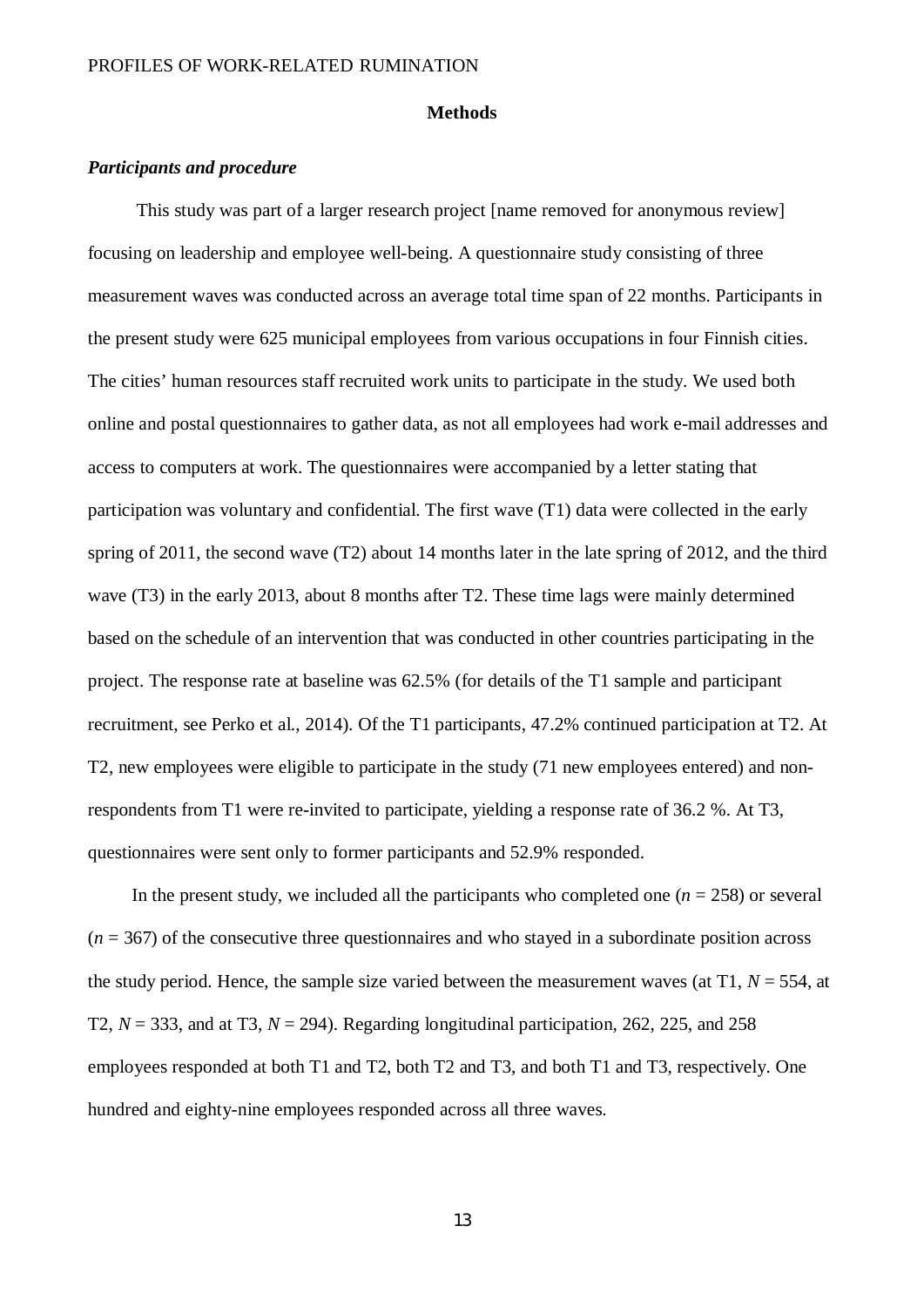The 625 participants ( $N = 554$  at T1 increased by 71 new participants at T2) worked in diverse occupations, including child care (21.1%), teaching (20.6%), cleaning (19.5%), catering (11.5%), property maintenance (7.4%), nursing and assistance (7.0%), and others (12.9 %) such as secretary, administrative, and social work. Women comprised most of the participants (85.0%). The mean age was  $48.7$  ( $SD = 10.0$ ), and age range was  $21-66$  years. Participants were from a range of educational backgrounds. The highest level of education completed was comprehensive school for 11.6% of participants, vocational qualifications or matriculation examination for 43.3%, a bachelor's degree or equivalent for 21.8%, and 23.4% of the participants had (at least) a master's degree or equivalent. Considering T1 participants, almost all (94.7%) had a permanent work contract as opposed to a temporary one (5.3%).

# *Measures*

All measures were assessed in the three waves and showed acceptable internal consistencies  $(Chobach's a)$ .

*Work-related rumination* was assessed with the following three items (translated from the original German 3-item measure on cognitive irritation): "I have difficulty relaxing after work", "Even at home I often have to think about my problems at work", and "Even on holiday I sometimes must think about my problems at work" (Mohr, Müller, Rigotti, Aycan, & Tschan, 2006). Responses were given on a Likert-type scale from 1 (*strongly disagree*) to 7 (*strongly agree*). Cronbach's a calculated for each measurement wave varied from .77 to .81.

*Job demands. Workload* was assessed with the 5-item Quantitative Workload Inventory (Spector & Jex, 1998) that measures the amount of work in terms of pace and volume (e.g. "How often does your job leave you with little time to get things done?"). Responses were given on a scale from 1 (*very seldom or never*) to 5 (*very often or always*). Cronbach's a was .83 at all measurement points. *Cognitive demands* were measured with the 4-item scale (e.g. "Does your work require you to make complex decisions?") from the Copenhagen Psychosocial Questionnaire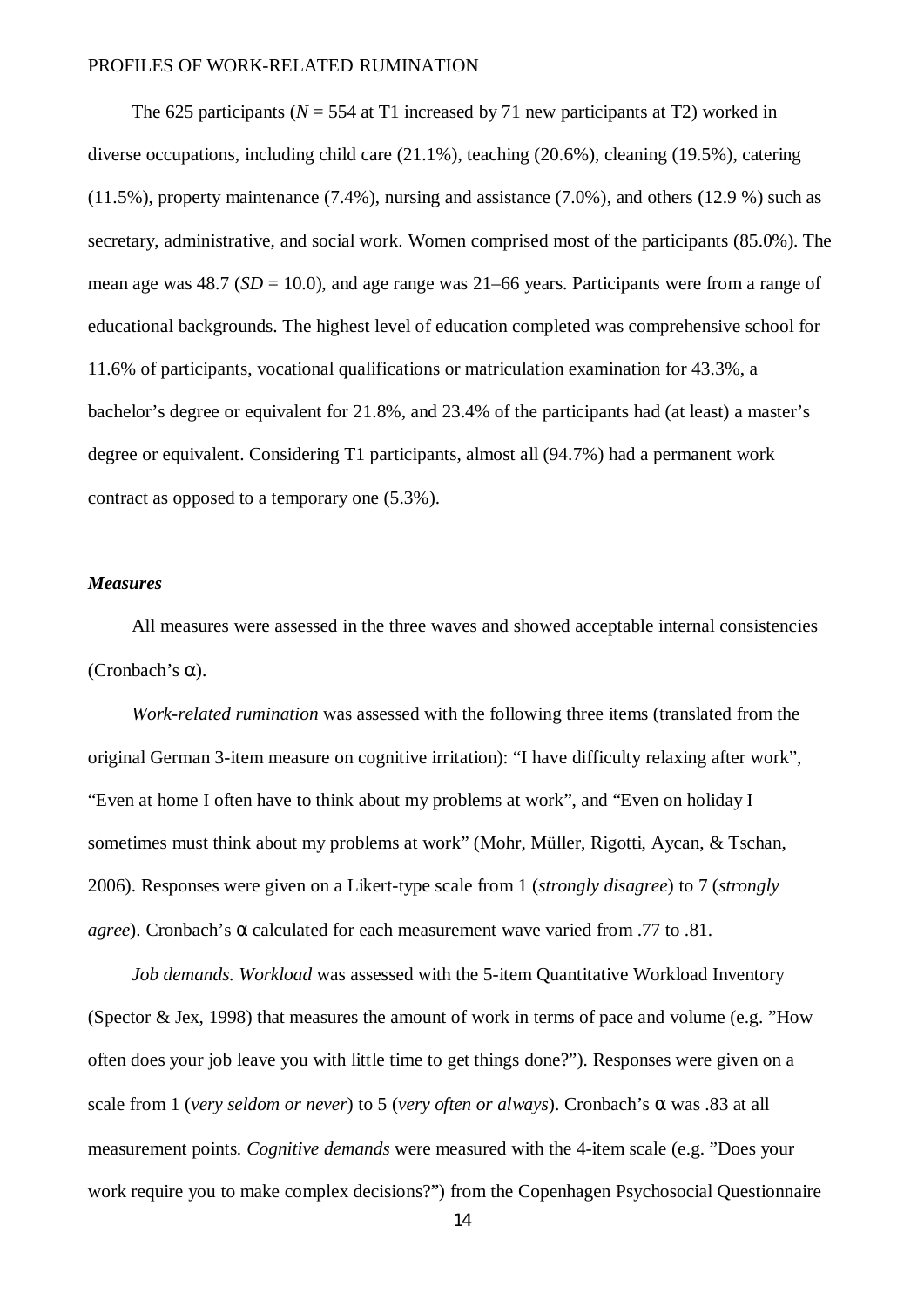(COPSOQ II; Pejtersen, Kristensen, Borg, & Bjorner, 2010). The rating scale ranged from 1 (*very seldom or never*) to 5 (*very often or always*). Cronbach's a varied from .84 to .85. *Emotional demands* were likewise assessed with the 4-item scale (e.g. "Does your work put you in emotionally disturbing situations?") from the COPSOQ II (Pejtersen et al., 2010). For two items, the rating scale ranged from 1 (*very seldom or never*) to 5 (*very often or always*), and for two other items, from 1 (*to a very small extent*) to 5 (*to a very large extent*). Cronbach's a varied between .84 and .86.

*Leadership. Transformational leadership* was measured with the Global Transformational Leadership Scale (Carless, Wearing, & Mann, 2000) comprising seven items (e.g. "My immediate superior instils pride and respect in others and inspires me by being highly competent"). The rating scale varied from 1 (*to a very small extent*) to 5 (*to a very large extent*). Cronbach's a ranged from .90 to .91. *Supervisor fairness* was measured with two fairness-specific items ("Does your immediate superior treat the workers fairly and equally?" and "Does your immediate superior distribute the work fairly and impartially?") from the 3-item fair leadership scale in the QPS Nordic questionnaire (Dallner et al., 2000). The third item of the original scale concerned a stressful relationship between the supervisor and the employee and was not measured in this study because it was unspecific with regard to fairness. Further, the omitted item showed a low loading (-.42) on the factor of supervisor fairness in the validation study (Dallner et al., 2000). Responses were given on a scale from 1 (*very seldom or never)* to 5 *(very often or always).* Correlations of the two items varied between .79 and .86. *Conflict management* was assessed with a 3-item conflict management subscale from the health-promoting leadership scale (Vincent, 2012). The items (e.g. "My immediate superior searches for solutions to conflicts with those involved") were rated on a scale from 1 (*strongly disagree*) to 5 (*strongly disagree*). Cronbach's a varied from .79 to .80. *Abusive supervision* was measured with the shortened abusive supervision scale (Mitchell & Ambrose, 2007; Tepper, 2000) consisting of five items on active abuse (e.g. "My nearest superior puts me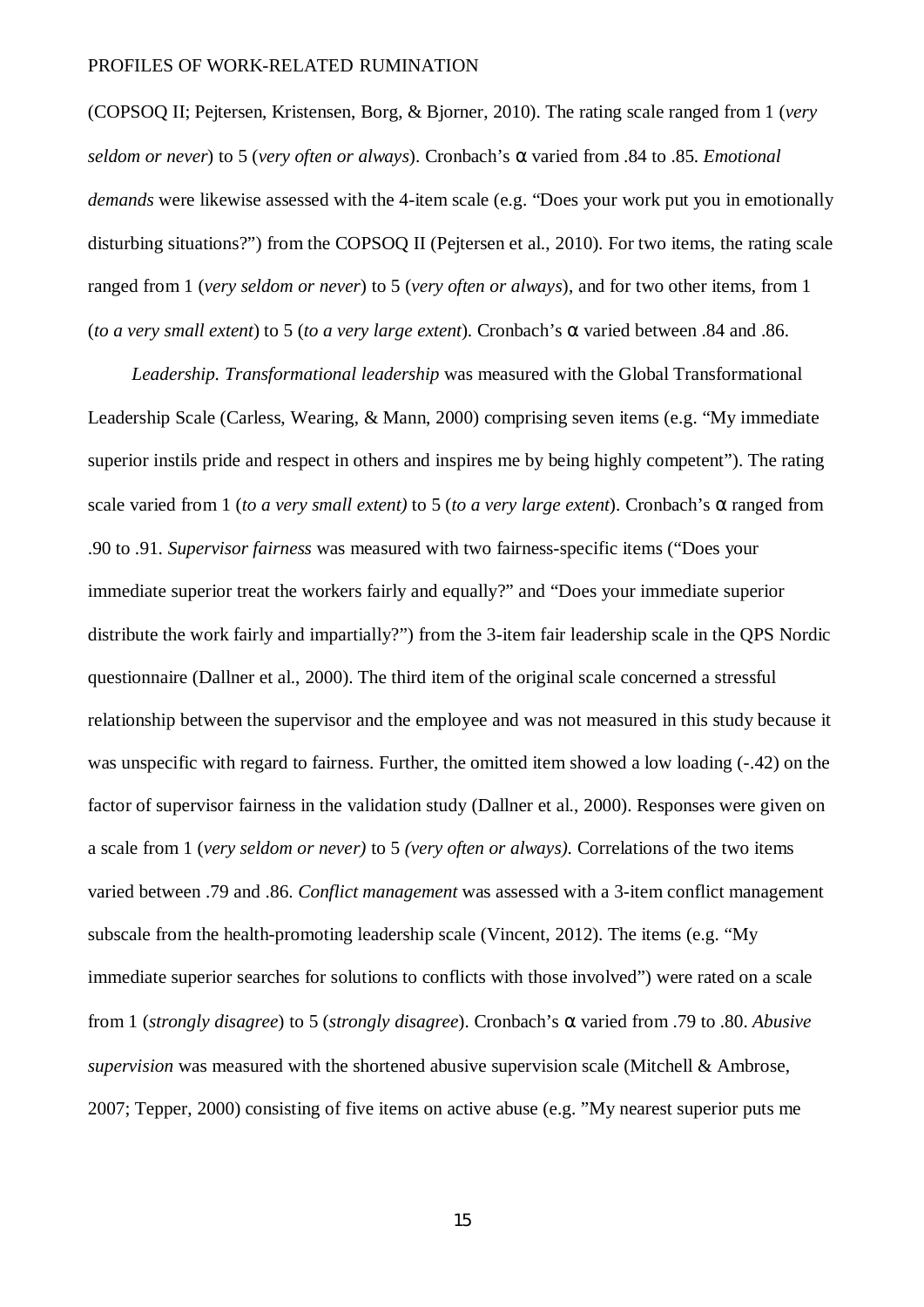down in front of others"). The rating scale varied from 1 (*strongly disagree*) to 7 (*strongly agree*). Cronbach's a ranged between .90 and .92.

*Exhaustion* was measured with three items (e.g. "I feel burned out from my work") from the 5-item exhaustion subscale of the Finnish version of Maslach Burnout Inventory (Kalimo, Hakanen, & Toppinen-Tanner, 2006). Responses were given on a scale from 0 (*never*) to 6 (*every day*). Cronbach's a varied from .82 to .85.

*Background factors*. We additionally examined whether the latent classes differed in age, gender, and education level. Higher education has been found to relate to higher work-related rumination in population-based samples (Cropley & Zijlstra, 2011; Van Laethem et al., 2015). Furthermore, we were able to examine whether changes in perceived leadership were explained by replacement of the person being rated between the measurement times.

Correlations between the study variables are presented in Table 1. Cross-sectional correlations are presented at T1, when the sample size was largest, and longitudinal correlations are shown for the lengthiest time lag, T1–T3.

# *Attrition analyses*

As reported previously (Perko et al., 2014), there were slightly more women among the respondents at T1 as compared to the population in the work units (85% vs. 81%). Respondents who continued participation at  $T2$  ( $n = 262$ ) did not differ from those who discontinued participation ( $n = 292$ ) at T2 with respect to their ratings in any of the study variables at T1, or in gender or age (Perko, Kinnunen, Tolvanen, & Feldt, 2016). Concerning attrition between T2 and T3, participants who dropped out at T3 ( $n = 108$ ) reported higher levels of exhaustion at T2 ( $M =$ 2.48 vs.  $M = 1.93$ ),  $U = 8924.50$ ,  $p < .001$  than those who continued participation at T3 ( $n = 225$ ). There were no differences in other study variables, gender, or education level, but those who continued participation at T3 were slightly older ( $M = 49.36$  vs.  $M = 46.77$ ) than those who discontinued after T2,  $t(173.23) = -2.11$ ,  $p = .036$ . Concerning attrition between T1 and T3, we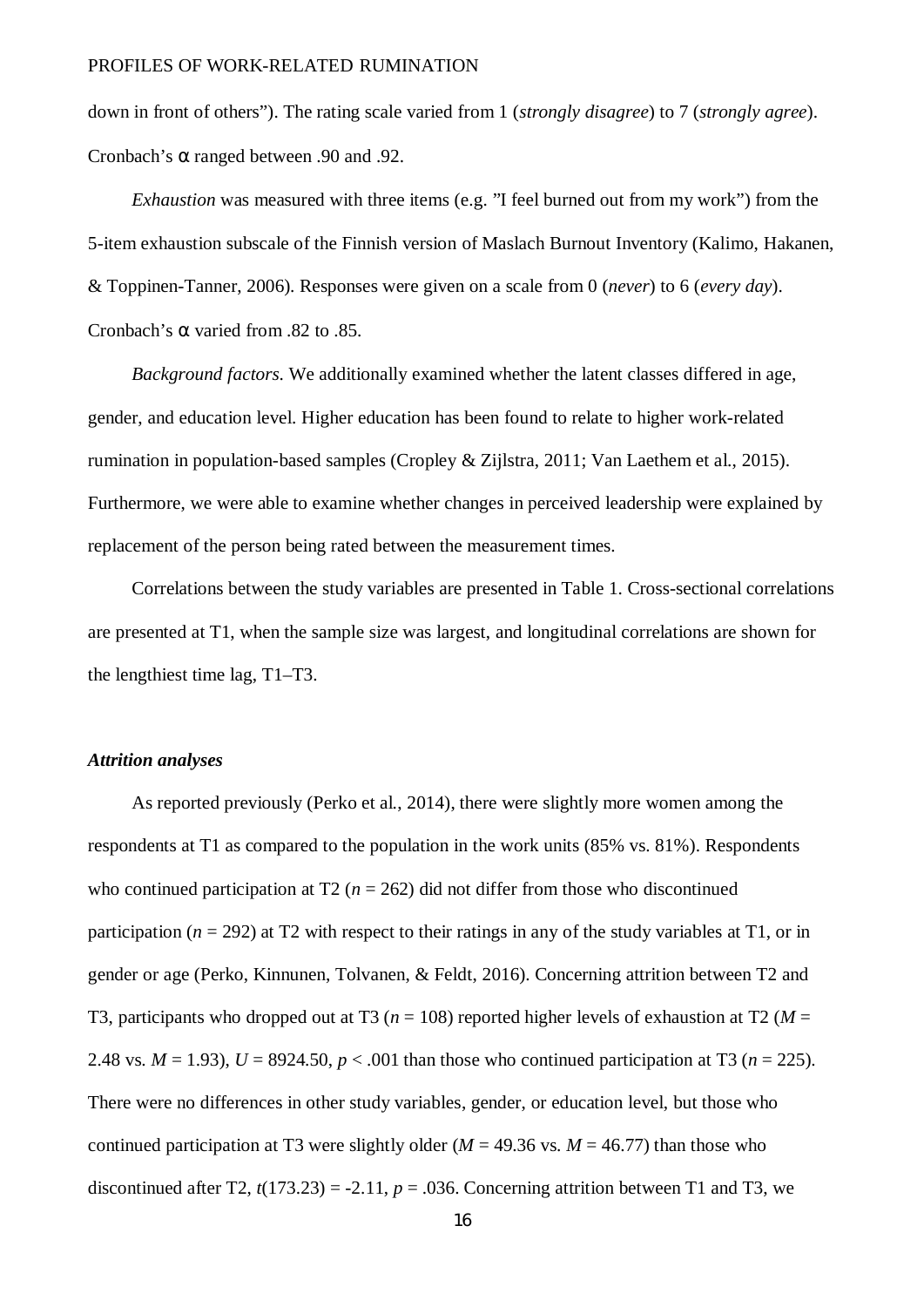found that respondents ( $n = 258$ ) reported slightly more favourable values in transformational leadership (*M* = 3.23 vs. *M* = 3.05), *t*(544.91) = -2.38, *p* = .018 and conflict management (*M* = 3.87 vs.  $M = 3.60$ ),  $U = 43536.00$ ,  $p = .001$ ) than did drop-outs ( $n = 296$ ). With respect to background variables, respondents at T3 were older  $(M = 49.19 \text{ vs. } M = 47.34)$ ,  $t(539.02) = -2.26$ ,  $p = .025$ . than non-respondents. Additionally, sample attrition between T1–T3 can be partly due to actual turnover, as drop-outs (7.8%) more often than respondents at T3 (2.4%) had a fixed-term work contract,  $\chi^2(1)$  $= 8.06, p = .005.$ 

To summarize, women and older employees were somewhat more active to take part in the study than men and younger employees. Regarding the study variables, we concluded that the data were somewhat biased because of sample attrition. Due to attrition, specifically at T3, the highest levels in exhaustion and lowest levels in transformational leadership and conflict management were underrepresented in the sample used.

#### *Statistical analyses*

The analysis comprised a person- and variable-centred phase. First, factor mixture modelling (Lubke & Muthén, 2005) was used to identify latent classes of participants across the three measurement points based on sum scores of work-related rumination. Latent classes refer to latent subpopulations in the data not known beforehand but that can be analysed with various mixture modelling techniques (Lubke & Muthén, 2005). The factor mixture analysis was performed with Mplus (version 7.3, Muthén & Muthén 1998–2012). The method of estimation was maximum likelihood with robust standard errors (MLR). Missing data were handled through full information maximum likelihood (FIML), which enables the use of all available information without imputing values (Little, 2013). Thus, all participants who responded in any of the measurement waves could be included.

In the factor mixture analysis, covariance of observed variables within classes was modelled through a common factor that captured individual variation in the level of work-related rumination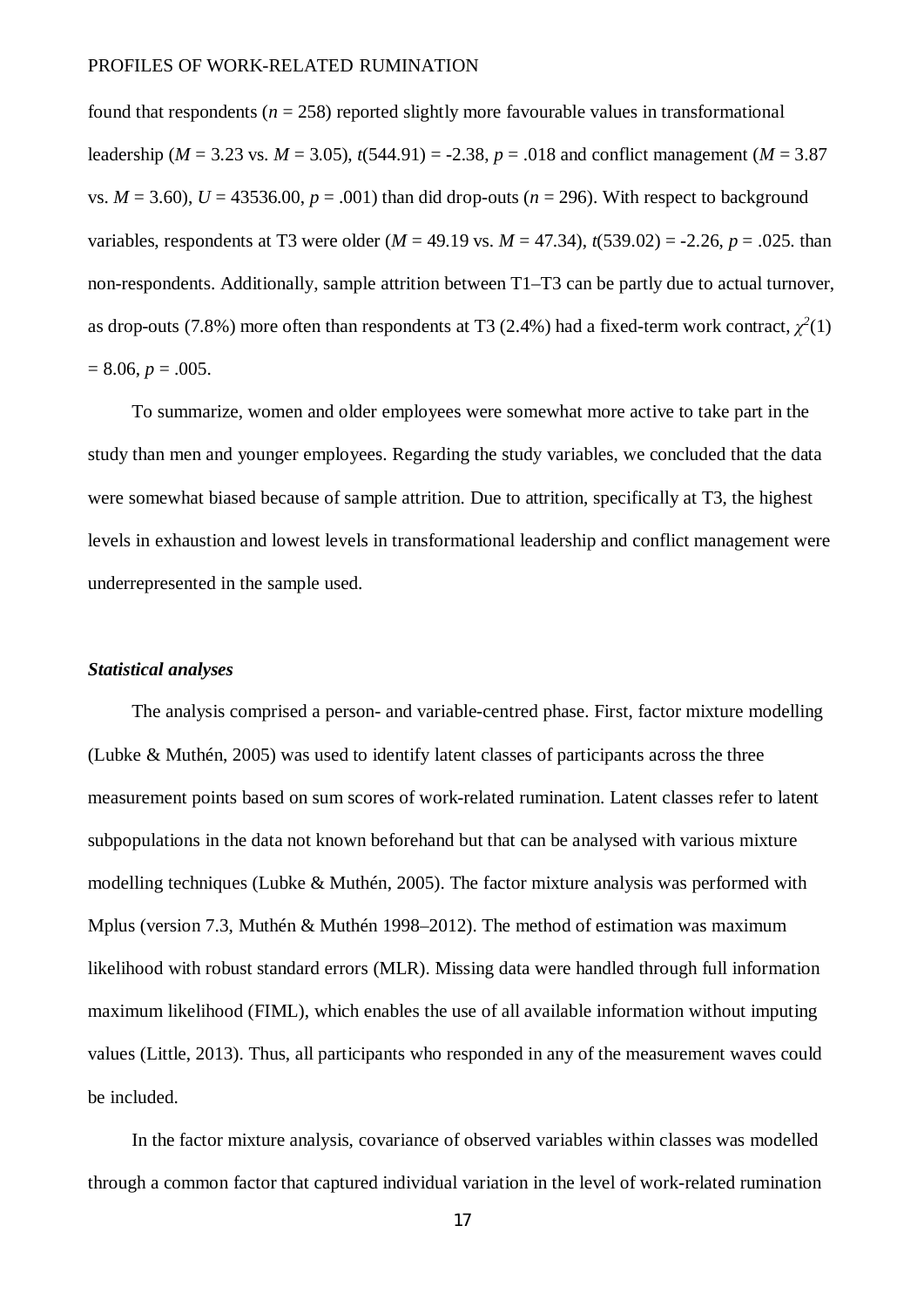across time (Lubke & Muthén, 2005). The intercept of the level factor was fixed to zero in the overall part of the model, and class-specific mean values (indicators of the latent level factor) were estimated. Acknowledging the limitations of our incomplete longitudinal data, this parsimonious model successfully served our aim to capture all mean-level change in work-related rumination that occurred in each latent class. Further, multiple statistical criteria were used to determine the final number of classes (Nylund, Asparouhov, & Muthén, 2007, see Table 2). In addition, selection of the final model was based on the substantive meaningfulness and interpretability of the solution as well as the stability of a given class across the solutions (Lubke & Muthén, 2005). After the latent class solution was determined, we additionally tested whether changes in work-related rumination (model variable) within the classes were significant using Wald's test in Mplus.

Second, job demands, leadership and exhaustion were compared between the classes as distal observed variables, that is, variables outside the latent class model (Asparouhov & Muthén, 2014). These analyses were performed considering the uncertainty related to group membership by using posterior probabilities and thereby treating the latent class variable as a latent and not observed variable. For this purpose, we used the automatic BCH method as implemented in Mplus (Asparouhov & Muthén, 2014). This method has been shown to best preserve the original latent class solution when comparing distal variables, and performs well even if the variances of distal variables vary substantially across classes. The procedure yields overall results on differences in mean values between classes based on the Wald's chi-square test and additionally pairwise comparisons. We compared job demands, leadership, and exhaustion between the latent classes at the beginning (T1,  $N = 554$ ) and end of the study period (T3,  $N = 294$ ).

To examine changes within classes, we calculated change scores for the distal variables. First, utilizing the most likely latent class, change scores were calculated (in SPSS) by subtracting the mean value of the distal variable at an earlier time point from its mean value at the later time point (e.g. T3 mean–T1 mean). Thus, negative values indicated a decrease and positive values indicated an increase in the distal variable. Importantly, the change scores were then re-estimated within the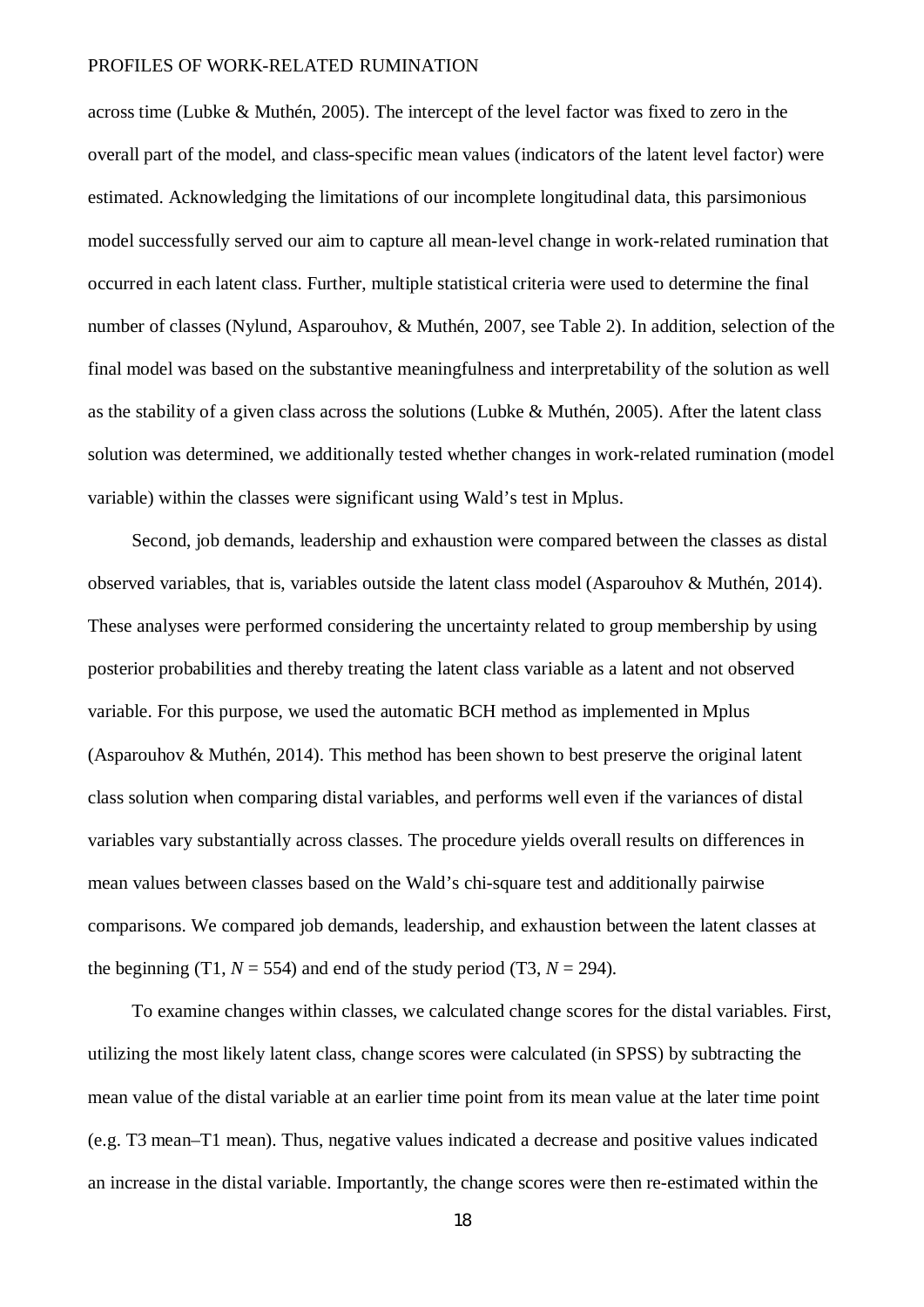latent classes using posterior probabilities as the basis for the latent classes. To determine whether change was significant, we calculated Student's *t*-test results (degrees of freedom *n−*1 based on the mostly likely latent class). Altogether, development of distal variables was investigated in all three time lags, that is,  $T1-T2$  ( $n = 262$ ),  $T2-T3$  ( $n = 225$ ), and  $T1-T3$  ( $n = 258$ ). These analyses comprised only those participants in the incomplete longitudinal data who had participated at both measurement times in question.

#### **Results**

# *Identifying latent classes of work-related rumination*

The fit indices and class sizes of alternate class solutions in the factor mixture analysis are presented in Table 2. Among the varying statistical criteria, we relied primarily on BIC and BLRT as these indicators have performed well in simulation studies (Nylund et al., 2007; Tolvanen, 2007). In a comparison of the models, BIC suggested the five-class solution fit the data best. BLRT indicated that the fit of the five-class solution was significantly  $(p < .001)$  better than the fit of the four-class solution, and further, that the six-class solution fit significantly ( $p = .010$ ) better than the five-class solution. The solutions for five and six classes were carefully compared after which we selected the five-class solution as the final model. This decision was based on parsimony in modelling and the low added substantive value of another small increasing pattern  $(n = 4)$  in the six-class model. The average probabilities for the most likely latent-class membership varied between .727 and .895, thereby indicating acceptable clarity of classification.

The five classes demonstrated low, increasing, decreasing, high, and moderate profiles of work-related rumination, and were labelled accordingly. The model-based mean values of workrelated rumination within each class are shown in Table 3. The largest and thereby most typical latent class, *Low,* consisted of participants who remained constantly low in work-related rumination (with overall class counts based on posterior probabilities *n* = 291, 46.7%). Despite staying low in all time frames examined, the *Low* class showed a slight increase in work-related rumination in T1–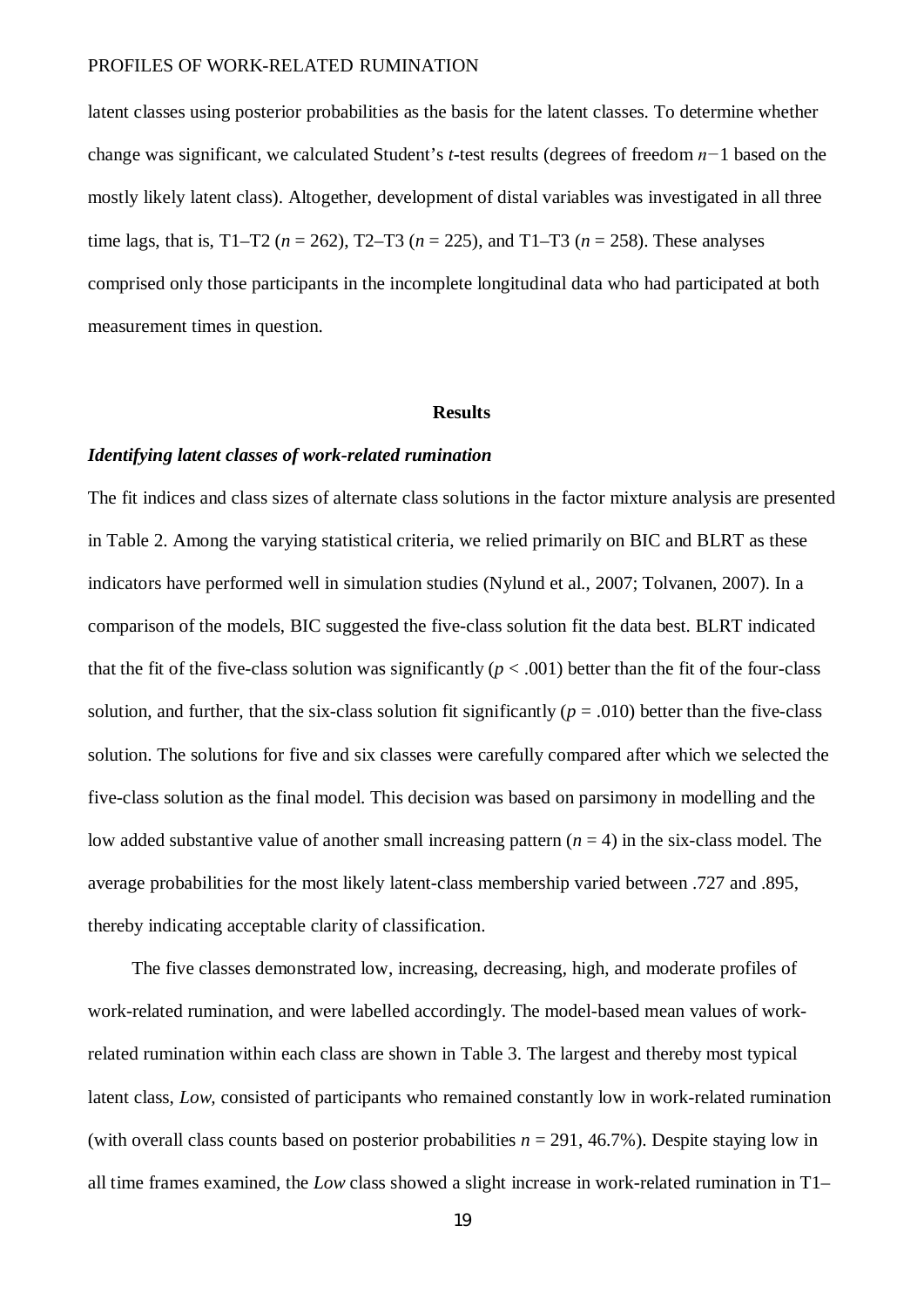T2 ( $p = .013$ ). Salient change patterns in work-related rumination occurred in the *Increasing* ( $n =$ 36, 5.8%) and *Decreasing* (*n* = 65, 10.4%) classes, in which the same change trend continued from T1–T2 further to T2–T3. The changes in these classes were significant ( $p < .001$ ) for all three time frames (except the *Increasing* class  $T1-T2$ ,  $p < .01$ , and *Decreasing* class  $T2-T3$ ,  $p < .05$ ). These change classes jointly formed a 16.2% minority of the participants. Also, constantly *High* workrelated rumination ( $n = 77$ , 12.5%) was atypical. In the *High* class, there was a slight decrease in work-related rumination in T1–T2 ( $p = .022$ ) that a decrease in T1–T3 ( $p = .032$ ) also reflected. In the *Moderate* class the participants repeatedly reported work-related rumination above the sample means (*n* = 154, 24.7%), but the ratings remained lower than those of the High class. The *Moderate* class was the most stable without any significant changes in work-related rumination. In sum, low and moderate levels of work-related rumination were more typical than constantly high or predominantly changing levels.

# *Differences in job demands, leadership, and exhaustion between latent classes*

# *Job demands*

As seen in Table 3, the overall test results for differences between the latent classes showed that the WRR classes differed for all job demands both at T1 and T3. Pairwise comparisons showed that the participants in the higher WRR classes consistently reported higher job demands than the participants in the lower WRR classes. Comparing types of job demands, the differences were particularly salient for emotional job demands.

# *Leadership*

At T1, the WRR classes differed in all leadership behaviours with participants in the *Low* and *Decreasing* WRR class mostly reporting more favourable leadership behaviours than the *Moderate* and *High* WRR classes. Differences were strongest in supervisor fairness and abusive supervision, which were also the only leadership behaviours showing significant differences between the WRR classes at T3 (Table 3).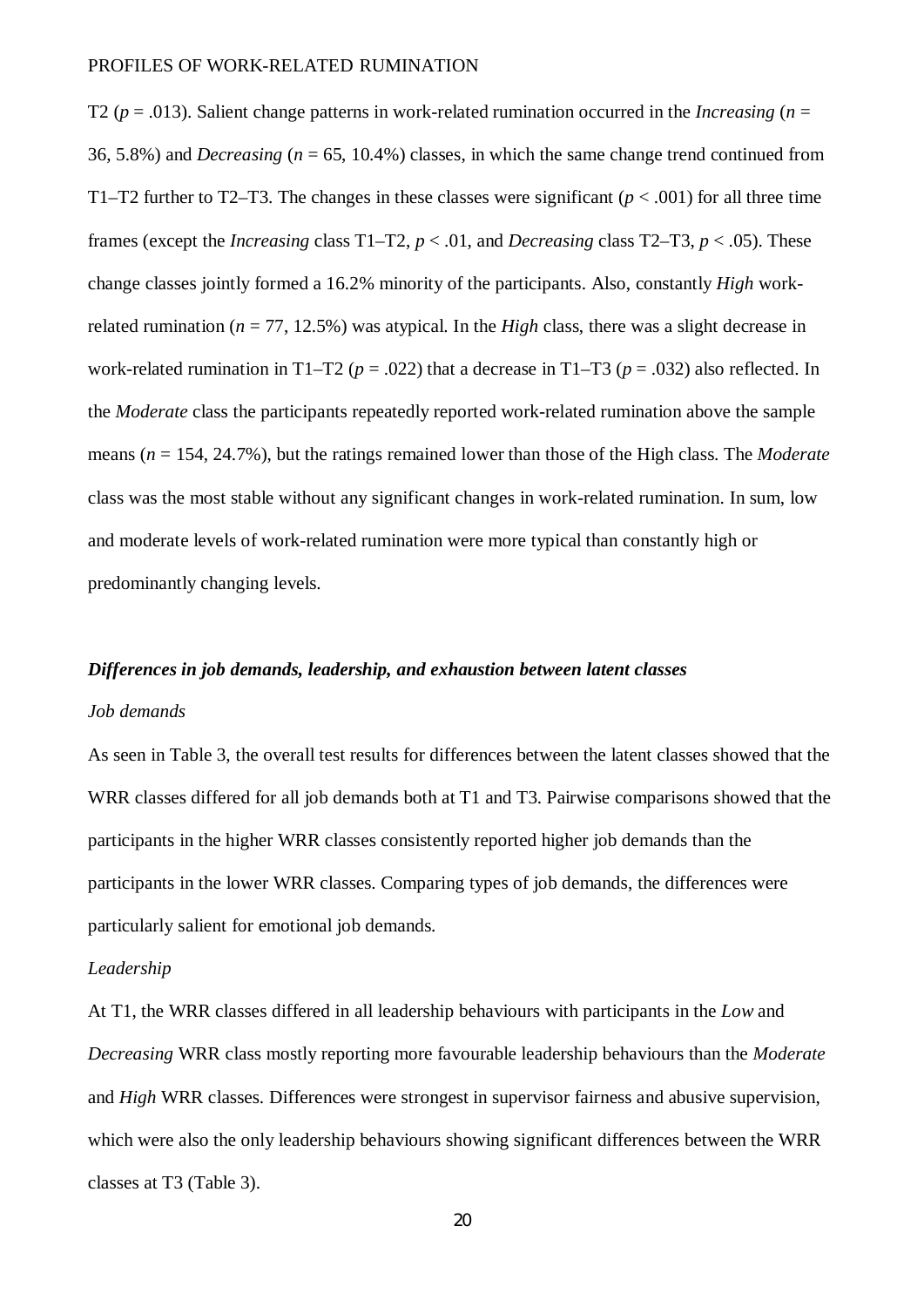# *Exhaustion*

There were particularly salient differences between the WRR classes in exhaustion both at T1 and T3. Pairwise comparisons showed that these differences were in accordance with the levels of work-related rumination, concerning also the *Increasing* and *Decreasing* WRR classes (Table 3).

# *Changes in job demands, leadership, and exhaustion within the latent classes*

Table 4 shows change scores for job demands, leadership, and exhaustion within the latent classes in T1–T3 (the number of participants in each class and time lag can be seen below the table).

# *Job demands*

As seen in Table 4, the *Decreasing* class showed a significant decrease in all job demands between T1 and T3, that is, in workload, cognitive demands, and emotional demands. The increase in cognitive demands in the *Low* class and the increase in emotional demands in the *Moderate* class were also significant in T1–T3. Considering the study period divided in two shorter time lags (T1– T2 and T2–T3), cognitive demands increased in the *Low* class T1–T2 (change  $M = 0.22$ ,  $p < .001$ ,  $SE = .06$ ) in accordance with slightly increasing work-related rumination. Moreover, there were some significant short-term changes in job demands that occurred in classes that showed no significant change in work-related rumination in the time frame in question: workload decreased in the *Low* class in T2–T3 (change  $M = -0.14$ ,  $p < .05$ ,  $SE = .06$ ) while emotional demands increased in the *Moderate* class in T1–T2 (change  $M = 0.35$ ,  $p < .05$ ,  $SE = .15$ ) and in the *High* class in T2– T3 (change *M* = 0.36, *p* < .05, *SE* = .17).

#### *Leadership*

Leadership was considerably more stable within the WRR classes as compared to job demands. However, transformational leadership and abusive supervision showed significant changes within the classes*.* In T1–T3, transformational leadership increased in the *Low* class (Table 4). Specifically, in the *Increasing* WRR class, that showed increases in work-related rumination, abusive supervision increased in TI–T2 (change  $M = 0.28$ ,  $p < .05$ ,  $SE = .12$ ) and transformational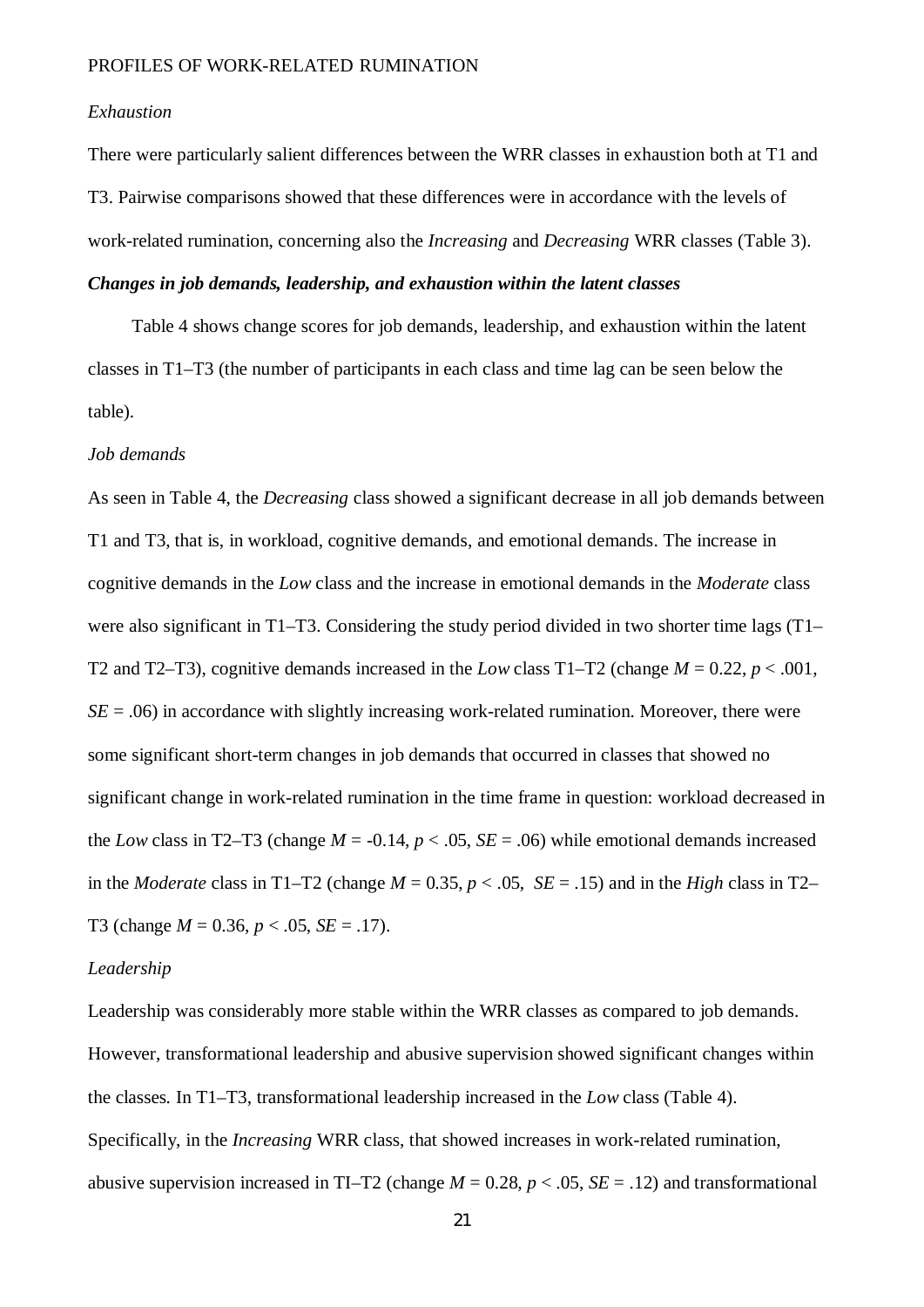leadership decreased in T2–T3 (change  $M = 0.22$ ,  $p < .05$ ,  $SE = .09$ ). The significant decrease in transformational leadership in T2–T3 occurred independent of an actual change of the target leader, because in T2–T3, none of the participants in the *Increasing* class changed their leader across time. In T1–T2, after excluding two participants whose leader changed, the change in abusive supervision did not remain significant. It is noteworthy that 58.8% (*n* = 10) of the participants in the *Increasing* class did not face abusive supervision at all (responded "strongly disagree" to all items), which is only slightly lower than the proportion in the sample as a whole, 66.5% at T1. Concerning the *Low* class, a closer inspection revealed that the increase in transformational leadership in T1–T3 was significant only among those 23 participants who rated a different leader at T1 as compared to T3. Thus, for some participants, a change of leader possibly contributed to a change in leadership ratings.

#### *Exhaustion*

In T1–T3, exhaustion increased significantly in the *Increasing* class and decreased significantly in the *Decreasing* class (Table 4). Similar changes were found in T1–T2 for the *Increasing* class ( $M =$ 1.05,  $p < .01$ ,  $SE = .32$ ) and *Decreasing* class ( $M = -1.12$ ,  $p < .01$ ,  $SE = .35$ ). There were no significant changes in exhaustion in T2–T3.

# *Background factors between the latent classes*

Using posterior probabilities in Mplus, significant differences were found in age:  $\chi^2(4) = 11.52$ ,  $p =$ .012, gender:  $\chi^2(4) = 108.93$ ,  $p < .001$ , and level of education:  $\chi^2(4) = 44.69$ ,  $p < .001$ . Specifically, participants in the *High* WRR class were somewhat younger ( $M = 45.60$ ,  $SE = 1.37$ ) than participants in the *Low* ( $M = 49.35$ ,  $SE = 0.66$ ) and *Increasing* WRR classes ( $M = 53.09$ ,  $SD =$ 2.20). Regarding education, participants with higher education were overrepresented in the *High* and *Moderate* WRR classes as compared to the *Low* WRR class (*p* < .001). Concerning gender, the *Increasing* class differed from all other classes because it included disproportionally more women.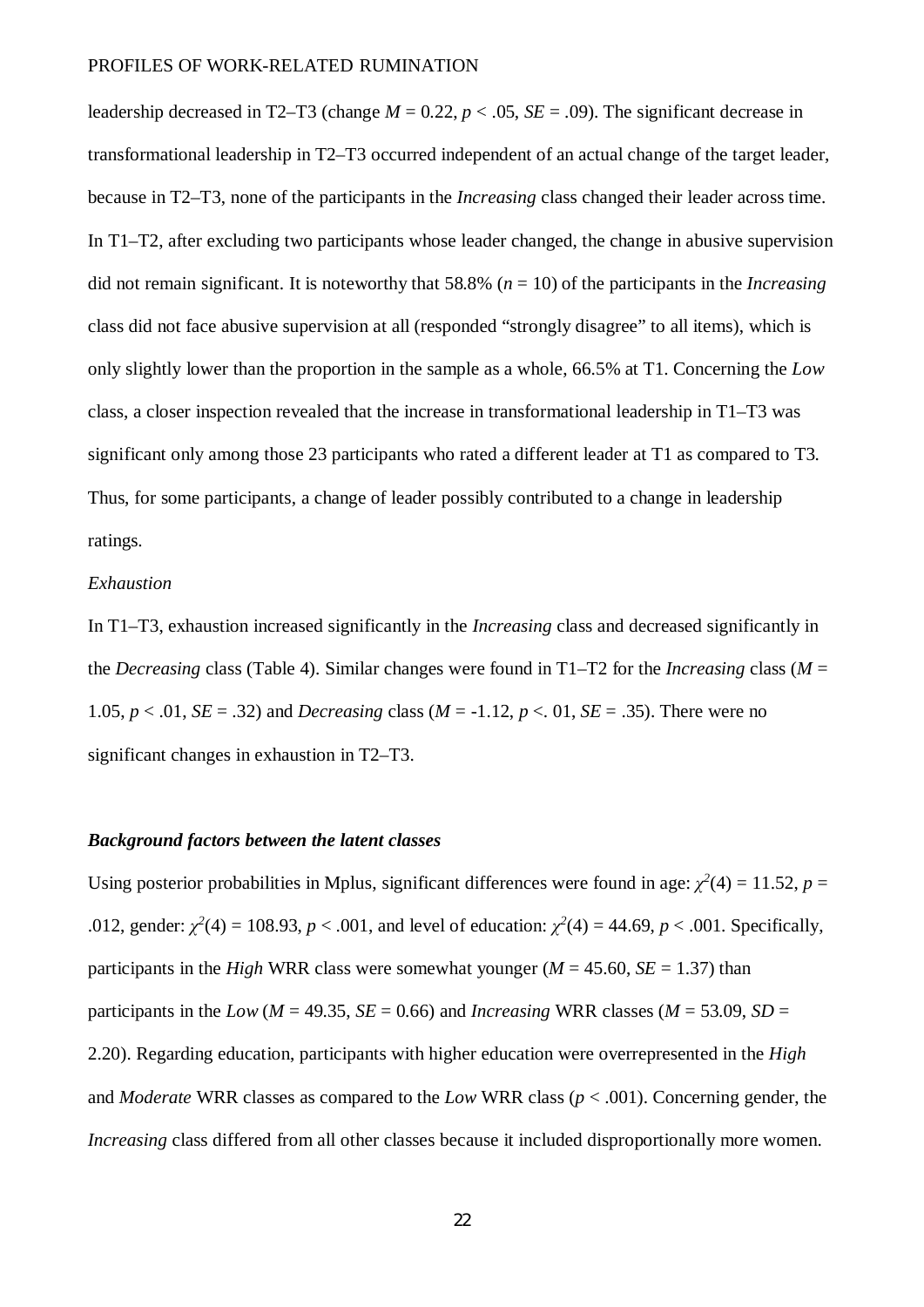# **Discussion**

This longitudinal study investigated the development of work-related rumination from a personcentred perspective (Bergman et al., 2003; Bergman & Trost, 2006). Accordingly, the core contribution of this study is the description of divergent long-term profiles of work-related rumination and how individuals with different WRR profiles meaningfully differ in job demands, leadership, and exhaustion.

#### *Long-term profiles of work-related rumination*

Concerning the first goal of the study, five latent classes displaying different profiles of workrelated rumination were identified. The participants in these classes demonstrated *Low* (46.7%), *Moderate* (24.7%), *High* (12.5%), *Increasing* (5.8%) and *Decreasing* (10.4%) levels of workrelated rumination. Only the small *Increasing* and *Decreasing* WRR classes showed clear change trends that continued throughout the study period of nearly two years.

The second and third goal of this study pertained to characteristics of the latent WRR classes that were theoretically considered as antecedents and consequences for work-related rumination. The three generally formulated hypotheses on job demands, leadership, and exhaustion mainly gained support from our results. More specifically, Hypothesis 1 received strong support, as participants in the higher WRR classes consistently reported higher levels of job demands than participants in the lower WRR classes. This was noticeable also in the *Decreasing* WRR class, in which the participants across nearly two years reported decreases in workload, cognitive demands, and emotional demands in accordance with constant decreases in work-related rumination. Furthermore, supporting Hypothesis 2, the participants in the lower WRR classes reported more favourable leadership behaviours than participants in the higher WRR classes. In particular, the *Low* WRR class reported more supervisor fairness and conflict management, accompanied by less abusive supervision than did participants in the *High* and *Moderate* WRR classes.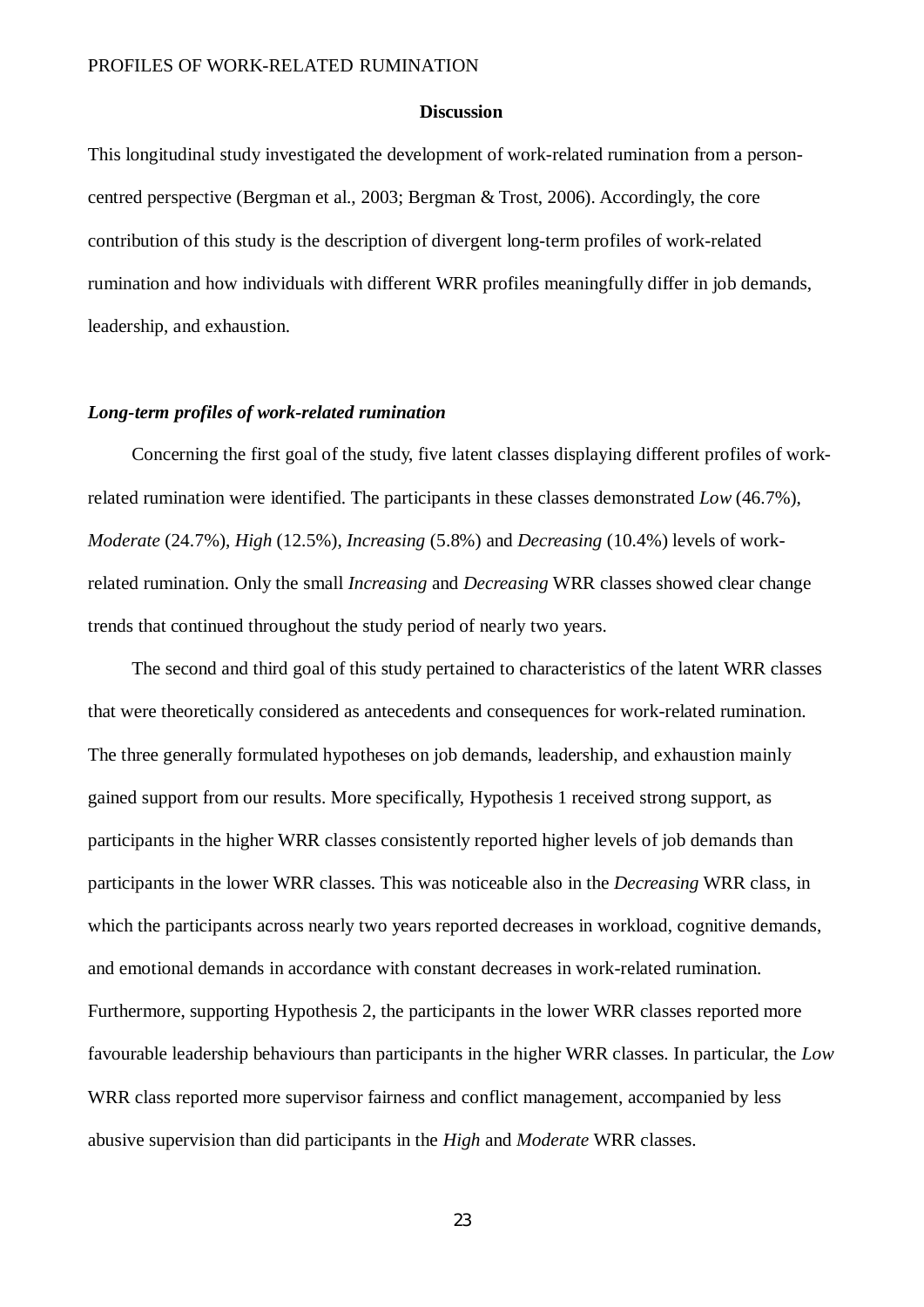Regarding the third aim of the study and consistent with Hypothesis 3, participants in the classes that reported chronically high work-related rumination, especially the *High* WRR class, indicated higher exhaustion levels than did participants in other classes. In addition, particularly the *Increasing* and *Decreasing* class demonstrated changes in exhaustion that were fully congruent with their changes in work-related rumination. Altogether, the results revealed a notably close connection between exhaustion and work-related rumination at the person level. Implications of the results are next discussed in more detail.

#### *Theoretical contributions*

#### *Job demands and leadership*

Our findings concerning job demands are consistent with the stressor-detachment model, stating that job demands make it more difficult to disengage from work (Sonnentag & Fritz, 2015), as well as previous variable-oriented findings specifically on the positive relationship between job demands and work-related rumination (Berset et al., 2011; Cropley & Purvis, 2003; Querstret & Cropley, 2012; Syrek & Antoni, 2014). While previous studies have mainly examined quantitative job demands, in this study we found that cognitive and particularly emotional demands showed salient differences between the WRR classes. In addition, findings on decreasing job demands in the *Decreasing* WRR class support these notions. Thus, specifically, some emotional aspects of work are involved in the induction of rumination. This finding is in line with previous studies showing that demanding emotional events at work increase rumination (Wang et al., 2013) and, more generally, that especially emotional job demands along with work pressure interfered with individuals' functioning in various non-work roles (Oosthuizen et al., 2011).

Our result that participants in the higher WRR classes were more highly educated than participants in lower WRR classes is in accordance with previous findings indicating that perseverant work-related thoughts are more prevalent in higher socio-economic groups (Cropley & Zijlstra, 2011; Van Laethem et al., 2015). These results highlight that the type of job matters in the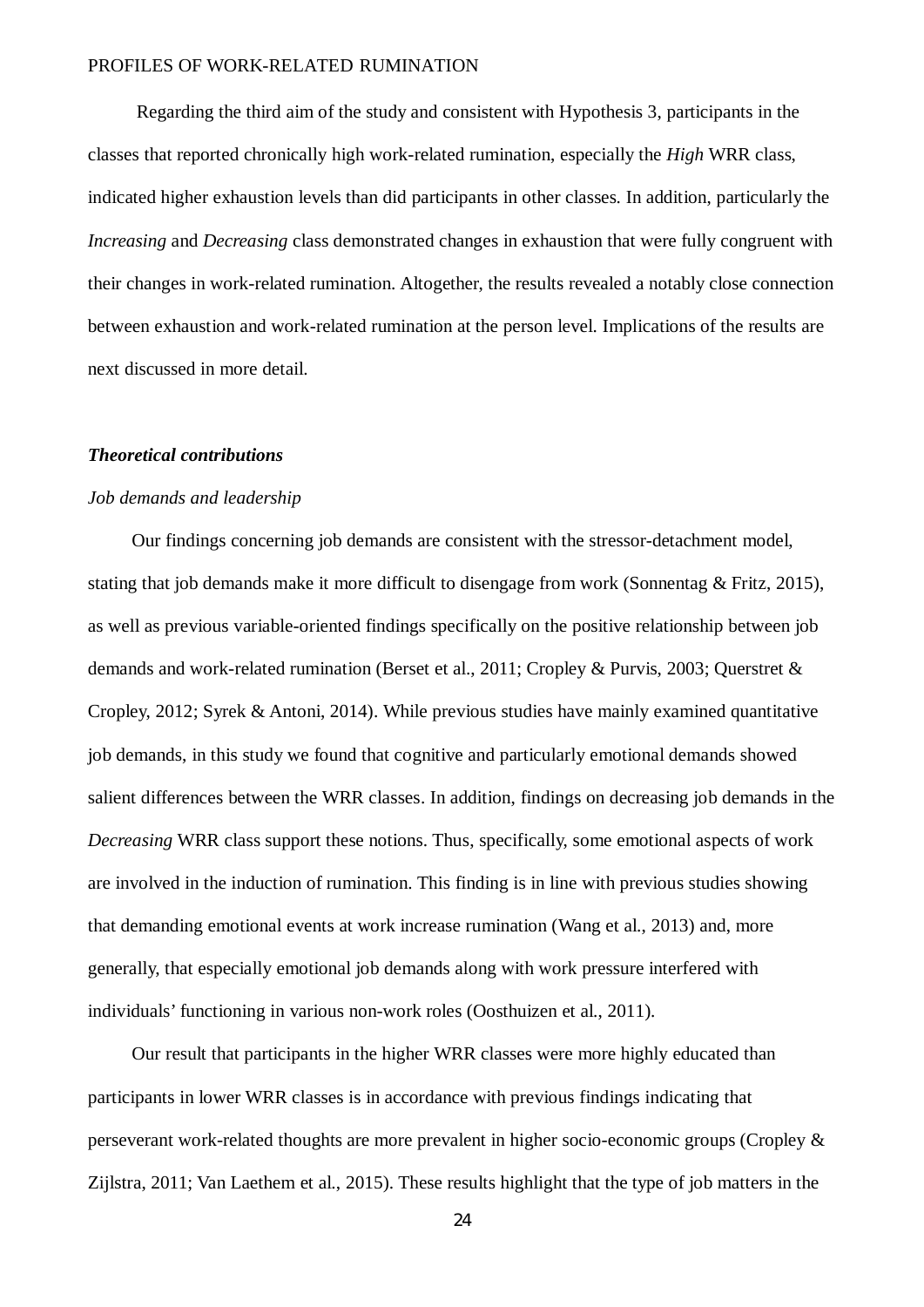propensity for work-related rumination, as individuals in higher socio-economic groups are likely to possess a more complex job. It seems that the more the job requires making complex decisions, remembering, and coming up with new ideas, information processing may easily continue after work hours in an employee's mind, even when not deliberately engaging in those thought processes.

Considering the potentially detrimental role of job demands, job-related resources are relevant as they counterbalance the effects of high job demands (Bakker & Demerouti, 2007; Hobfoll, 2001; Wang et al., 2013; Volmer, 2015). Elaborating the role of job resources, it has been shown that the exhausting effect of emotional job demands can be mitigated by emotional support from supervisors and colleagues (de Jonge, Le Blanc, Peeters, & Noordam, 2008). In the current study, we expected and found that work-related rumination was particularly high among employees reporting high job demands and low resources in leadership. Thus, participants reporting the highest levels of emotional job demands and work-related rumination seemed to lack the buffering resources in leadership.

Comparing leadership behaviours, the WRR classes differed especially in supervisor fairness along with abusive supervision. Thus, supervisor fairness, concerning respectful, equal treatment and fair distribution of work, appears to be the most efficient aspect of leadership with regard to preventing work-related rumination. Both abusive supervision and supervisor fairness centre around respect in employee treatment, which has been dealt with as interpersonal justice in the organizational justice literature (Colquitt et al., 2013; Ford & Huang, 2014). Also, considering unfairness and abusive behaviours, it is clear that these types of leadership behaviours more easily turn into real stressors, as compared to mere deficiencies in implementing more resourceful aspects of leadership. In sum, the finding that elevated levels of work-related rumination are associated with breaches of justice in leadership is consistent with organizational justice literature conceiving supervisors as organizational authorities whose justice behaviours are highly influential in terms of strain among employees (Colquitt et al., 2013; Robbins et al., 2012).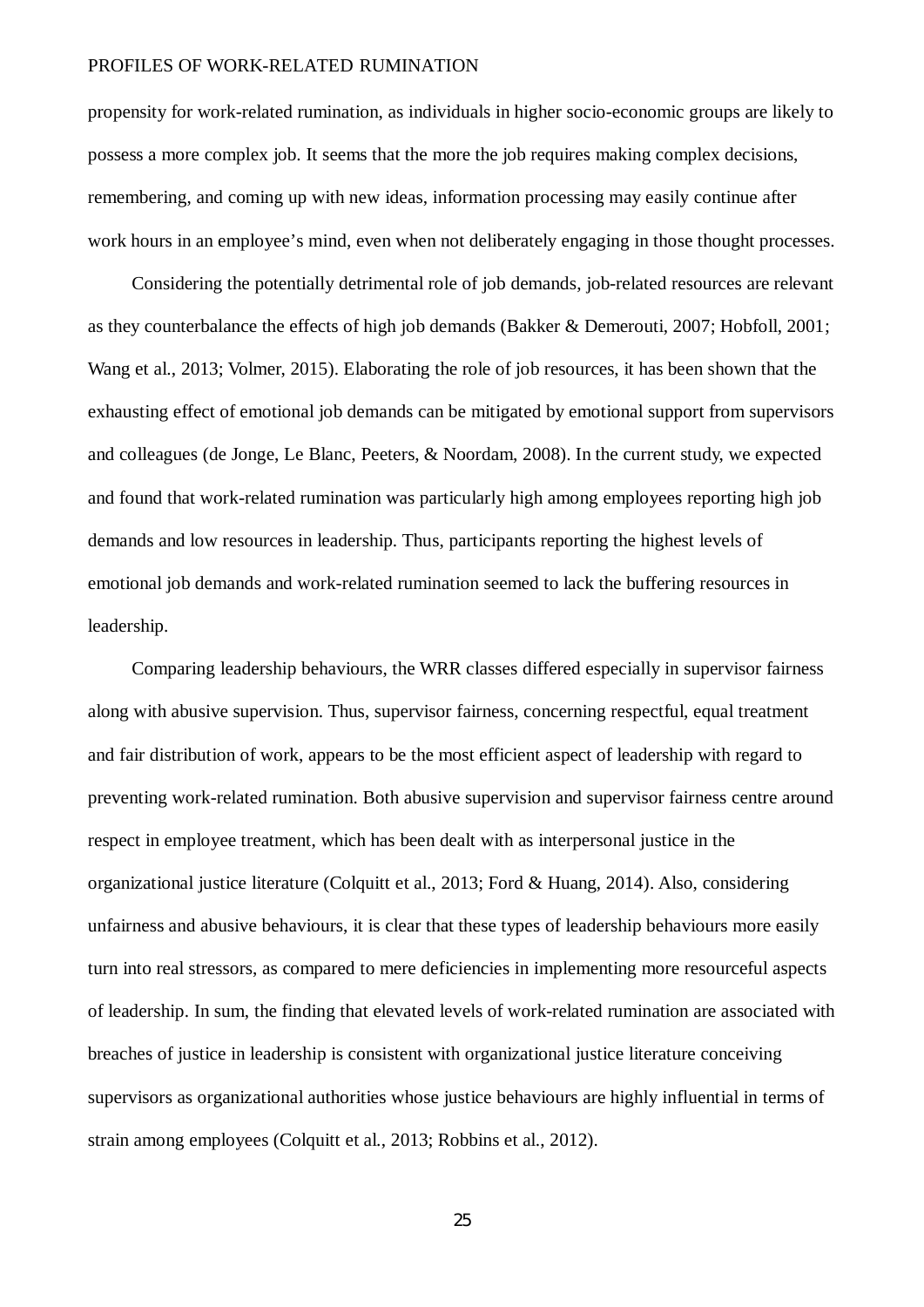In general, leadership behaviours were considerably more stable within the WRR classes than job demands. This clearly reflects the fact that most of the participants rated the same leader across time, and the style and behaviours of individual leaders are stable across time to a relatively high degree. Altogether, changes within classes were found only for transformational leadership and abusive supervision. Although these changes could be partly attributed to change of the person being rated, particularly the results concerning the *Increasing* class leave open the question of whether only the employee perceptions changed or the same leader actually changed his or her behaviours. Considering both transformational leadership and abusive supervision, these leadership constructs can be seen to involve more affective content than the other constructs. A body of knowledge indicates that in addition to actual leader behaviours, various forms of employee affect are influential in employees' leadership ratings (e.g. Brown & Keeping, 2005; Hansbrough, Lord, & Schyns, 2015).

Although the participants in the *Decreasing* class showed no changes in leadership, it is important to note, however, that they initially reported lower emotional demands, more supervisor fairness, and conflict management, and less abusive supervision than did the participants who were constantly high in work-related rumination. Thus, these factors seem to facilitate favourable change in work-related rumination.

# *Exhaustion and the profiles of work-related rumination*

Our results revealed a particularly consistent and strong connection between work-related rumination and exhaustion, which pertained to both differences between persons and changes within persons. This association as such is consistent with previous findings from variable-oriented studies (Flaxman et al., 2012; Querstret & Cropley, 2012) and compatible with the notion of energy deficiency resulting from a disrupted recovery process (Sonnentag & Fritz, 2015; Zijlstra et al., 2014). However, without the person-centred approach, we would not know that precisely the same participants who report increasing and decreasing work-related rumination, also display concurrent, corresponding changes in exhaustion. Although it is reasonable to assume that work-related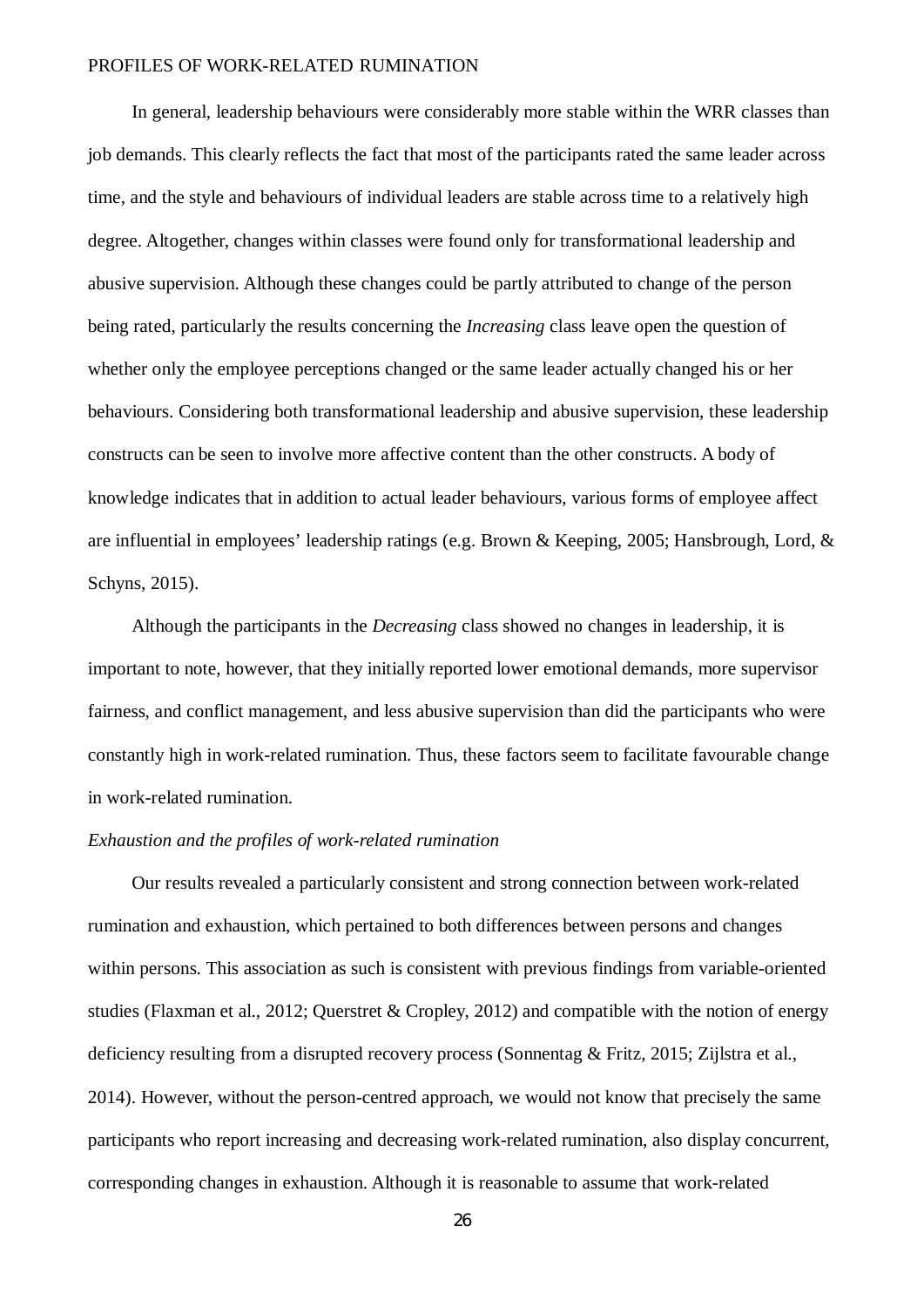rumination impedes the recovery process and thereby contributes to exhaustion (Geurts & Sonnentag, 2006; Sonnentag & Fritz, 2015), the finding of such a close connection between ruminative thoughts and energy deficiency evidently calls for deeper understanding of the relationship at the level of the individual.

In this regard, it is very interesting to note that also other types of studies have produced results that point to congruence. First, in a quasi-experimental study, rumination and fatigue decreased simultaneously after a cognitive-behavioural intervention on work-related rumination (Querstret, Cropley, Kruger, & Heron, 2016). Second, longitudinal variable-centred studies have found not only that poor psychological detachment predicts exhaustion (Sonnentag et al., 2010), but also that exhaustion predicts poor psychological detachment (Sonnentag, Arbeus, Mahn, & Fritz, 2014). Third, one study found that all participants, both compulsive and non-compulsive workers, ruminated less about work during their vacation (de Bloom et al., 2014). Importantly, this effect persisted two weeks after returning to work. Obviously, during and after a vacation people have higher levels of energetic psychological resources available, and these resources seem to act as a buffer against rumination, even when demands of the job are present again.

Altogether, it seems appropriate to assume that particularly the combination of depleted energetic resources and high work demands functions as a breeding ground for ruminative thoughts. Exhausted individuals need to raise the level of subjective effort to meet work demands, and their lack of energetic resources makes work-related goals more difficult to attain (Meijman & Mulder, 1998). These discrepancies in goal attainment, in turn, instigate ruminative thoughts (Martin & Tesser, 1996). The view that emphasizes the availability of energy resources is supported especially by the vacation study mentioned above (de Bloom et al., 2014). In further support, exhaustion and time pressure have been shown to interact in predicting poor psychological detachment (Sonnentag et al., 2014).

From a long-term person-centred perspective, perseverant, stressful work-related thoughts and exhaustion can be considered as inextricably interwoven components of the same deteriorating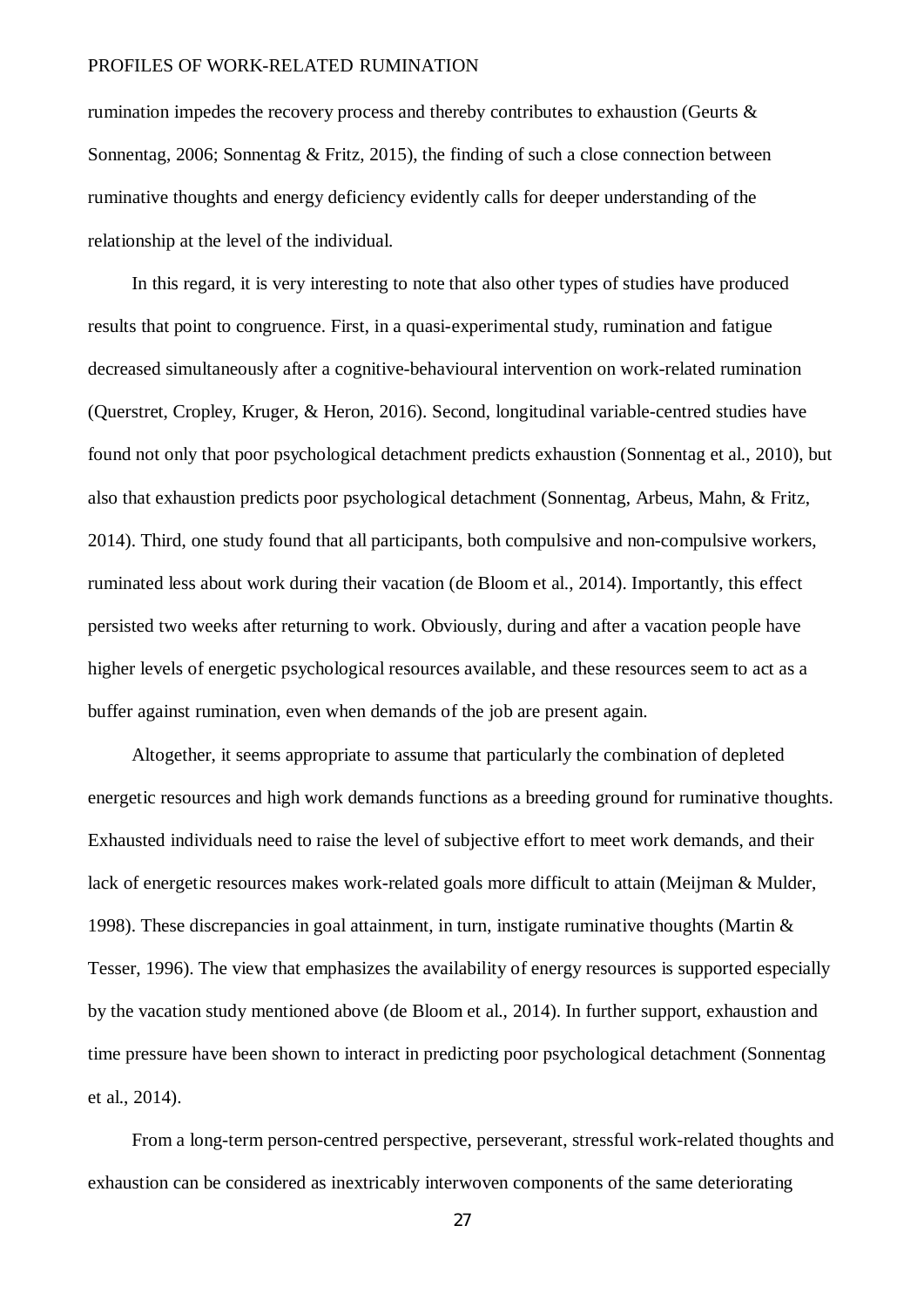process of psychological well-being (Bergman & Lundh, 2015; Bergman & Trost, 2006). Applying the COR theory, this is essentially a loss cycle in terms of energy depletion and failure to restore lost energetic resources which rumination further consumes. Without proper recovery and regain of energy, short-term load reactions accumulate and become more harmful (Meijman & Mulder, 1998; Sonnentag et al., 2010). Thus, our results concur with the notion of Querstret et al. (2016) that rumination and indicators of lack of energy may be involved in a cycle whereby one feeds the other. However, it is important to bear in mind that negative psychological states and rumination may be related because they are influenced by the same factors (Martin & Tesser, 1996), such as workload (Zohar et al., 2003), conflicts (Volmer, 2015; Wang et al., 2013), or other negative events at work (Bono, Glomb, Shen, Kim, & Koch, 2013). Therefore, a holistic view is needed to understand workrelated rumination at the level of the individual, in accordance with the person-centred research paradigm (Bergman et al., 2003; Bergman & Lundh, 2015).

#### *Limitations*

This study is not without limitations. First, the main limitation relates to sample attrition which is a threat to both internal and external validity. In particular, participants reporting higher exhaustion as well as lower transformational leadership and lower conflict management were less likely to participate at T3. Concerning external validity, it is therefore very likely that our study overestimated these leadership behaviours and underestimated true exhaustion levels at T3, which presumably bears on levels of work-related rumination as well. It is also possible that more exhausted employees did not even respond to the first questionnaire, so that their attrition could not be analysed. In addition, attrition may relate to variables not measured in this study. To avoid further loss of information we preferred using all available data where possible. Consequently, only 72%, 84%, and 73% of the participants in T1–T2, T2–T3, and T1–T3, respectively, were the same individuals, due to missing data. We maintain, however, that using all available data brought our results closer to reality than handling missing data listwise (Little, 2013).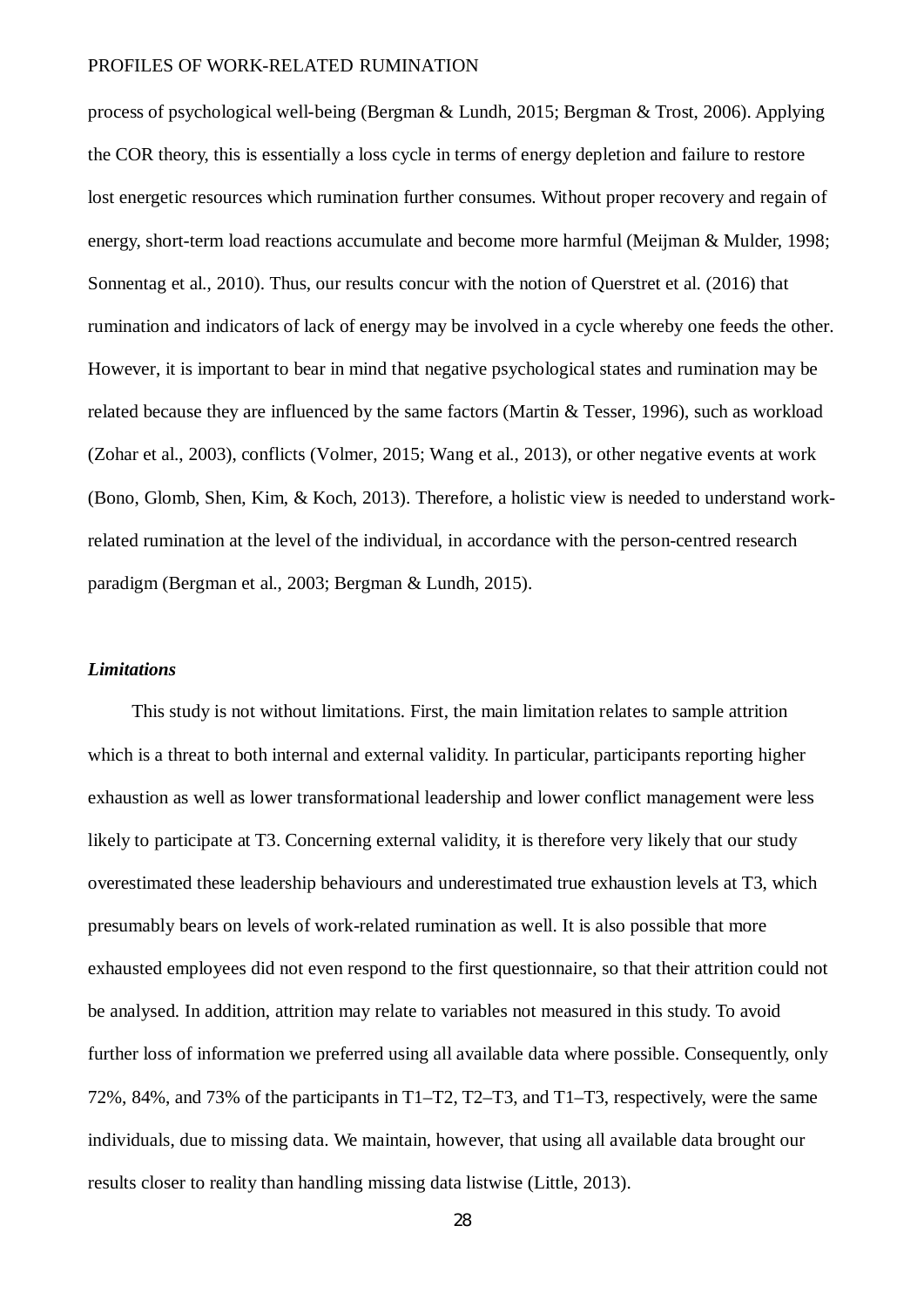Second, most participants were women, which is a further threat to external validity of the study. Although the proportion of women was only slightly higher compared to the situation in the municipal work units taking part in the study, the results may not be generalizable to men. Third, concerning analyses on the distal variables, we used posterior probabilities as the basis for classification where possible, but needed to initially rely on the most likely latent classes when calculating the change scores within the classes. Fourth, this study is subject to the method bias that derives from relying on the same rating source for all the variables. Therefore, it is in principle possible that, for example, high levels of job demands in the higher WRR classes reflect more of the compensatory effort and reactions of exhausted participants than the more objective reality of job requirements. On the other hand, it is necessary to examine subjective experiences when investigating work-related rumination. In this respect, employees themselves are the most suitable assessors of many of our focal variables. Fifth, there seems to be a conceptual contradiction in the scale we used to measure work-related rumination: one of the items concerns difficulty in relaxing after work without any reference to intrusive thoughts. Although difficulty to relax and stressful work-related thoughts are likely to co-occur, as also indicated by good internal consistency of the measure, it is possible that the nature of this item may have affected the results by the reference to psychophysiological tension.

# *Suggestions for future studies*

On a general level, we concur with the view that work and organizational psychology would benefit from descriptive studies on change alongside predictive studies (Kelloway & Francis, 2013), and encourage further research from different methodological approaches. A review on longitudinal predictive studies concluded that lagged effects of stressors on strain peaked at three years (Ford et al., 2014). In accordance with that, our results indicated that a two-year timeframe is useful for detecting steady change trends in subgroups of data.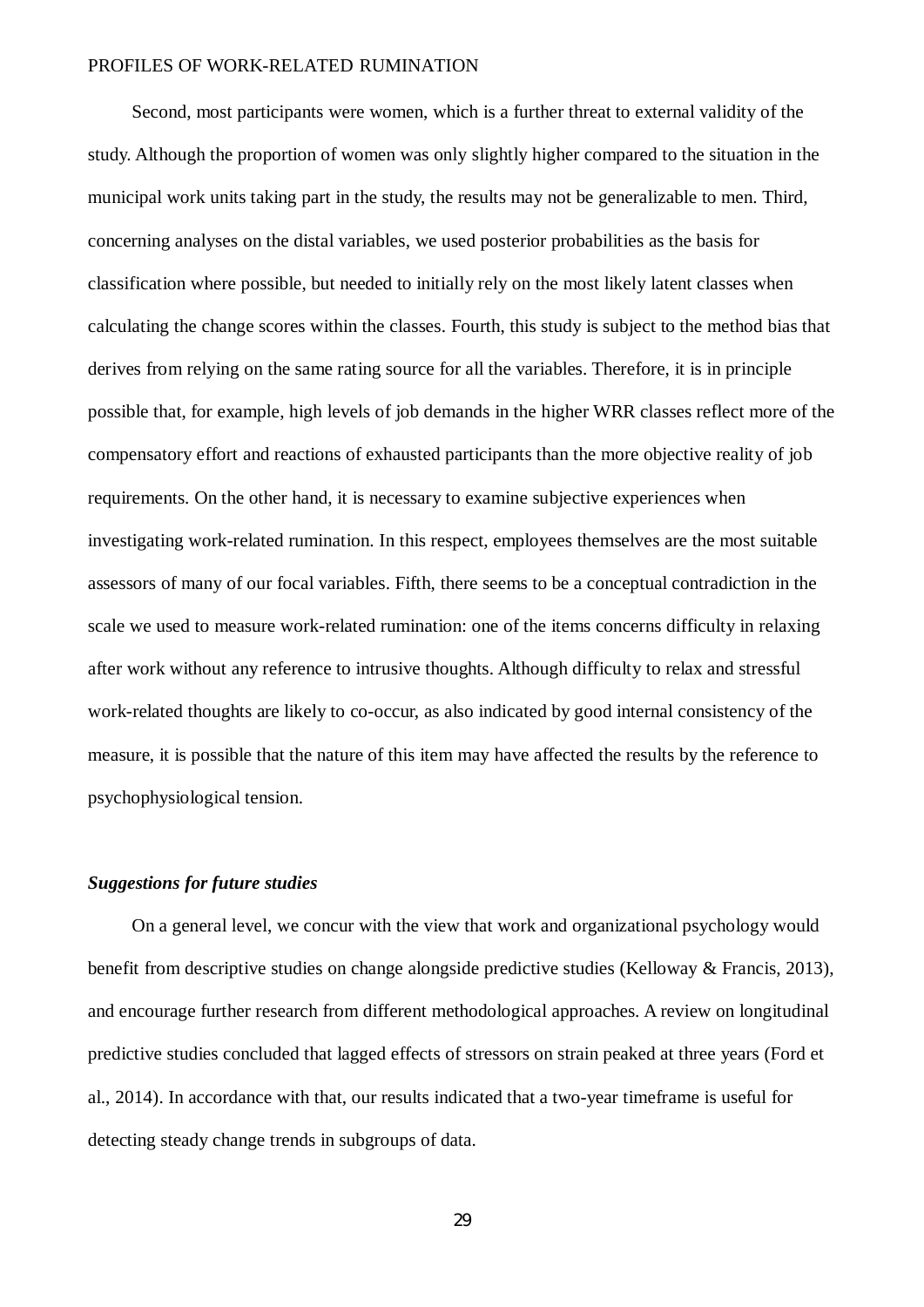Furthermore, the results of this study indicated that it could be useful to utilize the organizational justice literature in studies of work-related rumination. In particular, work-related rumination could be triggered by the experience of threat related to injustice especially when an individual is in a state of depleted psychological resources (Ford & Huang, 2014). Additionally, researchers could ask participants about the contents of their perseverative thoughts, for example, whether the thoughts relate to work tasks, organization of work, co-workers, or supervisors. While the measure in our study was not solely limited to intrusive thoughts, we recommend that future research pays closer attention to the questionnaire items in measuring work-related rumination. In order to preserve conceptual clarity, it would be better if the measurement of the construct focused on intrusive thoughts and excluded affect, tension or lack of relaxation. Additionally, the degree to which exhaustion and work-related rumination are intertwined at the level of the individual deserves further attention in empirical studies and from a theoretical point of view.

More generally, understanding the role of leadership in long-term occupational well-being among employees is a worthwhile goal. However, to realize what happens between leaders and employees and how the influence of leadership comes about, their interactions could be also investigated in experience sampling designs. Thus far these types of studies have demonstrated that positive and negative work events have effects on employee mood, stress, and difficulty in detaching from work, with negative events showing stronger effects than positive (Bono et al., 2013; Miner, Glomb, & Hulin, 2005; Volmer, 2015; Wang et al., 2013).

# *Practical implications*

Supervisors are in a central and influential position in employees' work-related thinking, particularly in times of stress and high job demands. Our study supports the view that high job demands, implying more unfinished work-related goals, and disrespectful supervisor behaviours specifically provoke work-related rumination. Our results further highlight that it is not only the amount of work that matters in this regard but cognitively and particularly emotionally burdening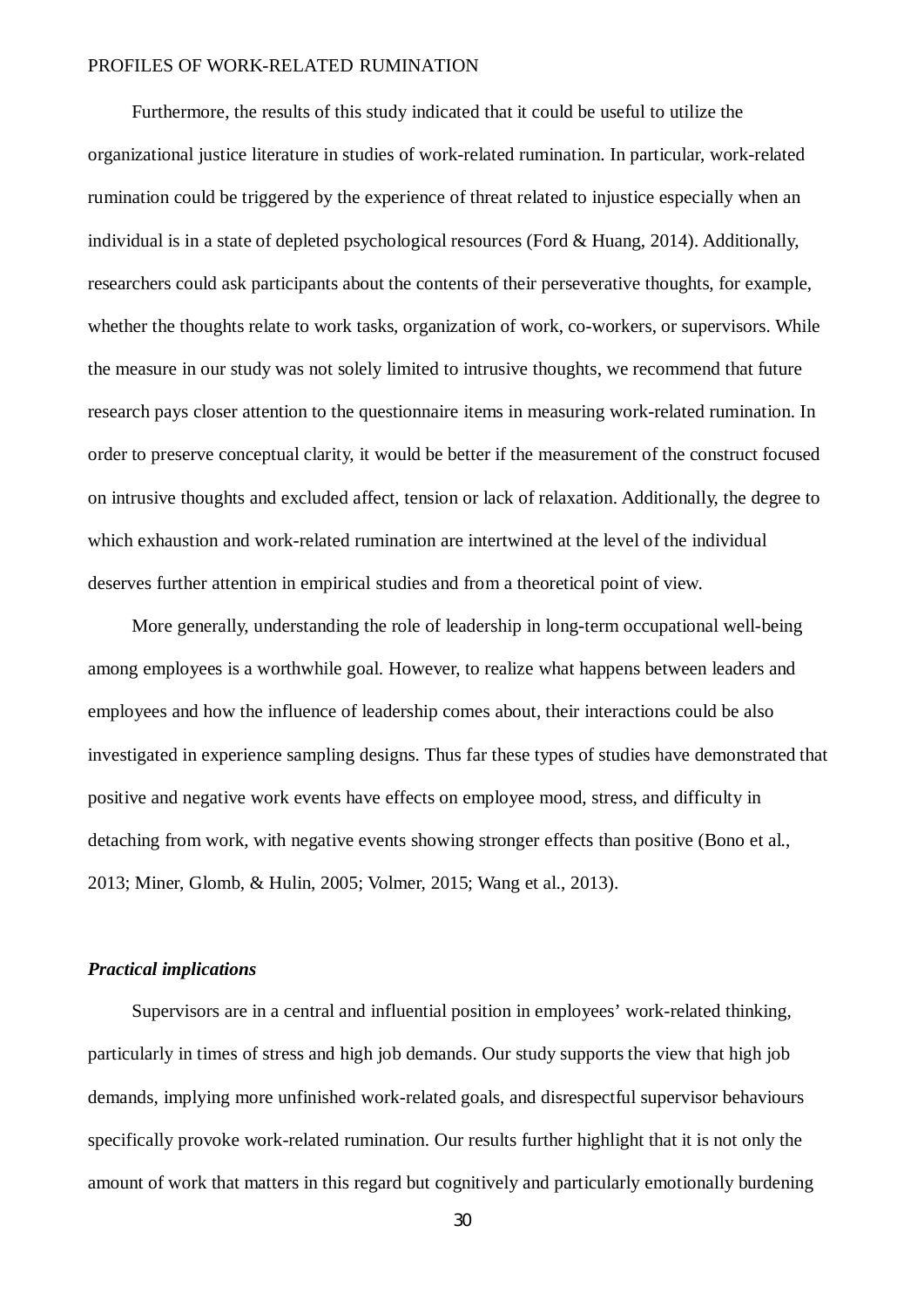aspects of work make it difficult to switch off from work-related problems. We therefore emphasize that organizations and supervisors should be aware that high work demands continue to influence on employees even when they are not actively working, and in order to protect psychological recovery and long-term workability, take this into account in work plans. In addition, we can see value of supervisors clearly and explicitly encouraging their employees to leave stressful work issues aside during off-job time. Further, supervisors act as an example. Therefore they should restrain their own communication to employees during non-work time and show that is acceptable to allocate proper time for private life and recovery (Koch & Binnewies, 2015). Concerning supervisors, however, it is most important according to our results that they treat their employees fairly, equally, and with respect. In particular, they should refrain from abusive supervision behaviours. Further, supervisors should take an active role in solving conflicts among their employees. Thus, our findings concur with earlier studies showing that alongside work demands, particularly social conflicts instigate rumination and impair detachment from work (Bono et al., 2013; Volmer, 2015; Wang et al., 2013; Wendsche & Lohmann-Haislah, 2017). Moreover, from the viewpoint of employees themselves, high ruminators may benefit from making a plan on how to proceed with unfulfilled goals (Smit & Barber, 2016), cognitive-behavioural intervention (Querstret et al., 2016), or simple every-day strategies that helped participants in a recovery intervention to disengage from work (Hahn, Binnewies, Sonnentag, & Mojza, 2011).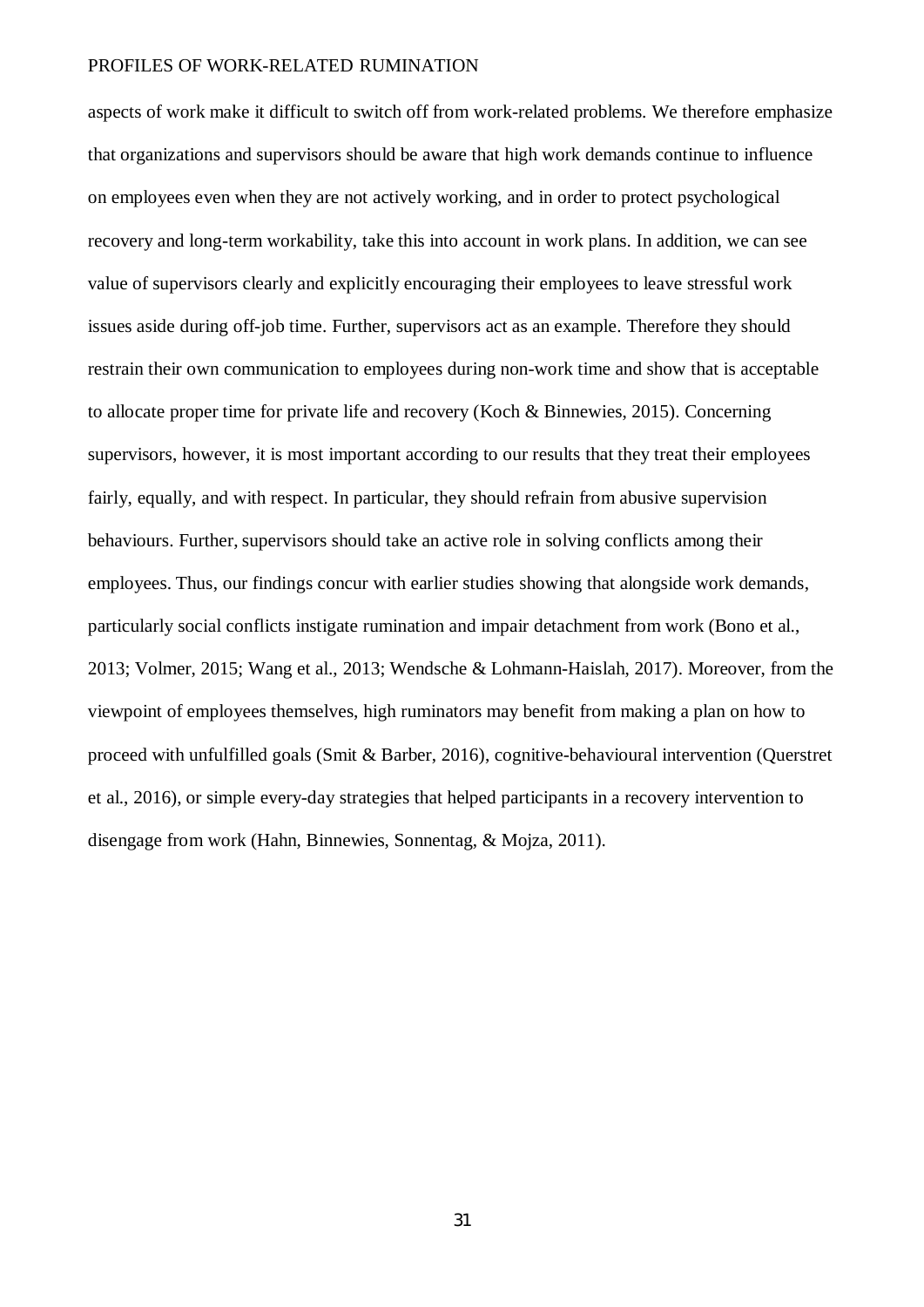#### **References**

Alimo-Metcalfe, B. (2013). A critical review of leadership theory. In H. S. Leonard, R. Lewis, A. M. Freedman, & J. Passmore (Eds.), *The Wiley-Blackwell handbook of the psychology of leadership, change, and organizational development* (pp. 15–47). Chichester, UK: John Wiley & Sons, Ltd.

Asparouhov, T., & Muthén, B. (2014). *Auxiliary variables in mixture modeling: Using the BCH method in Mplus to estimate a distal outcome model and an arbitrary second model*. *Web note 21*. Retrieved from: <https://www.statmodel.com/examples/webnotes/webnote21.pdf>

Austin, J. T., & Vancouver, J. B. (1996). Goal constructs in psychology: Structure, process, and content. *Psychological Bulletin*, *120*(3), 338–375. doi:10.1037/0033-2909.120.3.338

Bakker, A. B., & Demerouti, E. (2007). The Job Demands-Resources Model: State of the art. *Journal of Managerial Psychology, 22*(3), 309–328. doi:10.1108/02683940710733115

Bass, B. M. (1985). *Leadership and performance beyond expectations*. New York, NY: Free Press.

Bergman, L. R., & Lundh, L-G. (2015). Introduction: The person-oriented approach: Roots and roads to the future. *Journal for Person-Oriented Research, 1*(1-2), 1–6. doi:10.17505/jpor.2015.01

Bergman, L. R., Magnusson, D., & El-Khouri, B. M. (2003). *Studying individual development in an interindividual context: a person-oriented approach*. Mahwah, NJ: Lawrence Erlbaum Associates.

Bergman, L. R., & Trost, K. (2006). The person-oriented versus the variable-oriented approach: Are they complementary, opposites, or exploring different worlds? *Merrill-Palmer Quarterly, 52*(3), 601–632.

Berset, M., Elfering, A., Lüthy, S., Lüthi, S., & Semmer, N. K. (2011). Work stressors and impaired sleep: Rumination as a mediator. *Stress and Health, 27*(2), 71–82. doi:10.1002/smi.1337

Bono, J. E., Glomb, T. M., Shen, W., Kim, E., & Koch, A. J. (2013). Building positive resources: Effects of positive events and positive reflection on work stress and health. *Academy of Management Journal, 56*(6), 1601–1627. doi:10.5465/amj.2011.0272

Brosschot, J. F., Gerin, W., & Thayer, J. F. (2006). The perseverative cognition hypothesis: A review of worry, prolonged stress-related physiological activation, and health. *Journal of Psychosomatic Research, 60*(2), 113-124. doi:10.1016/j.jpsychores.2005.06.074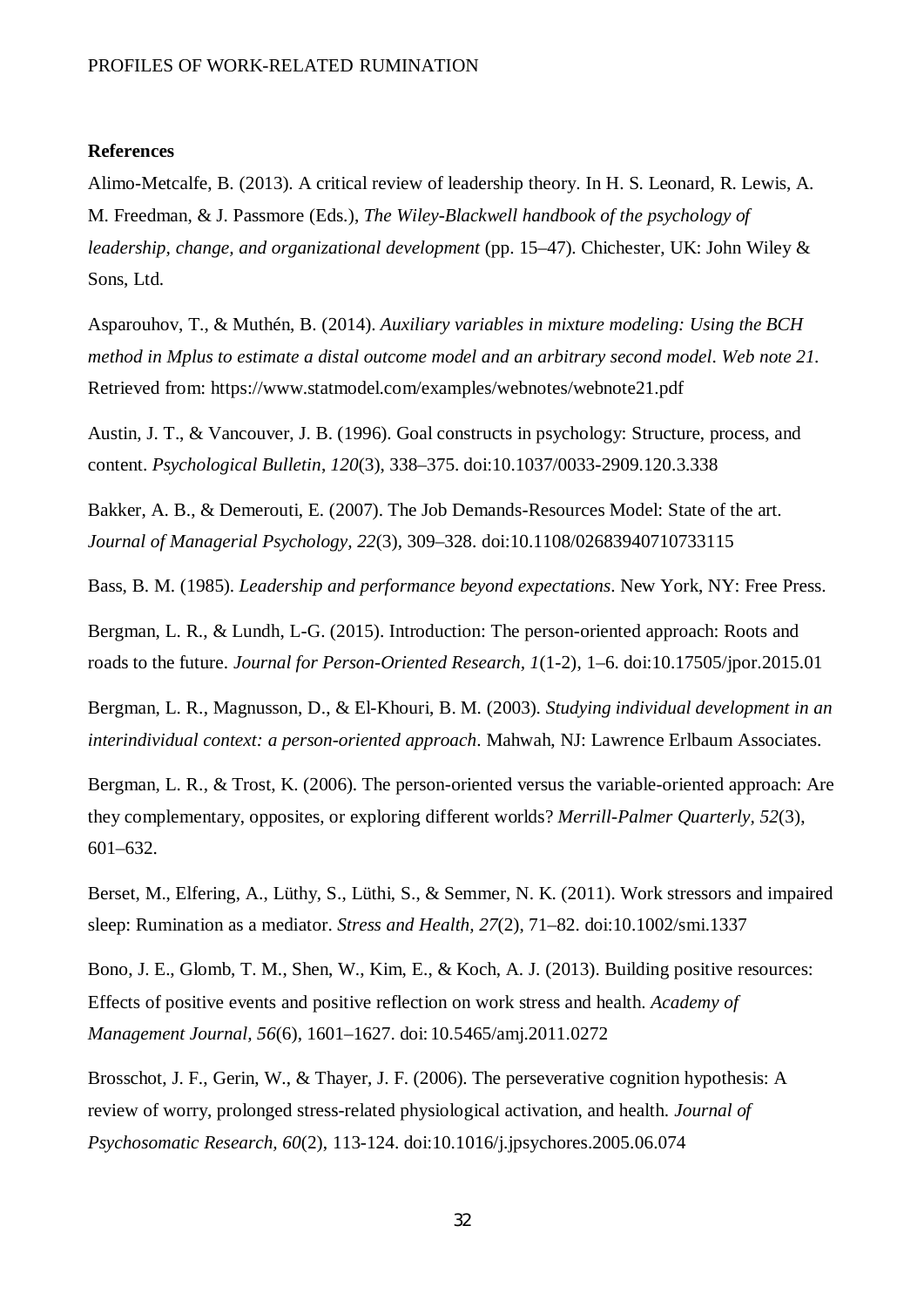Brown, D. J., & Keeping, L. M. (2005). Elaborating the construct of transformational leadership: The role of affect. *The Leadership Quarterly, 16*(2), 245–272. doi:10.1016/j.leaqua.2005.01.003

Carless, S. A., Wearing, A. J., & Mann, L. (2000). A short measure of transformational leadership. *Journal of Business and Psychology, 14*(3), 389–405. doi:10.1023/A:1022991115523

Carver, C.S. (1996). Goal engagement and the human experience. In R. S. Wyer (Ed.), *Ruminative thoughts: Advances in social cognition* (Vol. 9, pp. 49–61). Mahwah, NJ: Lawrence Erlbaum Associates.

Colquitt, J. A., Scott, B. A., Rodell, J. B., Long, D. M., Zapata, C. P., Conlon, D. E., & Wesson, M. J. (2013). Justice at the millennium, a decade later: A meta-analytic test of social exchange and affect-based perspectives. *Journal of Applied Psychology, 98*(2), 199–236. doi:10.1037/a0031757

Cropley, M., & Purvis, L. J. M. (2003). Job strain and rumination about work issues during leisure time: A diary study. *European Journal of Work & Organizational Psychology, 12*(3), 195–207. doi:10.1080/13594320344000093

Cropley, M., Rydstedt, L.W., Devereux, J.J., Middleton, B. (2015). The relationship between workrelated rumination and evening and morning salivary cortisol secretion. *Stress & Health, 31*(2), 150–157. doi: 10.1002/smi.2538

Cropley, M. & Zijlstra, R. F. (2011). Work and rumination. In J. Langan-Fox & C. L. Cooper (Eds.), *Handbook of stress in the occupations* (pp. 487–502). Cheltenham, UK: Edward Elgar Publishing, Ltd.

Dallner, M., Elo, A., Gamberale, F., Hottinen, V., Knardahl, S., Lindström, K., Skogstad, A., & Ørhede, E. (2000). Validation of the General Nordic Questionnaire (QPSNordic) for psychological and social factors at work. Nord 2000:12. Copenhagen: Nordic Council of Ministers.

de Bloom, J., Radstaak, M., & Geurts, S. (2014). Vacation effects on behaviour, cognition and emotions of compulsive and non-compulsive workers: Do obsessive workers go 'cold turkey'? *Stress & Health*, *30*(3), 232–243. doi:10.1002/smi.2600

de Jonge, J., Le Blanc, P.M., Peeters, M.C., & Noordam, H. (2008). Emotional job demands and the role of matching job resources: A cross-sectional survey study among health care workers. *International Journal of Nursing Studies 45*(10), 1460–1469. doi:10.1016/j.ijnurstu.2007.11.002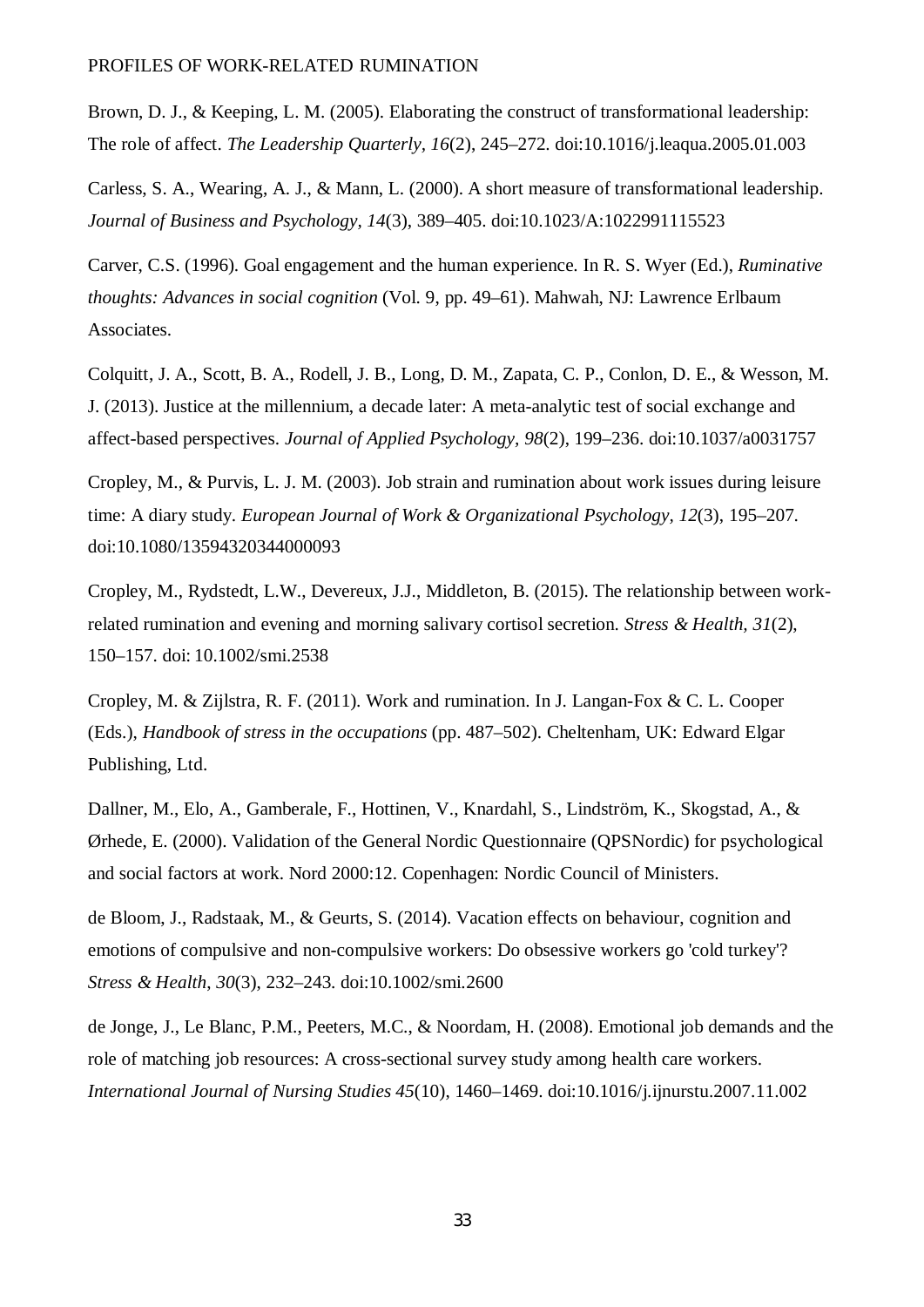Flaxman, P. E., Ménard, J., Bond, F. W., & Kinman, G. (2012). Academics' experiences of a respite from work: Effects of self-critical perfectionism and perseverative cognition on postrespite wellbeing. *Journal of Applied Psychology, 97*(4), 854–865. doi:10.1037/a0028055

Ford, M. T., & Huang, J. (2014). The health consequences of organizational injustice: Why do they exist and what can be done? In S. Leka and R. R. Sinclair (Eds.), *Contemporary Occupational Health Psychology*, Vol. 3 (pp. 35–50). Chichester, UK: John Wiley and Sons, Ltd.

Ford, M. T., Matthews, R. A., Wooldridge, J. D., Mishra, V., Kakar, U. M., & Strahan, S. R. (2014). How do occupational stressor-strain effects vary with time? A review and meta-analysis of the relevance of time lags in longitudinal studies. *Work & Stress, 28*(1), 9–30. doi: 10.1080/02678373.2013.877096

Fritz, C., & Sonnentag, S. (2005). Recovery, health, and job performance: Effects of weekend experiences. *Journal of Occupational Health Psychology, 10*(3), 187–199. doi: 10.1037/1076- 8998.10.3.187

Geurts, S. A. E., & Sonnentag, S. (2006). Recovery as an explanatory mechanism in the relation between acute stress reactions and chronic health impairment. *Scandinavian Journal of Work, Environment and Health, 32*(6), 482–492. doi:10.5271/sjweh.1053

Hahn, V. C., Binnewies, C., Sonnentag, S., & Mojza, E. J. (2011). Learning how to recover from job stress: Effects of a recovery training program on recovery, recovery-related self-efficacy and well-being. *Journal of Occupational Health Psychology, 16*(2), 202–216. doi:10.1037/a0022169

Halbesleben, J. R. B. (2006). Sources of social support and burnout: A meta-analytic test of the conservation of resources model. *Journal of Applied Psychology, 91*(5), 1134–1145. doi: 10.1037/0021-9010.91.5.1134

Hansbrough, T. K., Lord, R. G., & Schyns, B. (2015). Reconsidering the accuracy of follower leadership ratings. *Leadership Quarterly, 26*(2), 220–237. doi:10.1016/j.leaqua.2014.11.006

Harms, P. D., Credé, M., Tynan, M., Leon, M., & Jeung, W. (2017). Leadership and stress: A metaanalytic review. *The Leadership Quarterly, 28*(1)*,* 178–194. doi:10.1016/j.leaqua.2016.10.006

Hobfoll, S. E. (1989). Conservation of resources: A new attempt at conceptualizing stress. *American Psychologist, 44*(3), 513–524. doi:10.1037/0003-066X.44.3.513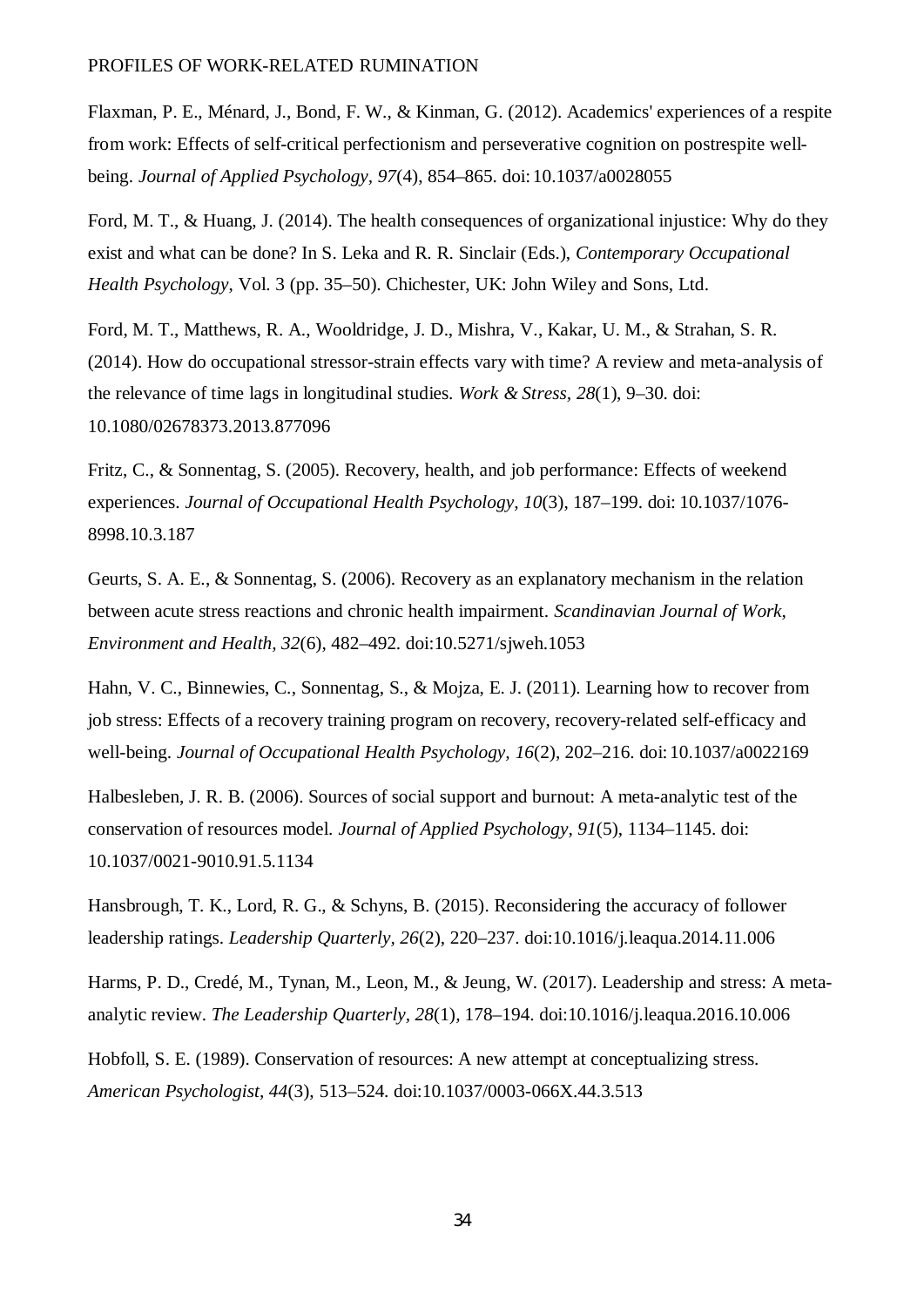Hobfoll, S. E. (2001). The influence of culture, community, and the nested-self in the stress process: Advancing conservation of resources theory. *Applied Psychology: An International Review, 50*(3), 337–421. doi:10.1111/1464-0597.00062

Hyde, M., Jäppinen, P., Theorell, T., & Oxenstierna, G. (2006). Workplace conflict resolution and the health of employees in the Swedish and Finnish units of an industrial company. *Social Science & Medicine, 63*(8), 2218–2227. doi:10.1016/j.socscimed.2006.05.002

Judge, T. A., & Piccolo, R. F. (2004). Transformational and transactional leadership: A metaanalytic test of their relative validity. *Journal of Applied Psychology, 89*(5), 755–768. doi:10.1037/0021-9010.89.5.755

Kelloway, E. K., & Francis, L. (2013). Longitudinal research and data analysis. In L. E. Tetrick, M. Wang, & R. R. Sinclair (Eds.). *Research methods in occupational health psychology: Measurement, design and data analysis* (pp. 374–393). New York, NY: Routledge.

Kalimo, R., Hakanen, J., & Toppinen-Tanner, S. (2006). *Maslachin yleinen työuupumuksen arviointimenetelmä MBI-GS* [Finnish test manual for the Maslach Burnout Inventory General Survey]. Helsinki: Finnish Institute of Occupational Health.

Kinnunen, U., Feldt, T., Siltaloppi, M., & Sonnentag, S. (2011). Job demands–resources model in the context of recovery: Testing recovery experiences as mediators. *European Journal of Work and Organizational Psychology*, *20*(6), 805–832. doi:10.1080/1359432X.2010.524411

Koch, A. R., & Binnewies, C. (2015). Setting a good example: Supervisors as work-life-friendly role models within the context of boundary management. *Journal of Occupational Health Psychology, 20*(1), 82–92. doi:10.1037/a0037890

Laursen, B., & Hoff, E. (2006). Person-centered and variable-centered approaches to longitudinal data. *Merrill-Palmer Quarterly, 52*(3), 377–389. doi:10.1353/mpq.2006.0029

Little, T. D. (2013). Longitudinal structural equation modelling. New York, NY: Guilford Press.

Lubke, G. H., & Muthén, B. (2005). Investigating population heterogeneity with factor mixture models. *Psychological Methods, 10*(1), 21–39. doi:10.1037/1082-989X.10.1.21

Martin, L. L., & Tesser, A. (1996). Some ruminative thoughts. In R. S. Wyer (Ed.), *Ruminative thoughts: Advances in social cognition* (Vol. 9, pp. 1–47). Mahwah, NJ: Lawrence Erlbaum Associates.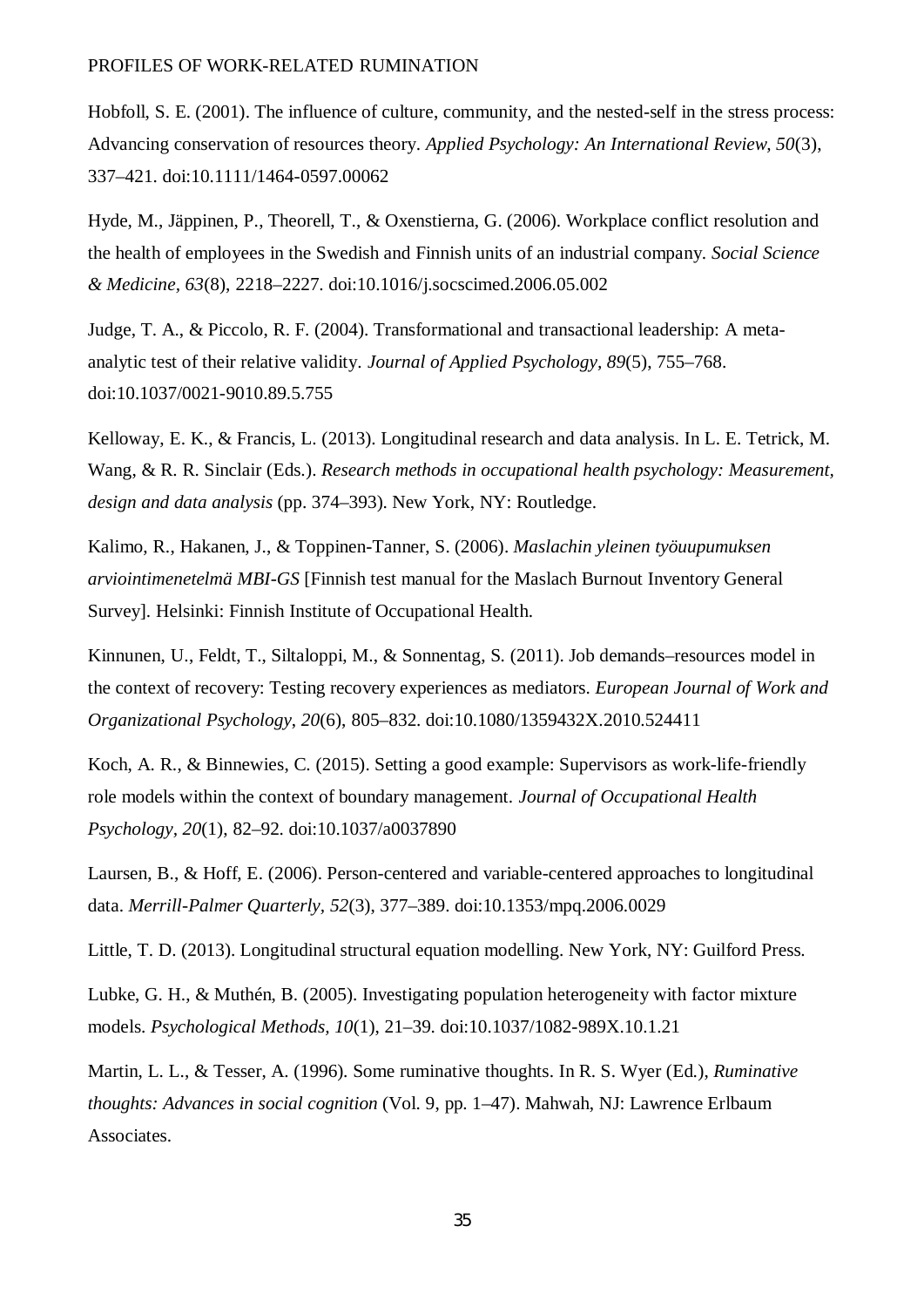Maslach, C., Schaufeli, W. B., & Leiter, M. P. (2001). Job burnout. *Annual Review of Psychology, 52*(1), 397–422. doi:10.1146/annurev.psych.52.1.397

Meier, L. L., Cho, E., & Dumani, S. (2016). The effect of positive work reflection during leisure time on affective well-being: Results from three diary studies. *Journal of Organizational Behavior*, *37*(2), 255–278. doi:10.1002/job.2039

Meijman, T. F., & Mulder, G. (1998). Psychological aspects of workload. In P. J. D. Drenth & H. Thierry (Eds.), *Handbook of work and organizational psychology*, vol. 2: Work psychology (pp. 5– 33). Hove, UK: Psychology Press.

Miner, A. G., Glomb, T. M., & Hulin, C. L. (2005). Experience sampling mood and its correlates at work. *Journal of Organizational and Occupational Psychology, 78*(2), 171–193. doi:10.1348/096317905X40105

Mitchell, M. S., & Ambrose, M. L. (2007). Abusive supervision and workplace deviance and the moderating effects of negative reciprocity beliefs. *Journal of Applied Psychology, 92*(4), 1159– 1168. doi:10.1037/0021-9010.92.4.1159

Mohr, G., Müller, A., Rigotti, T., Aycan, Z., & Tschan, F. (2006). The assessment of psychological strain in work contexts. *European Journal of Psychological Assessment, 22*(3), 198–206. doi:10.1027/1015-5759.22.3.198

Montano, D. (2016). Supervisor behavior and its associations with employees' health in Europe. *International Archives of Occupational and Environmental Health*, *89*(2), 289–298. doi:10.1007/s00420-015-1072-8

Muthén, B. O. (1998-2004). *Mplus Technical Appendices*. Los Angeles, CA: Muthén & Muthén. Retrieved from: https://www.statmodel.com/download/techappen.pdf

Muthén, L. K., & Muthén, B. O. (1998–2012). *Mplus user's guide* (7th ed.). Los Angeles, CA: Muthén & Muthén.

Nylund, K. L., Asparouhov, T., & Muthén, B. (2007). Deciding on the number of classes in latent class analysis and growth mixture modeling: A Monte Carlo simulation study. *Structural Equation Modeling, 14*(4), 535–569. doi:10.1080/10705510701575396

Oosthuizen, J., Mostert, K., & Koekemoer, F. E. (2011). Job characteristics, work–nonwork interference and the role of recovery strategies amongst employees in a tertiary institution. *SA Journal of Human Resource Management, 9*(1), 1–15. doi:org/10.4102/sajhrm.v9i1.356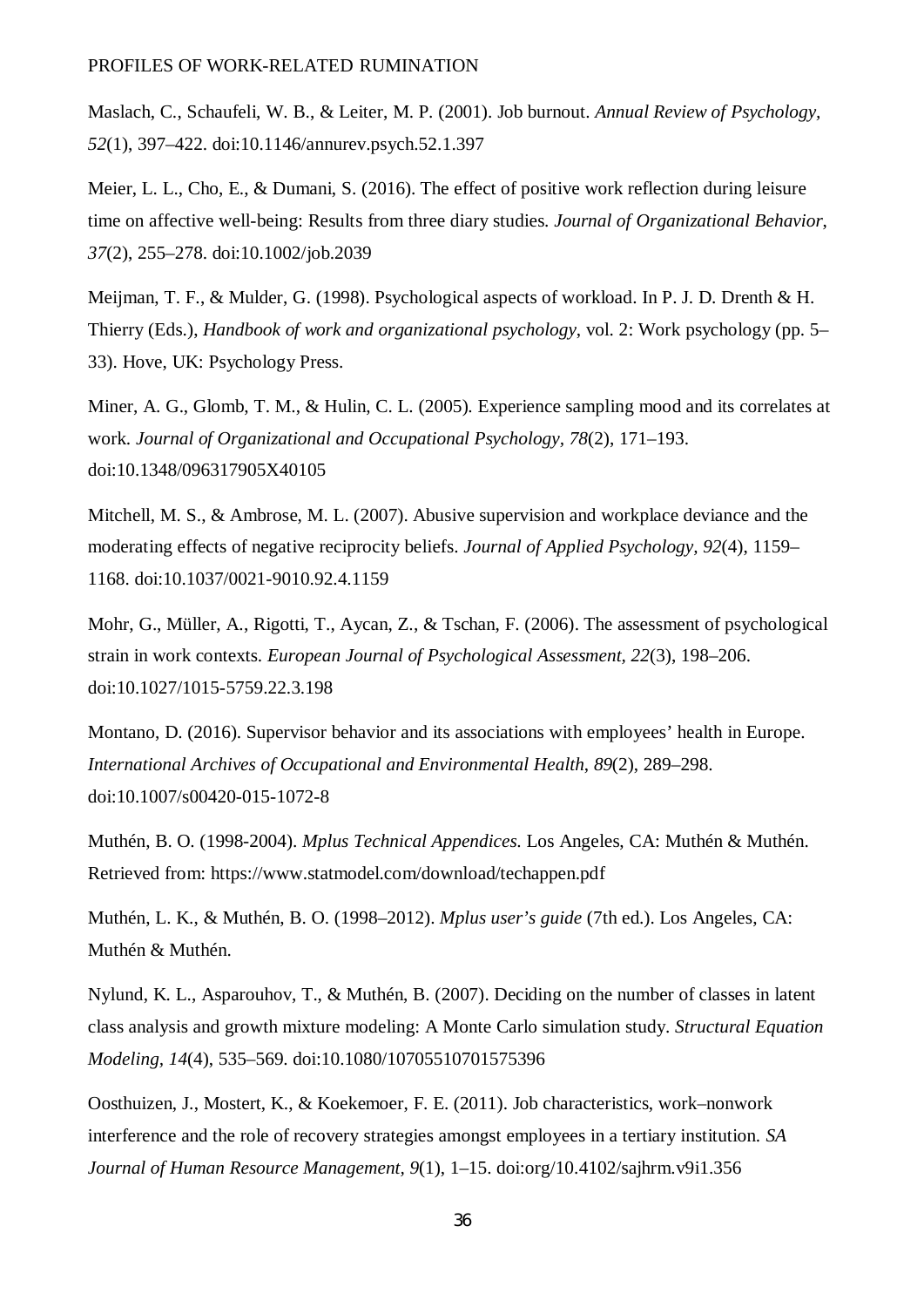Ottaviani, C., Thayer, J. F., Verkuil, B., Lonigro, A., Medea, B., Couyoumdjian, A., & Brosschot, J. F. (2016). Physiological concomitants of perseverative cognition: A systematic review and metaanalysis. *Psychological Bulletin, 142*(3), 231–259. doi:10.1037/bul0000036

Pejtersen, J. H., Kristensen, T. S., Borg, V., & Bjorner, J. B. (2010). The second version of the Copenhagen Psychosocial Questionnaire. *Scandinavian Journal of Public Health, 38*(3), 8–24. doi:10.1177/1403494809349858

Perko, K., Kinnunen, U., & Feldt, T. (2014). Transformational leadership and depressive symptoms among employees: Mediating factors. *Leadership & Organization Development Journal, 35*(4), 286–304. doi:10.1108/LODJ-07-2012-0082

Perko, K., Kinnunen, U., Tolvanen, A., & Feldt, T. (2016). Investigating occupational well-being and leadership from a person-centred longitudinal approach: Congruence of well-being and perceived leadership. *European Journal of Work and Organizational Psychology 25*(1), 105–119. doi:10.1080/1359432X.2015.1011136

Querstret, D., & Cropley, M. (2012). Exploring the relationship between work-related rumination, sleep quality, and work-related fatigue. *Journal of Occupational Health Psychology, 17*(3), 341– 353. doi:10.1037/a0028552

Querstret, D., Cropley, M., Kruger, P., & Heron, R. (2016). Assessing the effect of a cognitive behaviour therapy (CBT)-based workshop on work-related rumination, fatigue, and sleep. *European Journal of Work and Organizational Psychology, 25*(1), 50–67. doi:10.1080/1359432X.2015.1015516

Radstaak, M., Geurts, S. A., Beckers, D. G., Brosschot, J. F., & Kompier, M. A. (2014). Work stressors, perseverative cognition and objective sleep quality: A longitudinal study among Dutch helicopter emergency medical service (HEMS) pilots. *Journal of Occupational Health 56(6)*, 469– 477. doi:10.1539/joh.14-0118-OA

Robbins, J. M., Ford, M. T., & Tetrick, L. E. (2012). Perceived unfairness and employee health: A meta-analytic integration. *Journal of Applied Psychology, 97*(2), 235–272. doi:10.1037/a0025408

Schyns, B., & Schilling, J. (2013). How bad are the effects of bad leaders? A meta-analysis of destructive leadership and its outcomes*. Leadership Quarterly, 24*(1), 138–158. doi: 10.1016/j.leaqua.2012.09.001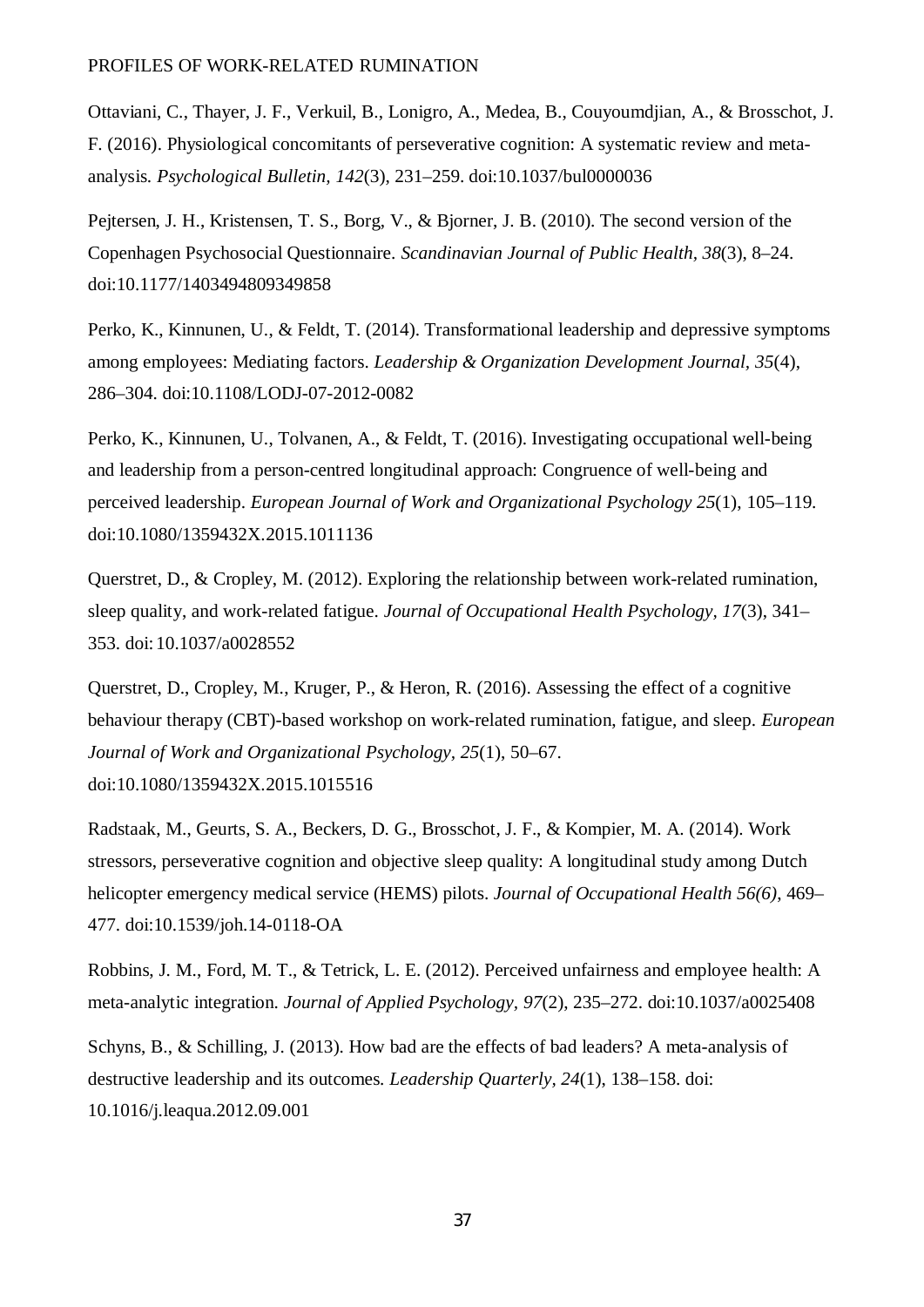Skakon, J., Nielsen, K., Borg, V., & Guzman, J. (2010). Are leaders' well-being, behaviours and style associated with the affective well-being of their employees? A systematic review of three decades of research. *Work & Stress, 24*(2), 107–139. doi:10.1080/02678373.2010.495262

Smit, B. W., & Barber, L. K. (2016). Psychologically detaching despite high workloads: The role of attentional processes. *Journal of Occupational Health Psychology, 21*(4), 432–442. doi:10.1037/ocp0000019

Sonnentag, S., Arbeus, H., Mahn, C., & Fritz, C. (2014). Exhaustion and lack of psychological detachment from work during off-job time: Moderator effects of time pressure and leisure experiences. *Journal of Occupational Health Psychology, 19*(2), 206–216. doi:10.1037/a0035760

Sonnentag, S., Binnewies, C., & Mojza, E. J. (2010). Staying well and engaged when demands are high: The role of psychological detachment. *Journal of Applied Psychology, 95*, 965–976. doi: 10.1037/a0020032

Sonnentag, S., & Fritz, C. (2015). Recovery from job stress: The stressor-detachment model as an integrative framework. *Journal of Organizational Behavior, 36*(S1), S72–S103. doi:10.1002/job.1924

Söderström, M., Jeding, K., Ekstedt, M., Perski, A., & Åkerstedt, T. (2012). Insufficient sleep predicts clinical burnout. *Journal of Occupational Health Psychology, 17*(2), 175–183. doi:10.1037/a0027518

Spector, P. E., & Jex, S. M. (1998). Development of four self-report measures of job stressors and strain: Interpersonal Conflict at Work Scale, Organizational Constraints Scale, Quantitative Workload Inventory, and Physical Symptoms Inventory*. Journal of Occupational Health Psychology, 3*(4), 356–367.

Syrek, C. J., & Antoni, C. H. (2014). Unfinished tasks foster rumination and impair sleeping particularly if leaders have high performance expectations. *Journal of Occupational Health Psychology, 19*(4), 490–499. doi:10.1037/a0037127

Syrek, C. J., Apostel, E., & Antoni, C. H. (2013). Stress in highly demanding IT jobs: Transformational leadership moderates the impact of time pressure on exhaustion and work-life balance. *Journal of Occupational Health Psychology, 18*(3), 252–261. doi: 10.1037/a0033085

Syrek, C. J., Weigelt, O., Peifer, C., & Antoni, C. H. (2017). Zeigarnik's sleepless nights: How unfinished tasks at the end of the week impair employee sleep on the weekend through rumination. *Journal of Occupational Health Psychology*, *22*(2), 225–238. doi:10.1037/ocp0000031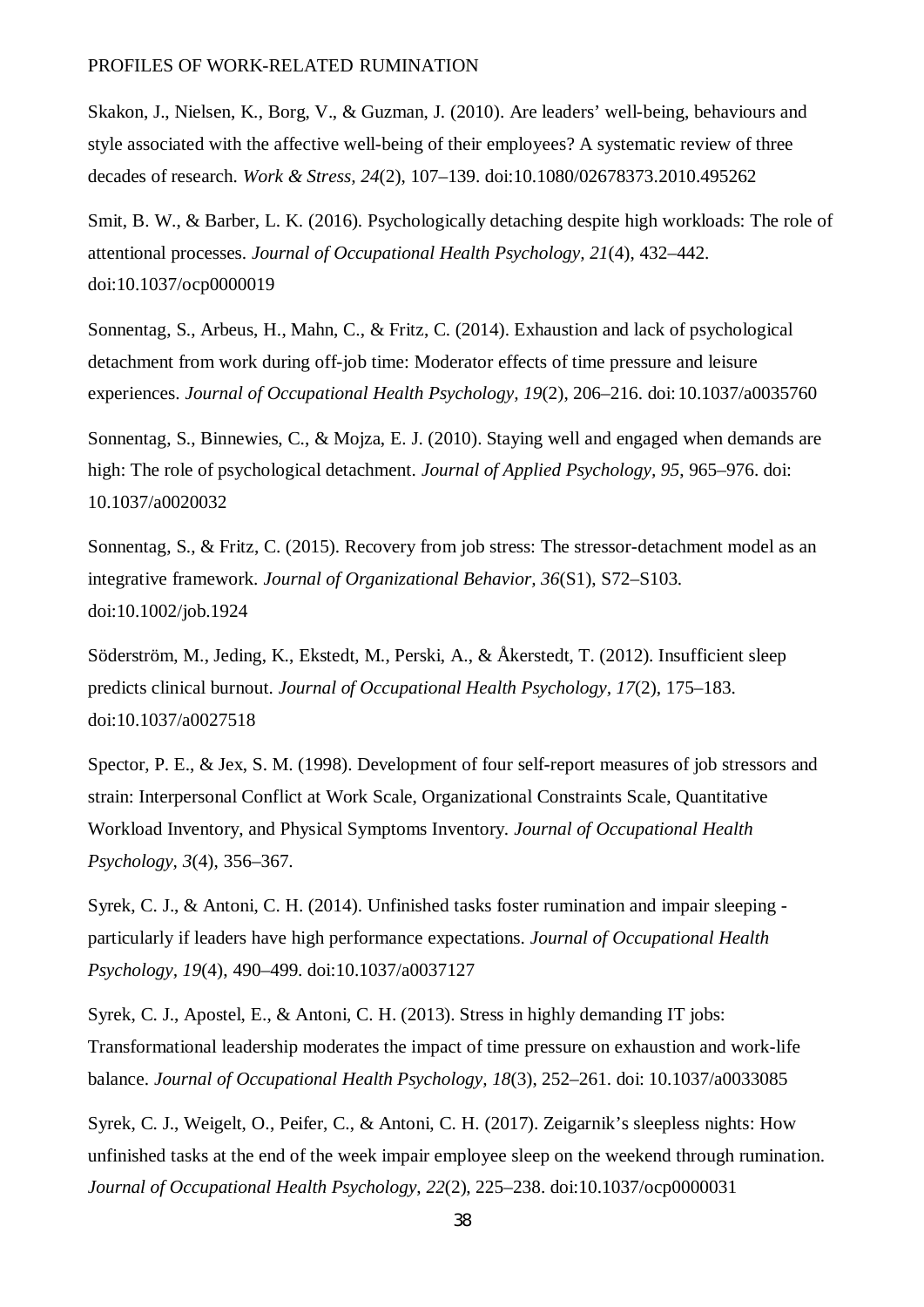Taris, T., & Kompier, M. (2014). Cause and effect: Optimizing the designs of longitudinal studies in occupational health psychology. Editorial. *Work & Stress, 28*(1), 1−8. doi:10.1080/02678373.2014.878494

Tepper, B. J. (2000). Consequences of abusive supervision. *Academy of Management Journal, 43*, 178–190. doi:10.2307/1556375

Tolvanen, A. (2007). *Latent growth mixture modeling: A simulation study* (Doctoral dissertation, University of Jyväskylä, Finland). Retrieved from<http://urn.fi/URN:ISBN:951-39-2971-8>

Van Laethem, M., Beckers, D. G., Kompier, M. A., Kecklund, G., van den Bossche, S. N., & Geurts, S. A. (2015). Bidirectional relations between work-related stress, sleep quality and perseverative cognition. *Journal of Psychosomatic Research*, *79*(5), 391–398. doi:10.1016/j.jpsychores.2015.08.011

Vincent, S. (2012). Analyseinstrument für gesundheits-und entwicklungsförderliches Führungsverhalten: Eine Validierungsstudie. [An instrument for the measurement of health and development promoting leadership behavior: A validation study.] *Zeitschrift für Arbeitswissenschaft, 66*(1), 38–57.

Volmer, J. (2015). Followers' daily reactions to social conflicts with supervisors: The moderating role of core self-evaluations and procedural justice perceptions. *The Leadership Quarterly, 26*(5)*, 719*–731. doi:10.1016/j.leaqua.2015.01.005

Wang, M., Liu, S., Liao, H., Gong, Y., Kammeyer-Mueller, J., & Shi, J. (2013). Can't get it out of my mind: Employee rumination after customer mistreatment and negative mood in the next morning. *Journal of Applied Psychology, 98*(6), 989–1004. doi:10.1037/a0033656

Way, K. A., Jimmieson, N. L., & Bordia, P. (2014). Supervisor conflict management, justice, and strain: Multilevel relationships. *Journal of Managerial Psychology, 29*(8), 1044–1063. doi:10.1108/JMP-04-2012-0120

Wendsche, J., & Lohmann-Haislah, A. (2017). A meta-analysis on antecedents and outcomes of detachment from work. *Frontiers in Psychology, 7*, 2072. doi:10.3389/fpsyg.2016.02072

Zijlstra, F. R., Cropley, M., & Rydstedt, L.W. (2014). From recovery to regulation: An attempt to reconceptualize 'recovery from work'. *Stress & Health, 30*(3), 244–252. doi:10.1002/smi.2604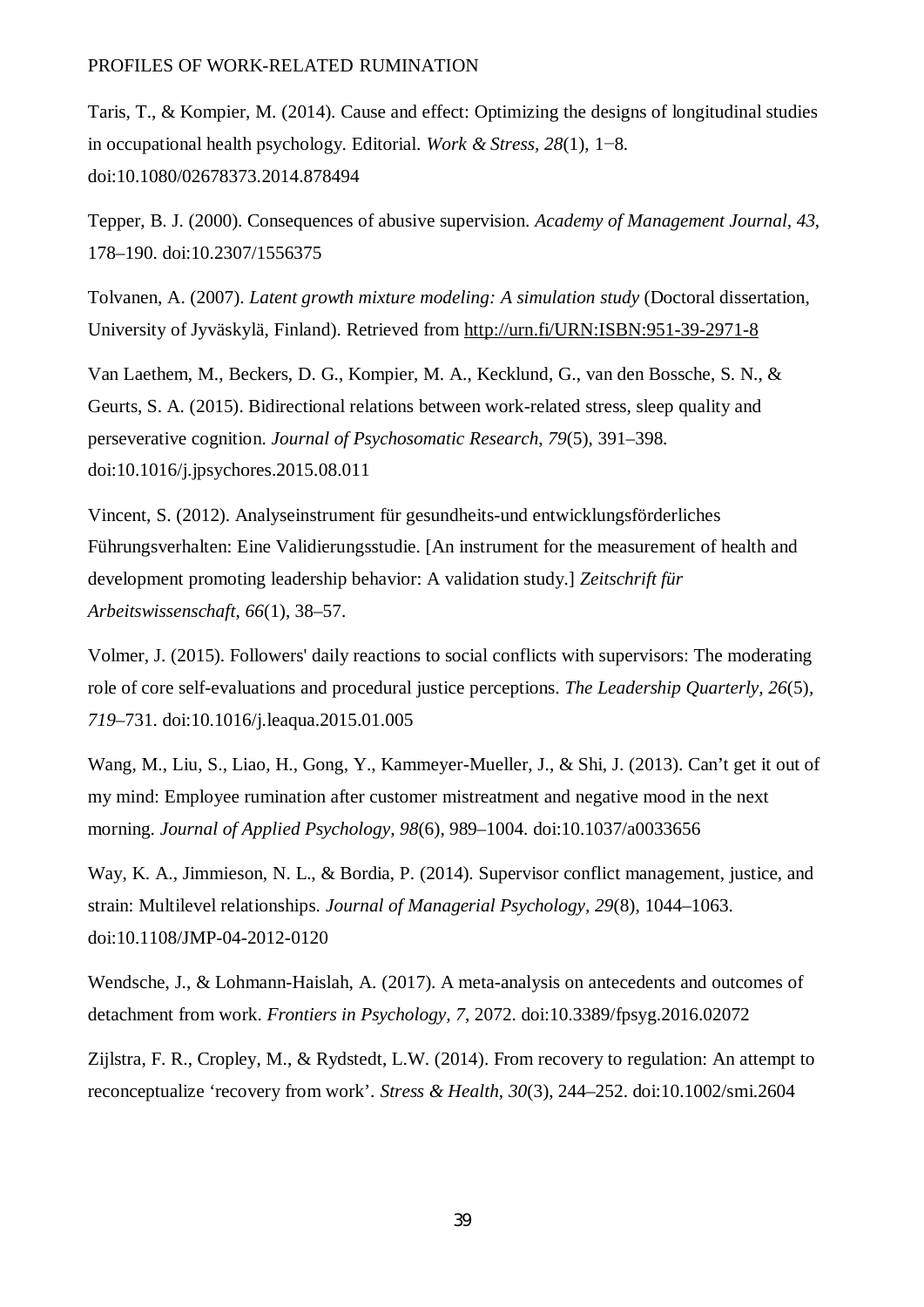Zohar, D., Tzischinski, O., & Epstein, R. (2003). Effects of energy availability on immediate and delayed emotional reactions to work events. *Journal of Applied Psychology, 88*(6), 1082–1093. doi: 10.1037/0021-9010.88.6.1082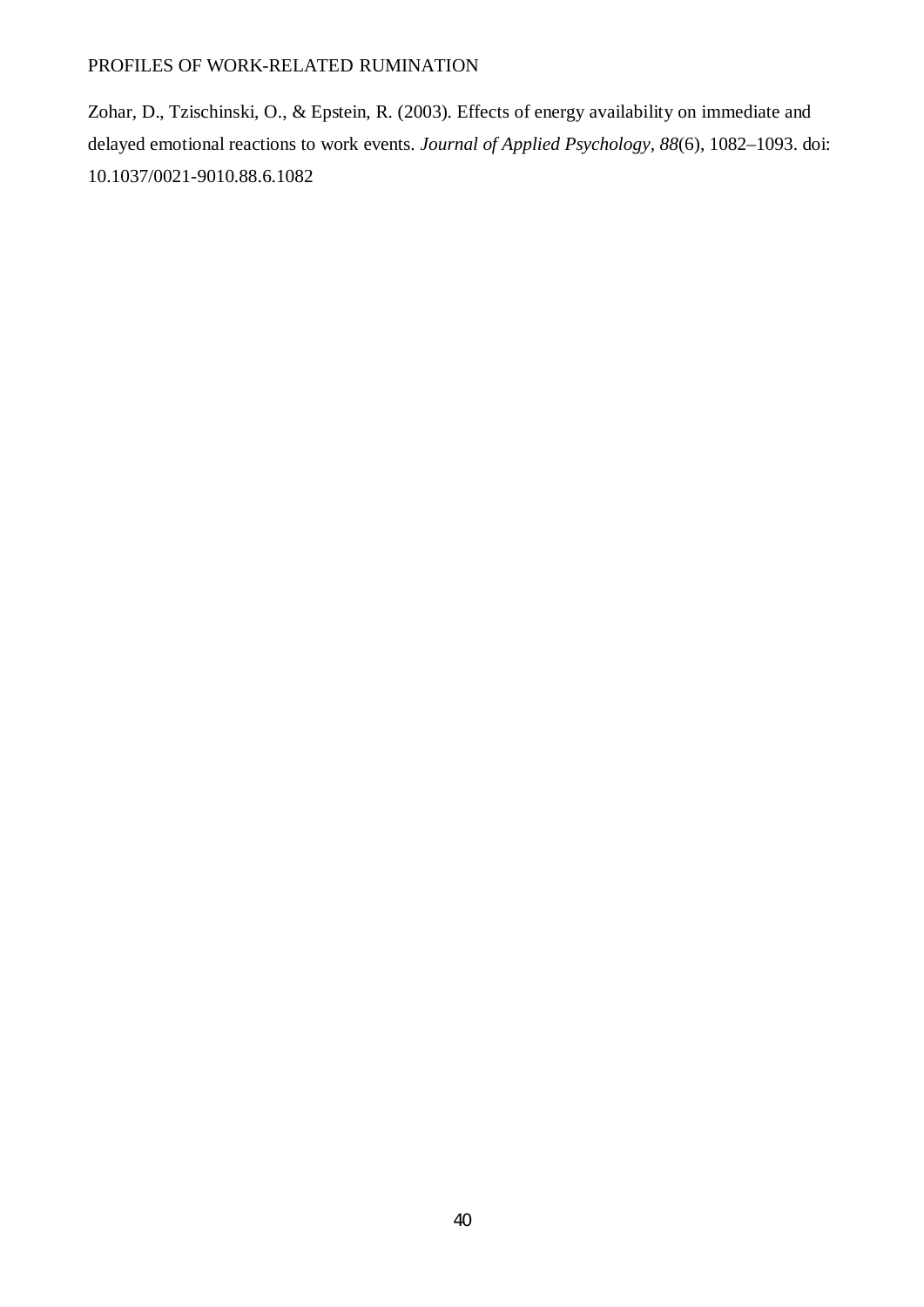|                                  |          | 2        | 3        | 4        | 5         | 6         | 7         | 8         | 9        |
|----------------------------------|----------|----------|----------|----------|-----------|-----------|-----------|-----------|----------|
| 1 Work-related rumination .65*** |          | $.22***$ | $.23***$ | $.30***$ | $-.11$    | $-.22***$ | $-.15*$   | $.16*$    | $.26***$ |
| 2 Workload                       | $.30***$ | $.61***$ | $.28***$ | $.25***$ | .03       | $-.04$    | $-.03$    | .01       | $.17**$  |
| 3 Cognitive demands              | $.25***$ | $.30***$ | $.79***$ | $.66***$ | $.15*$    | .05       | .04       | .04       | $-.01$   |
| 4 Emotional demands              | $.35***$ | $.31***$ | $.65***$ | $.74***$ | .02       | $-14*$    | $-.08$    | $.16**$   | $.14*$   |
| 5 Transform. leadership          | $-.11**$ | $-.01$   | $.16***$ | $.10*$   | $.56***$  | $.54***$  | $.44***$  | $-.30***$ | $-.06$   |
| 6 Supervisor fairness            | $-17***$ | $-.05$   | $.10*$   | $-.02$   | $.68***$  | $.55***$  | $.36***$  | $-.29***$ | $-.15*$  |
| 7 Conflict management            | $-13**$  | $-.08$   | $.16***$ | .04      | $.72***$  | $.66***$  | $.56***$  | $-.35***$ | $-14*$   |
| 8 Abusive supervision            | $.15***$ | .06      | .01      | .08      | $-43***$  | $-.54***$ | $-.51***$ | $.56***$  | .12      |
| 9 Exhaustion                     | $.51***$ | $.38***$ | .04      | $.24***$ | $-.21***$ | $-.26***$ | $-.31***$ | $.20***$  | $.54***$ |

Table 1. Correlations of the study variables at T1 and T1–T3.

*Note.* T1 correlations ( $N = 544-554$ ) below the diagonal. T1–T3 correlations ( $N = 254-258$ ) above the diagonal (autocorrelations on the diagonal).

T1–T3 correlations for leadership were  $.63*** - .70***$  when only participants who rated the same leader across time were included  $(n = 213)$ .

*\* p* < .05. *\*\* p* < .01. *\*\*\* p* < .001.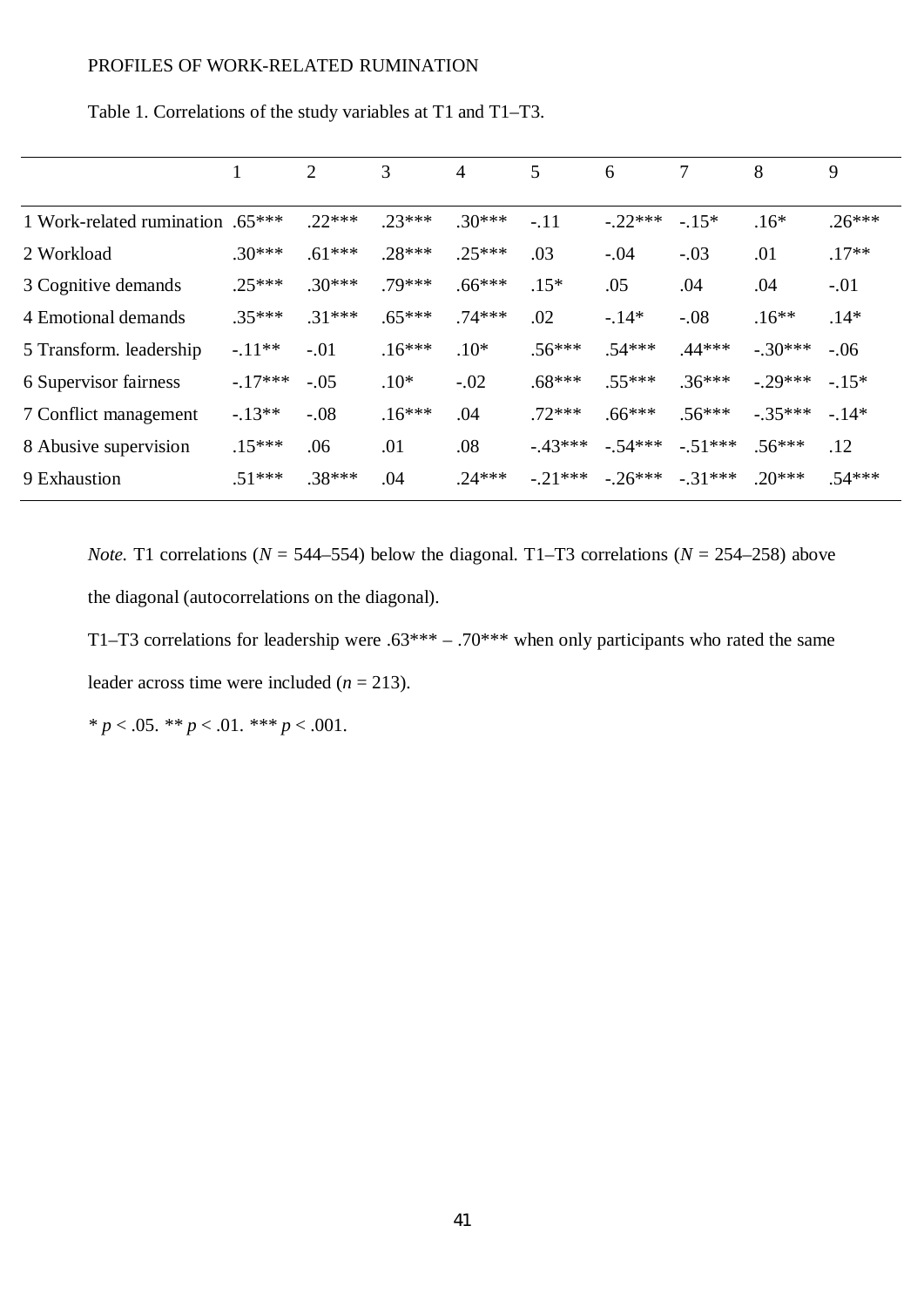Table 2. Fit indices for factor mixture models of work-related rumination with different class solutions.

| Number          | $LogL$ (no. of                  |          |            |          |                          | <i>p</i> -values for |             | Class sizes based on the most          |      |  |
|-----------------|---------------------------------|----------|------------|----------|--------------------------|----------------------|-------------|----------------------------------------|------|--|
|                 | of classes free parameters) AIC |          | <b>BIC</b> | Adj. BIC | VLMR LMR                 |                      | <b>BLRT</b> | likely latent class membership Entropy |      |  |
|                 | $-1992.980(7)$                  | 3999.960 | 4031.024   | 4008.800 | $\overline{\phantom{a}}$ |                      |             | 625                                    |      |  |
| 2               | $-1961.569(11)$                 | 3945.138 | 3993.953   | 3959.030 | .1091                    | .1170                | .0000       | 422, 203                               | .678 |  |
| 3               | $-1943.084(15)$                 | 3916.169 | 3982.735   | 3935.112 | .0118                    | .0135                | .0000       | 183, 38, 404                           | .678 |  |
| $\overline{4}$  | $-1920.571(19)$                 | 3879.141 | 3963.458   | 3903.136 | .4847                    | .4949                | .0000       | 309, 163, 62, 91                       | .707 |  |
| $\overline{5}$  | $-1903.669(23)$                 | 3853.339 | 3955.407   | 3882.385 | .1129                    | .1181                | .0000       | 308, 17, 44, 84, 172                   | .714 |  |
| 6               | $-1893.239(27)$                 | 3840.477 | 3960.296   | 3874.575 | .0151                    | .0168                | .0100       | 42, 175, 302, 17, 4, 85                | .735 |  |
| $7\overline{ }$ | $-1886.102(31)$                 | 3834.204 | 3971.775   | 3873.354 | .6977                    | .7058                | .0600       | 19, 63, 128, 44, 48, 265, 58           | .692 |  |

*Note.* Figures indicating the statistically most favourable class solution are in bold. Regarding the Akaike's Information Criteria (AIC), Bayesian Information Criterion (BIC), and sample-size adjusted BIC (Adj. BIC), the lowest value indicates the best solution. The Vuong-Lo-Mendell-Rubin likelihood ratio test (VLMR), Lo-Mendel-Rubin likelihood ratio test (LMR), and (parametric) bootstrapped likelihood ratio test (BLRT) assess the improvement in model fit when the number of latent classes increases by one. The *p*-value indicates whether the improvement in model fit is significant for the inclusion of one more class. Concerning classification quality (entropy and average posterior probabilities for most likely latent class membership), values close to 1 indicate clear classification (Muthén, 1998-2004).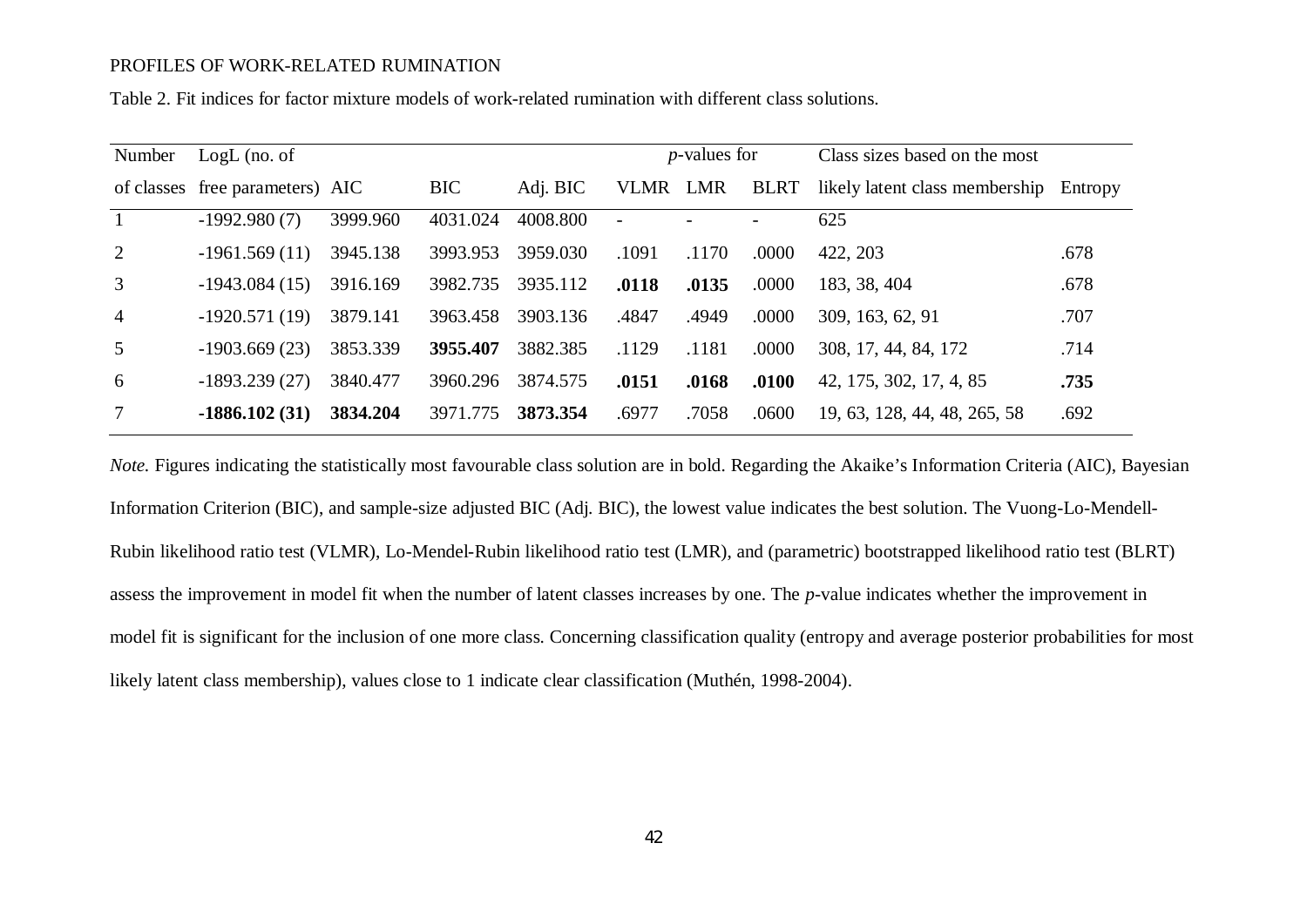Table 3. Mean values of the study variables at each measurement wave within the latent classes of work-related rumination and mean level differences between the latent classes at T1 and T3.

|                                           |         | 46.7%)        |                          | (1) Low $(n = 291, (2)$ Increasing $(n = (3)$ Decreasing $(n = (4)$ High $(n = 77,$<br>$36, 5.8\%$ |                                                                                                                         |                          | 65, 10.4 $%$             |                          |                                         | $12.5\%$                 |                          | (5) Moderate $(n =$<br>154, 24.7 %) |                        |                          |                                 |                |                                 |                                        |           |                                       |
|-------------------------------------------|---------|---------------|--------------------------|----------------------------------------------------------------------------------------------------|-------------------------------------------------------------------------------------------------------------------------|--------------------------|--------------------------|--------------------------|-----------------------------------------|--------------------------|--------------------------|-------------------------------------|------------------------|--------------------------|---------------------------------|----------------|---------------------------------|----------------------------------------|-----------|---------------------------------------|
|                                           |         | T1            | T <sub>2</sub>           | T <sub>3</sub>                                                                                     | T1                                                                                                                      | T <sub>2</sub>           | T <sub>3</sub>           | T1                       | T <sub>2</sub>                          | T <sub>3</sub>           | T1                       | T <sub>2</sub>                      | T <sub>3</sub>         | T1                       | T <sub>2</sub>                  | T <sub>3</sub> |                                 | T1                                     |           | T <sub>3</sub>                        |
|                                           | Scale   | M<br>(SE)     | $\boldsymbol{M}$<br>(SE) | $\boldsymbol{M}$<br>(SE)                                                                           | $\boldsymbol{M}$<br>(SE)                                                                                                | $\boldsymbol{M}$<br>(SE) | $\boldsymbol{M}$<br>(SE) | $\boldsymbol{M}$<br>(SE) | $\boldsymbol{M}$<br>(SE)                | $\boldsymbol{M}$<br>(SE) | $\boldsymbol{M}$<br>(SE) | M<br>(SE)                           | $\overline{M}$<br>(SE) | $\boldsymbol{M}$<br>(SE) | $\boldsymbol{M}$<br>(SE)        | M<br>(SE)      | Overall test Pairwise           | comparisons test                       | Overall   | Pairwise<br>comparisons               |
| Work-related<br>rumination<br>Job demands | $1 - 7$ | 1.69<br>(.07) | 1.92<br>(.09)            | 1.79<br>(.09)                                                                                      | 2.33<br>(.31)                                                                                                           | 3.45<br>(.55)            | 4.83<br>(.56)            | 4.41                     | 2.77<br>$(.19)$ $(.32)$                 | 2.01<br>(.19)            | 5.62<br>(.18)            | 5.00<br>(.25)                       | 5.10<br>(.18)          | 3.66<br>(.16)            | 3.81<br>$(.28)$ $(.20)$         | 3.76           |                                 |                                        |           |                                       |
| Workload                                  | $1 - 5$ | 3.44          |                          | 3.52 3.39                                                                                          | 3.43 3.65 3.73 3.80 3.57 3.56 4.03 3.97 3.97<br>$(.45)$ $(.06)$ $(.07)$ $(.16)$ $(.16)$ $(.19)$ $(.13)$ $(.13)$ $(.14)$ |                          |                          |                          |                                         |                          | $(.10)$ $(.16)$ $(.14)$  |                                     |                        |                          | $(.07)$ $(.10)$ $(.11)$         |                | $3.74$ $3.74$ $3.68$ $49.51***$ | 1 < 3, 4, 5;<br>2, 5 < 4               | $17.84**$ | 1 < 4, 5                              |
| Cognitive<br>demands                      | $1 - 5$ | 3.52<br>(.06) |                          | 3.72 3.65<br>$(.08)$ $(.08)$                                                                       | 3.78 3.74<br>$(.17)$ $(.19)$                                                                                            |                          | 3.85<br>(.19)            | 3.81                     | $(.15)$ $(.18)$ $(.19)$ $(.10)$ $(.19)$ | 3.76 3.69                | 4.11                     | 4.27                                | 4.28<br>(.18)          | 3.94<br>(.08)            | $(.13)$ $(.14)$                 | 4.21 4.27      | 38.84***                        | 1 < 4, 5                               |           | $23.04***$ 1, 3 < 4, 5                |
| Emotional<br>demands                      | $1 - 5$ | 2.93<br>(.07) |                          | 3.06 2.96<br>$(.10)$ $(.10)$                                                                       | 3.26<br>(.32)                                                                                                           | 3.21<br>(.27)            | 3.36<br>(.25)            | 3.36                     | 3.00<br>$(.19)$ $(.20)$                 | 3.06                     | 4.03<br>$(.19)$ $(.12)$  | 3.92<br>(.23)                       | 4.02<br>(.21)          | 3.37                     | 3.77<br>$(.11)$ $(.16)$ $(.16)$ | 3.77           | 69.90***                        | $1 < 3, 4, 5; 4$ 32.91***<br>> 2, 3, 5 |           | 1 < 4, 5; 3 <<br>5:4 > 2,3            |
| Leadership                                |         |               |                          |                                                                                                    |                                                                                                                         |                          |                          |                          |                                         |                          |                          |                                     |                        |                          |                                 |                |                                 |                                        |           |                                       |
| Transform.<br>leadership                  | $1 - 5$ | 3.27<br>(.06) |                          | $(.08)$ $(.09)$                                                                                    | 3.46 3.55 3.15 3.52 3.12 3.25 3.46 3.38 2.85 3.23 3.29<br>(.28)                                                         | (.24)                    | (.26)                    |                          | $(.18)$ $(.15)$ $(.22)$                 |                          | (.14)                    |                                     | $(.20)$ $(.18)$        | 2.99                     | $(.11)$ $(.15)$ $(.15)$         |                | $3.04$ $3.37$ $11.26*$          | 1 > 4, 5                               | 4.17 ns   |                                       |
| Supervisor<br>fairness                    | $1 - 5$ | 3.99<br>(.07) | 4.08                     | 4.07<br>$(.81)$ $(.09)$                                                                            | 3.41<br>$(.36)$ $(.28)$                                                                                                 | 3.72                     | 3.57<br>(.33)            | 3.99                     | 4.00<br>$(.19)$ $(.18)$ $(.27)$         | 3.69                     | 3.18<br>$(.16)$ $(.28)$  | 3.18                                | 3.19<br>(.28)          | 3.64<br>(.14)            | 3.75<br>$(.18)$ $(.21)$         |                | $3.84$ 24.19***                 | $1 > 4, 5; 4 < 13.18*$<br>3, 5         |           | 1 > 4                                 |
| Conflict<br>management                    | $1 - 5$ | 3.90<br>(.07) | 4.06<br>(.09)            | 4.11<br>(.09)                                                                                      | 3.65<br>(.28)                                                                                                           | 3.50<br>(.25)            | 3.60<br>(.28)            | 4.07<br>(.18)            | 3.93<br>(.20)                           | 4.02<br>(.20)            | 3.30<br>(.14)            | 3.50<br>(.25)                       | 3.65<br>(.22)          | 3.51<br>(.12)            | 3.51<br>$(.17)$ $(.18)$         |                | $3.78$ 20.30***                 | $1 > 4$ , 5; 3 > 7.30 ns<br>4, 5       |           |                                       |
| Abusive<br>supervision                    | $1 - 7$ | 1.25<br>(.05) | 1.19                     | 1.13<br>$(.07)$ $(.07)$                                                                            | 1.37<br>(.22)                                                                                                           | 1.66<br>(.25)            | 1.67<br>(.27)            | 1.06                     | 1.22<br>$(.10)$ $(.17)$                 | 1.36<br>(.20)            | 1.69<br>(.16)            | 1.49<br>(.30)                       | 1.41<br>(.19)          | 1.91<br>(.16)            | 1.93<br>$(.21)$ $(.21)$         | 1.69           | 25.23***                        | $1 < 4, 5; 3 < 11.64*$<br>4, 5         |           | 1 < 5                                 |
| Exhaustion                                | $0 - 6$ | 1.63<br>(.09) | 1.56<br>(.12)            | 1.57<br>(.15)                                                                                      | 1.59<br>$(.31)$ $(.43)$                                                                                                 | 2.69                     | 2.91<br>(.66)            | 2.81                     | 1.53<br>$(.30)$ $(.25)$                 | 1.37<br>(.26)            | (.19)                    | 4.14 3.94<br>(.37)                  | (.36)                  | 3.66 2.59<br>(.17)       | $(.24)$ $(.25)$                 | 2.56 2.32      | 185.69 ***                      | $1, 2 < 3, 4, 5; 37.99***$<br>3, 5 < 4 |           | 1 < 2, 4, 5;<br>3 < 2, 4, 5;<br>4 < 5 |